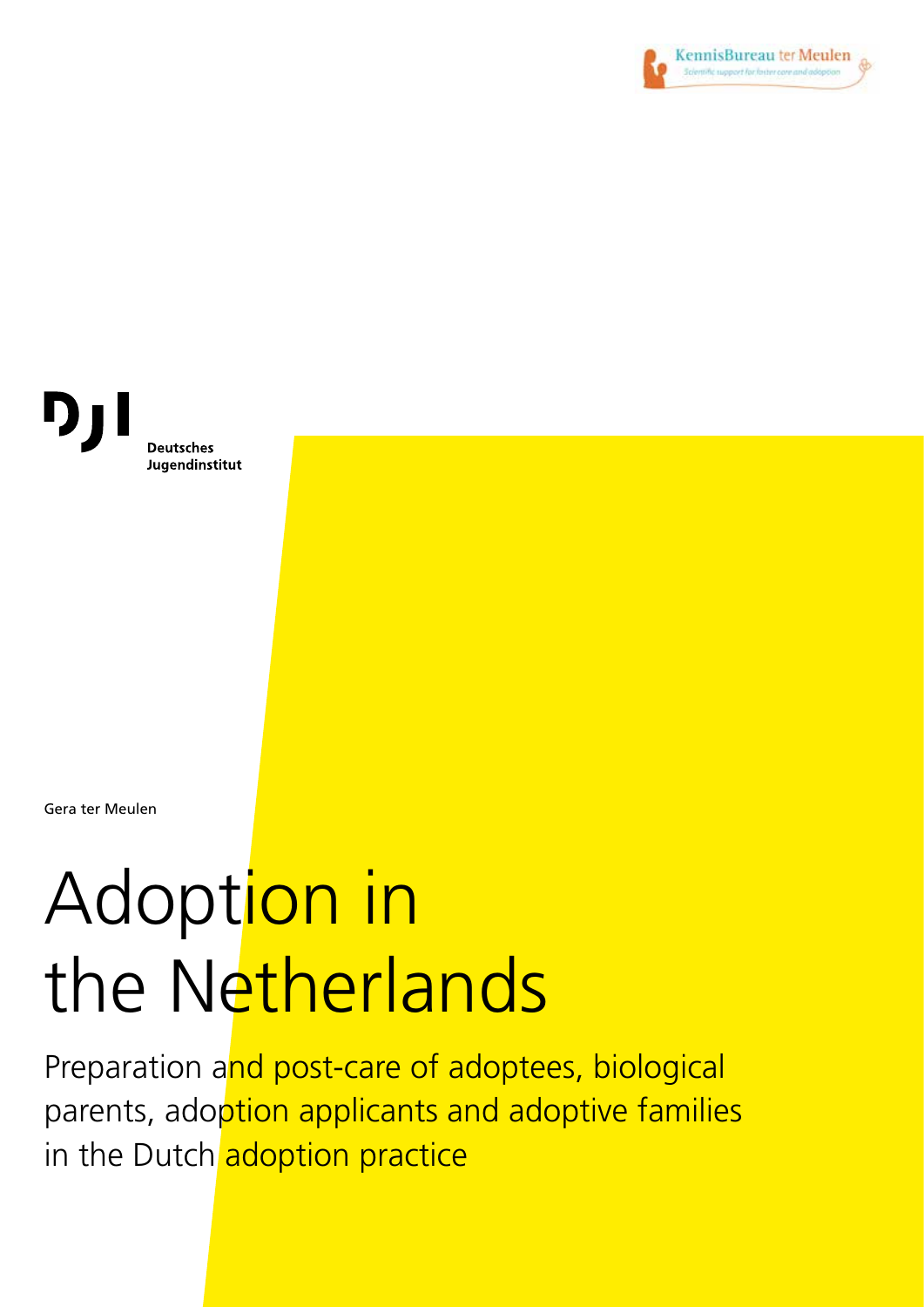**The German Youth Institute (Deutsches Jugendinstitut e.V., DJI) is one of Germany's largest social science institutes focusing on research and development around the topics of children, youth and families, as well as the political and practical areas related to them.** 

The German Youth Institute is based in Munich with a branch office in Halle/Saale. Founded in 1963, its supporting organisation is a non-profit association whose members stem from the political and academic spheres, as well as from other associations and institutions dedicated to the support of children, youth and families. Its institutional budget is primarily funded by the Federal Ministry of Family Affairs, Senior Citizens, Women and Youth (BMFSFJ), and, to a lesser degree, by the German federal states (Länder). Additional financial contributions are made by the Federal Ministry of Education and Research (BMBF) as part of the Ministry's project funding, and by various foundations, the European Commission and institutions for the promotion of research.

The International Center Early Childhood Education and Care (ICEC) was established at the Department of Children and Childcare at the German Youth Institute in 2012. Conceived as a Joint Research Center, the ICEC bundles empirical research with scientific policy consultation and professional practice. The ICEC supports the international transfer of knowledge, political concepts and experience, thereby enabling Germany to draw on insights from other countries. In this connection, the ICEC is also actively involved in international panels and networks in the field of early childhood education and care. The Equal Access Study is a comparative research project carried out by the ICEC from 2017 to 2020. The focus of the study is the accessibility of ECEC services in Canada, Germany and Sweden, with an emphasis on persistent access barriers at the local level of service provision.

### Impressum

#### **© 2019 Deutsches Jugendinstitut e.V.**

Abteilung Familie und Familienpolitik Fachgruppe F3 – Familienhilfe und Kinderschutz Nockherstraße 2 81541 München

**Grafik** Brandungen GmbH, Leipzig **Datum der Veröffentlichung** Februar 2019 **Rechte der Veröffentlichung** Deutsches Jugendinstitut e.V.

**Telefon** +49 89 62306-0 **Fax** +49 89 62306-162 **E-Mail** efza@dji.de **www.dji.de**

**ISBN 978-3-86379-298-5**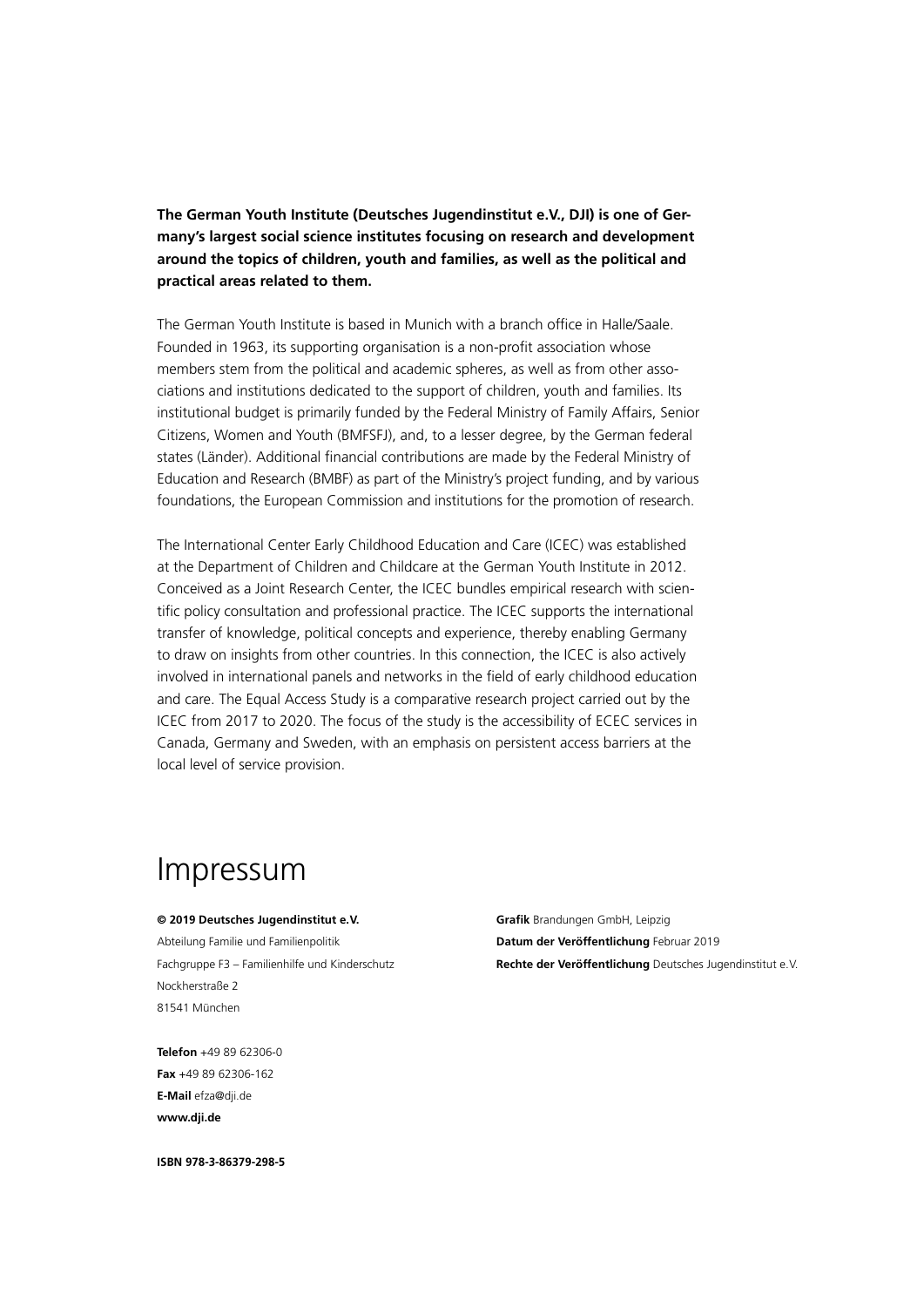### Table of Contents

| 1 |                               | The adoption system in the Netherlands                                 | 4              |
|---|-------------------------------|------------------------------------------------------------------------|----------------|
|   | 1.1                           | Organizations involved in the adoption system                          | $\overline{7}$ |
|   | 1.2                           | Costs                                                                  | 10             |
| 2 |                               | The Dutch Adoption Process Framework and its participants              | 11             |
| 3 |                               | <b>Preparation in the Netherlands</b>                                  | 16             |
|   | 3.1                           | Preparation of prospective adoptive parents                            | 16             |
|   | 3.2                           | Scientific information                                                 | 21             |
|   | 3.3                           | Preparation of birth mothers                                           | 21             |
| 4 | <b>Post Adoption Services</b> |                                                                        | 23             |
|   | 4.1                           | Introduction                                                           | 23             |
|   | 4.2                           | Post Adoption Services for adoptive parents and their adopted children | 25             |
|   | 4.3                           | Post Adoption Services for adult adoptees                              | 32             |
|   | 4.4                           | Post Adoption Services for birth parents                               | 37             |
| 5 | <b>Best Practices</b>         |                                                                        | 41             |
|   | 5.1                           | Accessible free consulting                                             | 41             |
|   | 5.2                           | Adoption Research                                                      | 42             |
|   | 5.3                           | Cooperation with medical doctors                                       | 43             |
|   | 5.4                           | Attachment and trauma based therapies                                  | 45             |
| 6 | <b>Summary and discussion</b> |                                                                        | 48             |
| 7 |                               | Literature                                                             | 51             |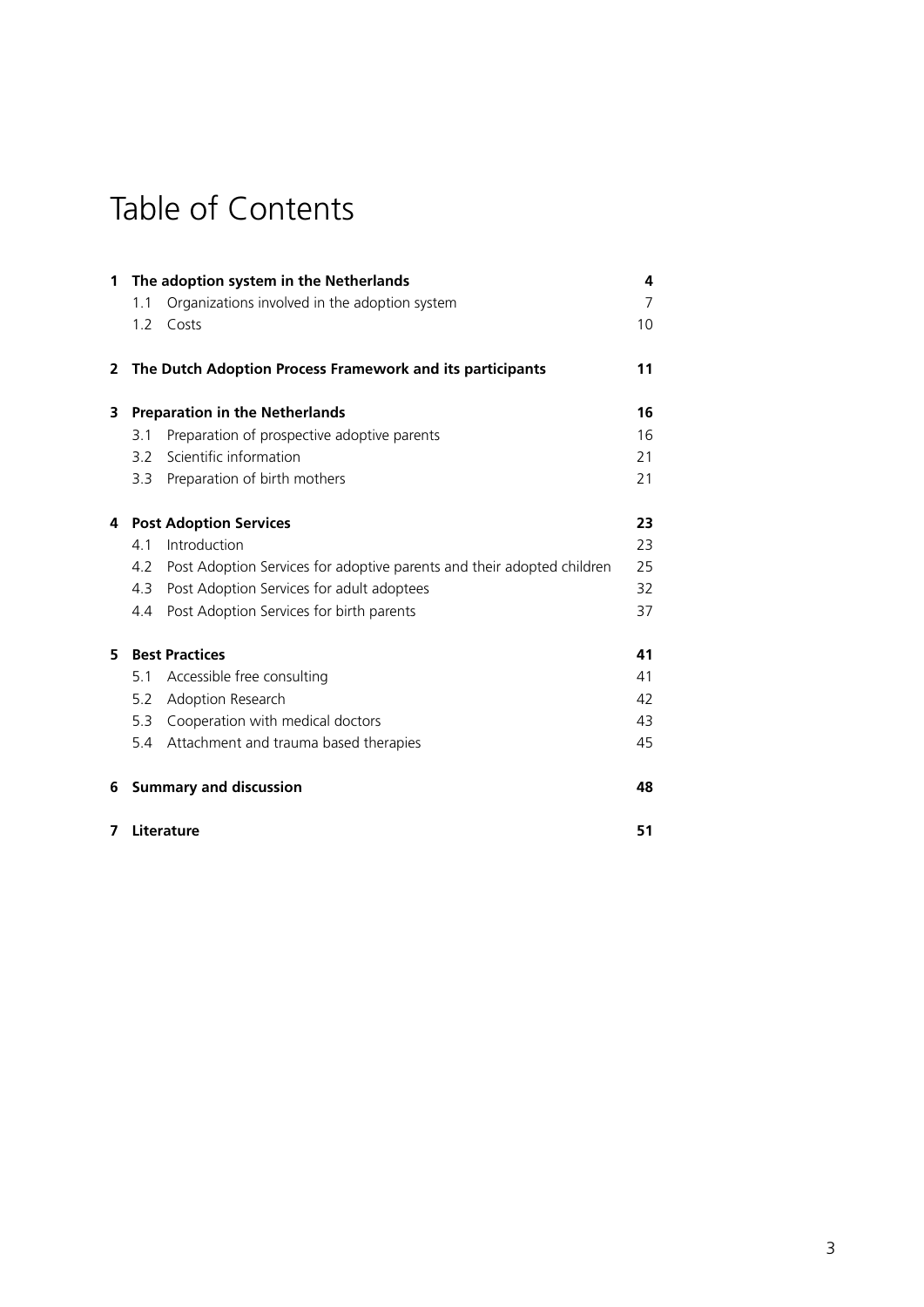## <span id="page-3-0"></span>The adoption system in the Netherlands

Adoption in the Netherlands<sup>1</sup> is mostly intercountry adoption. Domestic adoptions took place since the adoption law in the 1950s, leading to about 17,000 domestic adoptees in the Netherlands. Domestic adoptions peaked (with a total number of 1264 in 1974) and declined in the 1970s <sup>2</sup> . Nowadays, most children from unwanted pregnancies stay with their mothers, and solely about 15 to 20 children are adopted per year. In 2016, out of the total of 60 mothers considering to relinquish their child, 28 decided to take care of it, 17 children were adopted, and 8 were moved to foster families <sup>3</sup> .

Intercountry adoptions in the Netherlands started in the 1950s but grew in the 1970s to 500–1500 children a year. Until 2017, there have been 40,000 intercountry adoptions in the Netherlands. Intercountry adoptions declined in the Netherlands since 2005<sup>4</sup>. In 2017, 210 children arrived in their new family with 89% having special needs<sup>5</sup>.

All prospective adoptive parents wishing to adopt a child from abroad have to follow the guidelines of the adoption law Wobka (Law governing the taking in of children from abroad for adoption). In case of domestic adoption, the Dutch civil law applies. The law has no specific clause on relinquishment. The Dutch adoption procedure is based on the Hague Adoption Convention. Adoptions from non-Hague convention countries (about one fourth) are also subject to the principles and safeguards of the Hague Adoption Convention.

The intercountry adoption procedure is controlled by four institutions: The Ministry of Justice and Security (J&V), the Foundation Adoption Services (SAV), the Child Care and Protection Board and the adoption agencies (Accredited Bodies). These four institutions, the "Chain Partners", meet on a regular basis. Additionally, other parties are involved in adoption matters, like medical specialists, experienced adoptive parents, support groups for adoptees, scientists, as well as private support groups.

<sup>1</sup> The present paper only refers to adoptions of an unrelated child. However, children can also be adopted by their stepparents, by the partner in homosexual couples, or in surrogacy, when the parents are not genetically related to the child. Children in foster care can also be adopted by their foster parents. These adoptions are not covered in the present paper.

<sup>2</sup> Hoksbergen, R.A.C. (2011). Kinderen die niet konden blijven. Zestig jaar adoptie in beeld.

<sup>3</sup> https://fiom.nl/sites/default/files/voornemens-afstand-ter-adoptie-in-2016-fiom-20062017.pdf

<sup>4</sup> A similar trend is observed in all other receiving countries (see Selman, 2015)

<sup>5</sup> Ministry of Safety and Justice (2018). Adoptie, trends en analyse. Statistisch overzicht interlandelijke adoptie over de jaren 2013 tot en met 2017.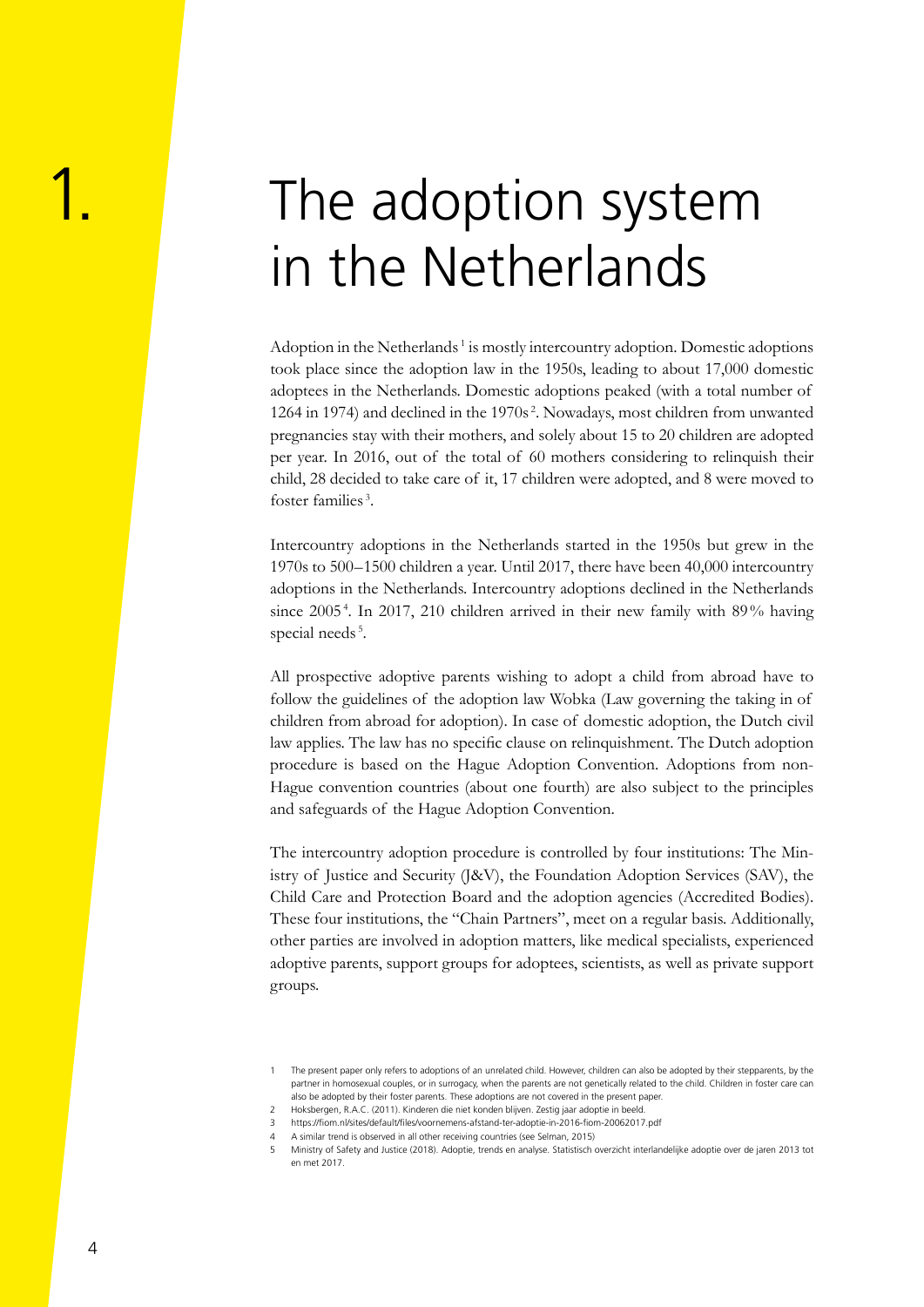Domestic adoptions are controlled by the Child Care and Protection Board. The birth mothers are guided and supported by separate, specialized organizations (mostly by FIOM, Federation of Organizations for Care of Unmarried Mothers and their Child). For the care of the child and the adoption process the Child Care and Protection Board cooperates with Youth Welfare Offices and foster care organizations.

Domestic adoption procedures usually follow the procedures for intercountry adoptions. During the home study (conducted by the Child Care and Protection Board) the prospective adoptive parents can indicate whether they would like to be on the list for domestic adoptions as well. If this is the case, the home study is extended in terms of issues important for domestic adoptions (for instance proximity and contact with birth parents, dealing with uncertainty during the first year after placement). When the home study is approved, the prospective adoptive parents are placed on the list for domestic adoptions<sup>6</sup> while continuing the procedure for intercountry adoptions.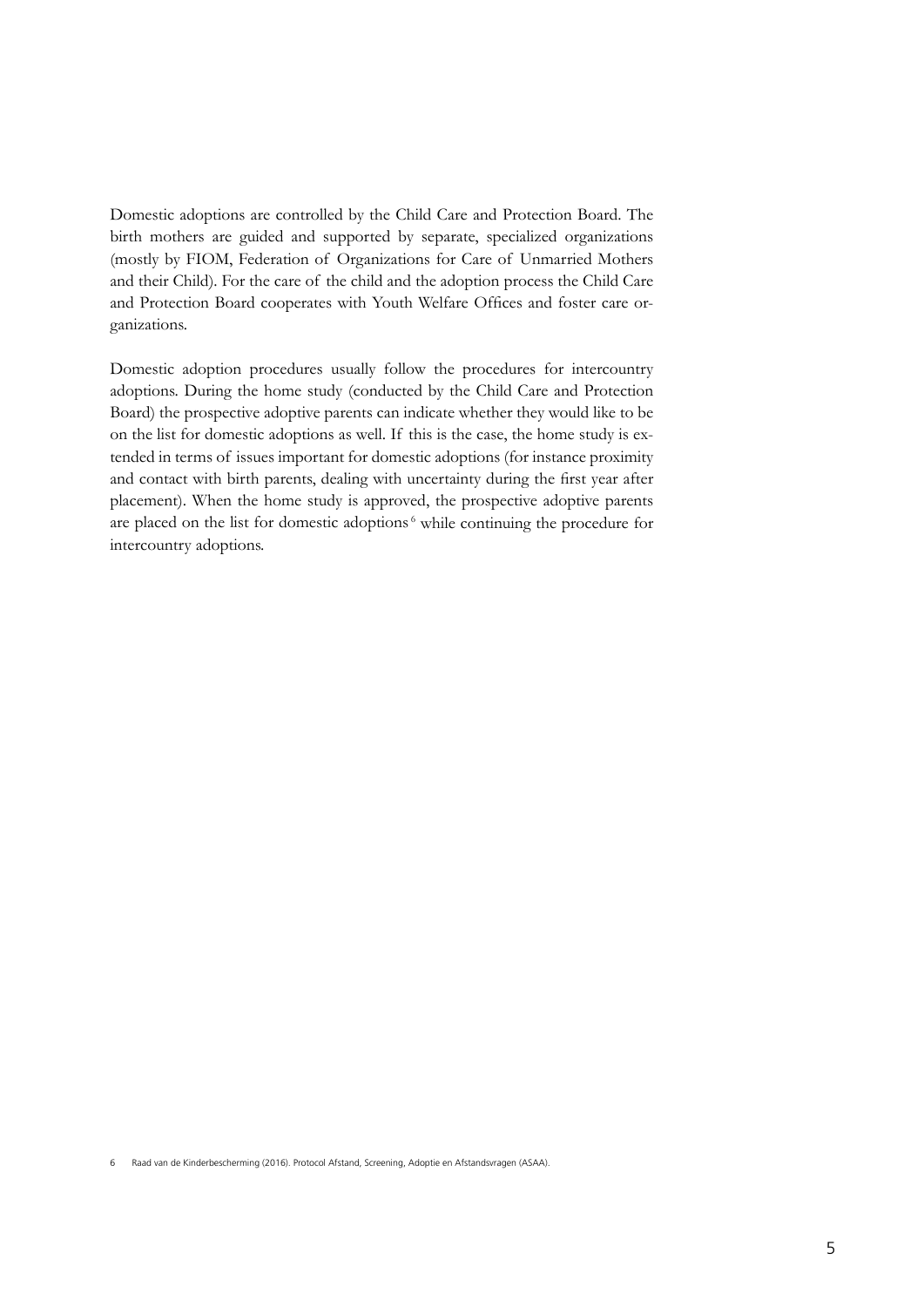

Figure 1 gives a schematic presentation of the Dutch intercountry and domestic adoption system. Green is both domestic and intercountry adoption, purple is domestic adoption, blue is intercountry adoption, grey is the relinquishment procedure and red is the procedure in the sending country.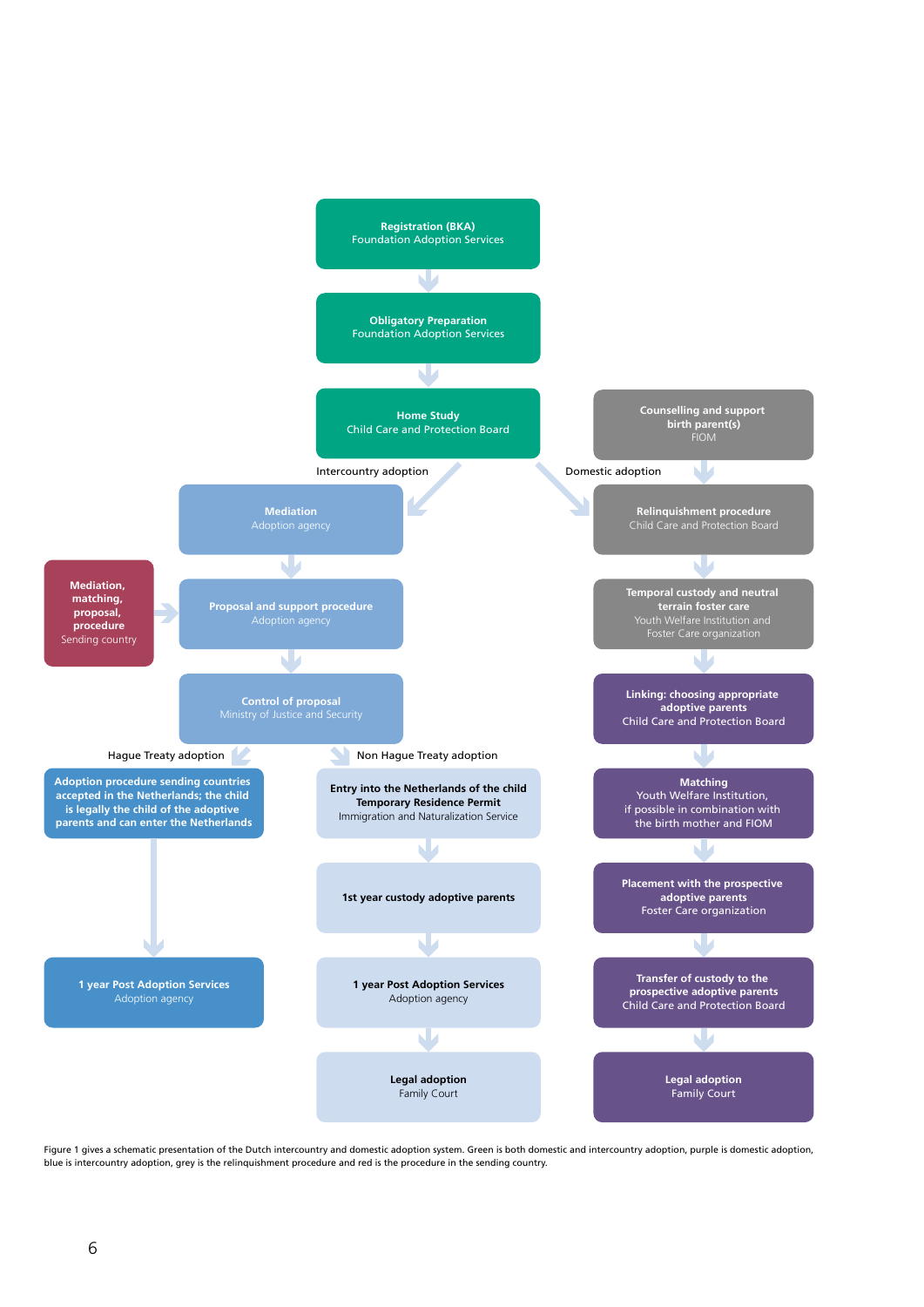### <span id="page-6-0"></span>1.1 Organizations involved in the adoption system

**1. Ministry of Justice and Security (J&V/Central Authority International Children's Issues (CA)):**<sup>7</sup> The Ministry has the formal responsibility for the whole adoption process. The Ministry decides whether an adoption agency gets a licence to mediate for intercountry adoptions. It issues the Permissions in Principle to adopt for prospective adoption parents, based on the advice of the Child Protection Board, both for the Dutch and the intercountry adoptions. The Ministry controls all proposed matches for intercountry adoptions. The Immigration and Naturalization Service (IND) grants permission to adopted children to enter the Netherlands.

2. Foundation Adoption Services (SAV):<sup>8</sup> By law, the Ministry delegates the task of preparing and training all prospective adoptive parents in the Netherlands to the Foundation Adoption Services (SAV). Foundation Adoption Services registers the applications and shares the applicants' data with the Child Protection Board. Foundation Adoption Services organizes the compulsory training programme and provides an Adoption Handbook for the prospective adoptive parents. The Foundation organizes Post Adoption Services for both intercountry and domestic adoptive parents and adoptees. The Foundation receives subsidies from the Ministry of Justice and Security.

**3. Child Care and Protection Board (Ministry of Justice and Security): <sup>9</sup> The** main task of the Board is to protect the child's interests. The Board has four specialized teams (ASAA-teams) on relinquishment, screening, adoption and roots. Based on the home study, the Board advises the Ministry of Justice and Security on the approval of prospective parents. The home study focuses on the suitability of the prospective family to raise and care for a foreign child. It also assesses the suitability of the prospective adopters to raise siblings or children with special needs. Later in the process, the adoption agencies send the home study report to the chosen sending country, to be used for the matching process, i.e. for matching suitable parents with a waiting child.

The Child Protection Board is responsible for the matching and the adoption process in case of domestic adoptions. The Board sends the application for the final decision on relinquishment and the custody of the child to the court. The Board is

<sup>7</sup> https://www.rijksoverheid.nl/contact/contactgids/centrale-autoriteit-internationale-kinderaangelegenheden

https://adoptie.nl/english/

<sup>9</sup> https://www.kinderbescherming.nl/documenten/brochures/2015/01/01/brochure-about-the-child-care-and-protection-board-2015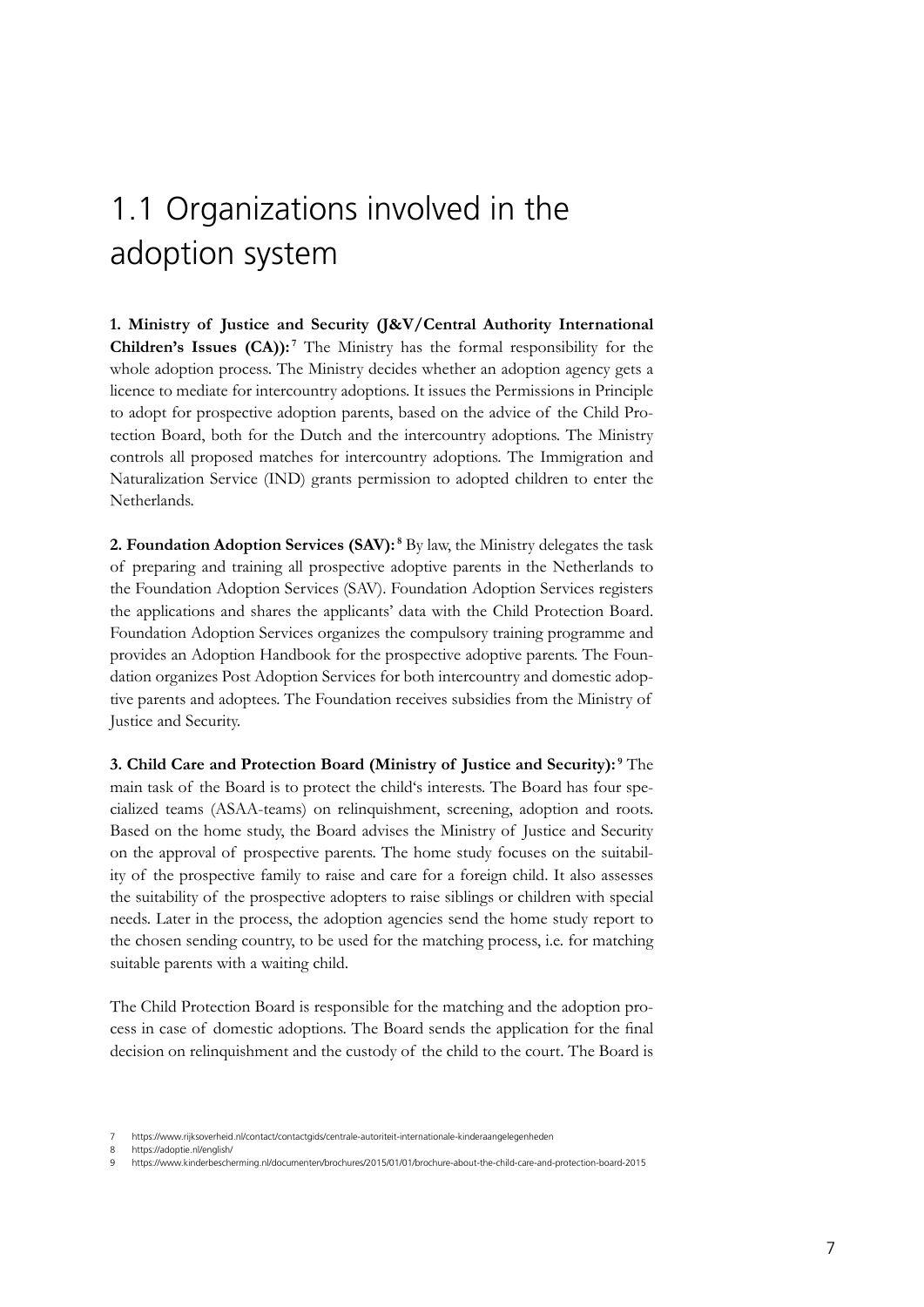also called in when children search information on their birth parents or when birth parents want to know how their child is doing in their new adoptive family.

**4. Youth Welfare Offices: <sup>10</sup>** Youth Welfare Offices are certified through the Youth Law to carry out youth protection. The Youth Welfare Offices take temporary custody of relinquished children in the Netherlands. In cooperation with foster care agencies, Youth Welfare offices place children in a "neutral terrain" foster family for the first three months after relinquishment, the time period during which the mother can change her mind. Moreover, the Youth Welfare Office is responsible for the final match.

**5. Accredited Bodies/Licence holders/Adoption Agencies for intercountry adoptions: <sup>11</sup>** In the Netherlands, five private Adoption Agencies are formally licensed (Accredited Bodies according to the Hague Convention) to mediate in the intercountry adoption of children. The Ministry of Justice and Security issues three-year mediating permits. The adoption agencies mediate the adoption and support services throughout the adoption process. Specifically, the agencies are obliged by law to provide Post Adoption Services for one year after placement. They are also responsible that the adoptive parents write the obliged follow-up reports (often including photographs) required by the countries of origin and that the reports are sent to the countries of origin. The adoption agencies have drawn up the "Quality Framework License Holders Intercountry Adoption" together with the Ministry of Justice and Security16. The framework specifies situations in which the adoption law is not specific. The Quality framework regulates the role of the different partners in the adoption process chain, their corporation, quality requirements for the adoption agencies, both internal and in cooperation with the sending countries, sets standards for linking, matching and dossier formation. Three of the five agencies are members of EurAdopt<sup>12</sup>, an association of Accredited Bodies (licensed adoption agencies) in Western Europe, exchanging knowledge and ideas on adoption according to high ethical standards. The adoptive parents cover all costs of the adoption process (including the first-year post-adoption support); adoption agencies in the Netherlands are private organizations and receive no public funding. The work of the Ministry is not charged and the Ministry of Justice and Security funds part of the work of the Foundation Adoption Services and FIOM.

**6. The Ministry of Health, Welfare and Sports (VWS): <sup>13</sup>** This Ministry is responsible for youth care and the medical facilities open to all Dutch citizens. Most responsibilities have been transferred to local authorities (municipalities).

<sup>10</sup> https://vng.nl/themas/jeugd/jeugdhulp/gecertificeerde-instellingen-gis

<sup>11</sup> www.wereldkinderen.nl; www.kindentoekomst.nl; www.meiling.nl; www.anewway.nl; http://www.nederlandseadoptiestichting.nl/ 12 www.euradopt.com

<sup>13</sup> https://www.government.nl/ministries/ministry-of-health-welfare-and-sport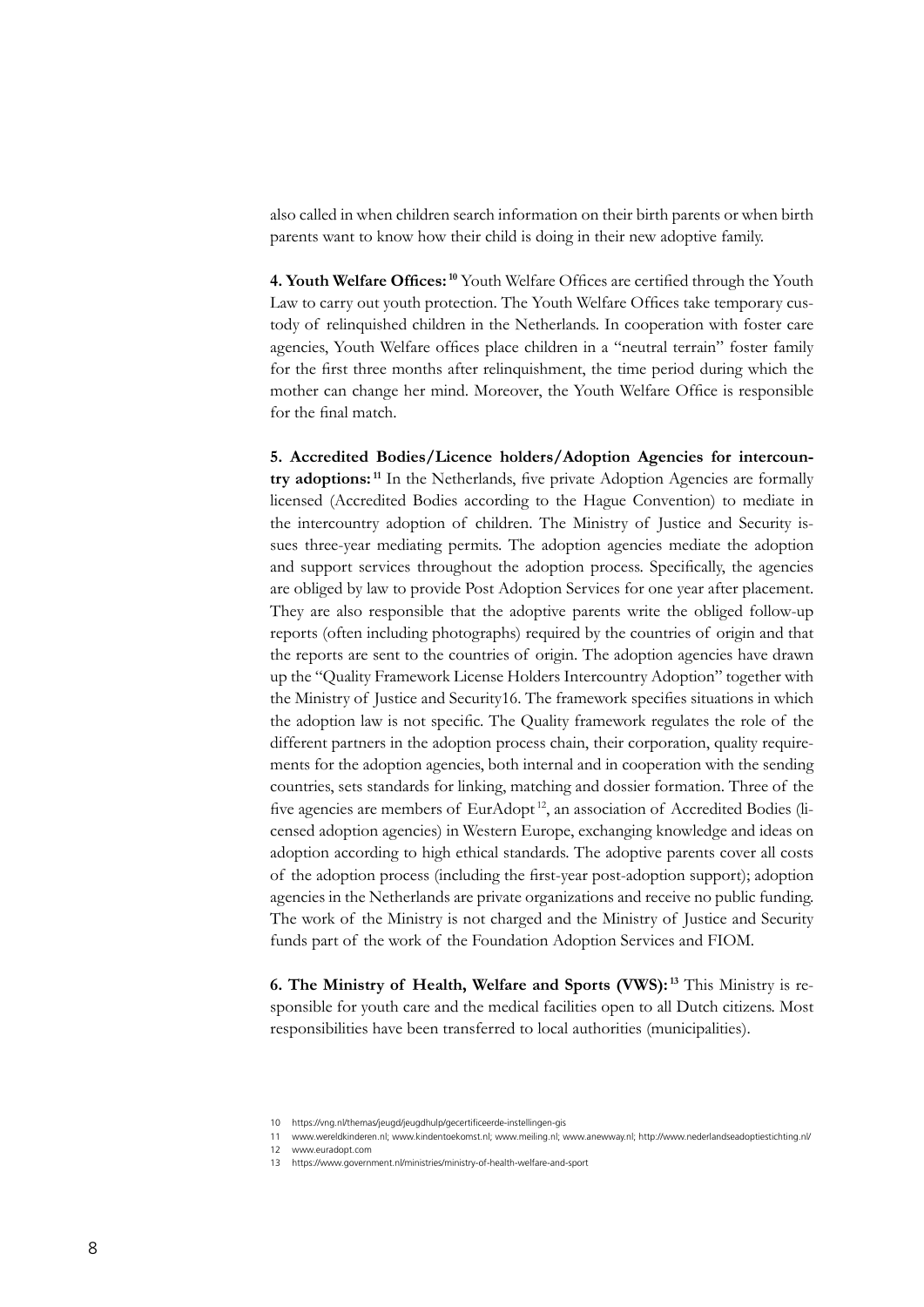**7. Netherlands' Municipalities:** Since 2015, the Law on Youth Care (psychiatric, psychosocial, behavioural and pedagogical care) has changed and transitioned youth care to the municipalities. The municipalities are responsible for prevention as well as for referral to and payment of the accorded support. The municipalities delegate the task of youth care to Youth Welfare Offices and cooperate with other care providers within their region.

**8. Family Court:** In case of Non-Hague Adoption Convention adoptions, the adoptions need to be formalized according to Dutch law. Additionally, all Dutch relinquishments and domestic adoptions have to be formalized by the Family Court.

**9. Controlling bodies:** Next to the yearly control of the Ministry of Justice and Security, several bodies control the adoption agencies in order to guarantee the quality of the adoption process. The Youth Inspectorate 14 examines and monitors the work of all professionals in the youth care and protection field, including the adoption agencies. The adoption agencies have to meet the ISO-requirements on the quality of the process. The ISO-requirements for the adoption agencies have been designed by the agencies themselves and have been approved and controlled by the Ministry of Justice and Security before getting a licence to mediate for adoption. The ISO-certification has to be renewed yearly 15. The Council for the Administration of Criminal Justice and Protection of Juveniles 16 is an important government advisory council. They can advise the minister on the broad topic of adoption related issues and judge the cases of individual adopters who object to the refusal of a permission to adopt.

**10. FIOM** (originally the Federation of Organizations for Care of Unmarried Mothers and their Child): 17 FIOM is a public organization of social workers with expertise on the subjects of relinquishment and family finding. FIOM is involved in domestic adoptions, counselling and supporting the birth mother and supporting contact after adoption (on demand of adoptee or birth mother). Next to FIOM, there are other smaller organizations (for instance  $SIRIZ^{18}$ ) which support mothers when confronted with unwanted pregnancies. FIOM also provides services for adoptees to search for birth family members. For searching abroad, FIOM corporates with ISS (International Social Services). FIOM is subsidised by the Ministry of VWS. The independent FIOM Amsterdam and FIOM Utrecht are financed by their municipalities.

**11. Support groups and organizations of adoptees, birth mothers and adoptive parents:** The Dutch adoption field consists of a large number of social and supportive foundations and support groups. They are based on shared experiences

18 https://www.siriz.nl/

<sup>14</sup> www.igj.nl

<sup>15</sup> https://adoptie.nl/wp-content/uploads/2017/03/2008\_Kwaliteitskader\_interlandelijke\_adoptie1.pdf

<sup>16</sup> www.rsj.nl

<sup>17</sup> www.FIOM.nl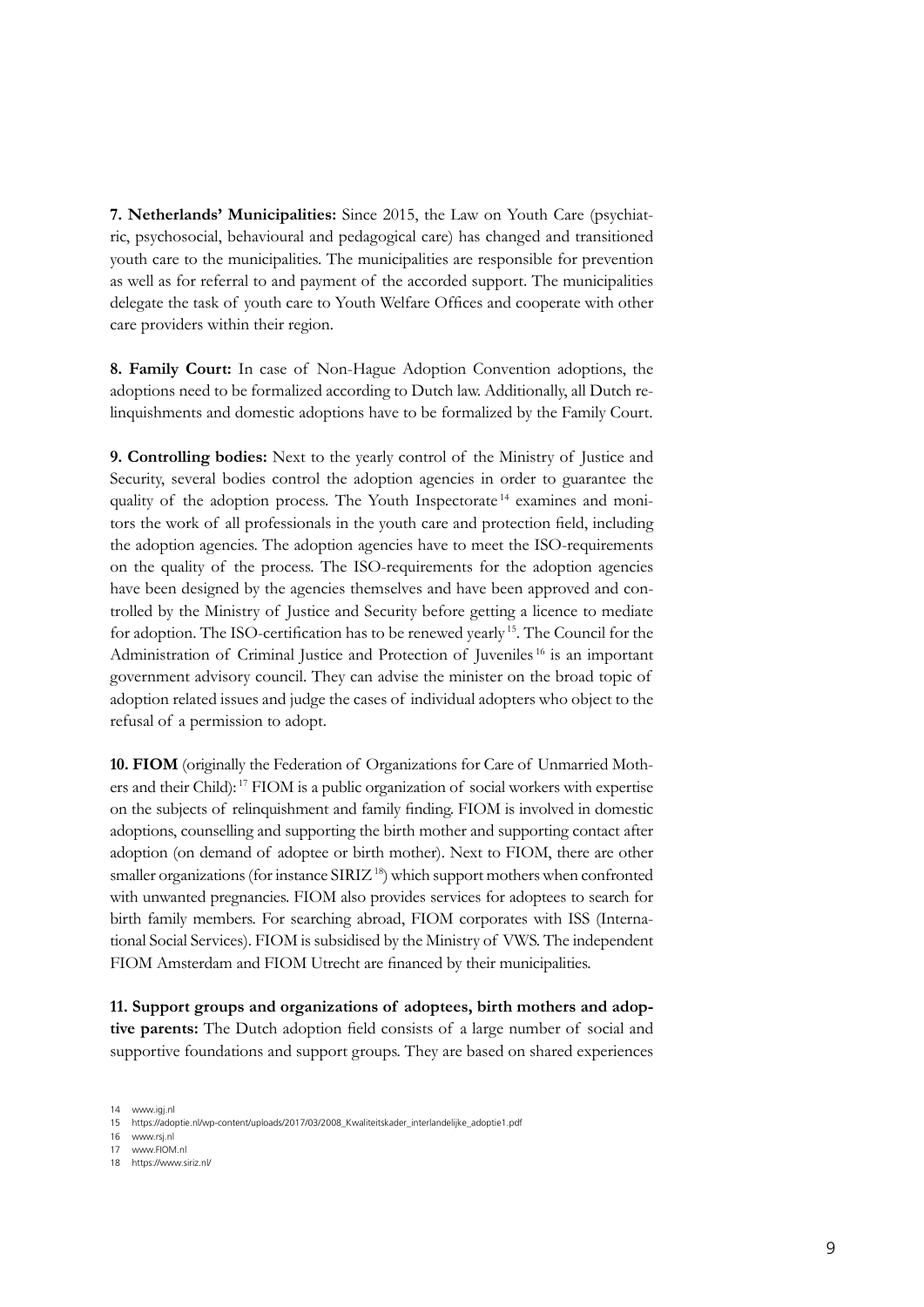<span id="page-9-0"></span>or interests, e.g. the adoptees' country of origin, problems occurring after placement and/or they may try to influence adoption policies (see chapter 4).

**12. Private organizations:** Several organizations provide paid services to provide post adoption services, supporting trips to birth countries etc. (see chapter 4).

**13. Specialized medical specialists:** Medical specialists specialized in medical check-ups of adopted children are organized in a group to facilitate the exchange of knowledge and expertise (see chapter 4 and 5).

**14. Science:** Universities in the Netherlands have done a lot of adoption research. Currently, Prof. Dr. Femmie Juffer at Leiden University holds the Chair on Adoption Studies. Additionally, until 2017, the Adoption Triad Research Centre (ADOC) held a databank with adoption and foster care related studies and made the results of adoption research available to the field (see chapter 4 and 5).

### 1.2  $Costs<sup>19</sup>$

#### **Intercountry adoptions**

The fee for the information sessions by Foundation Adoption Services is  $€1,595$ per application. The costs for mediation vary from  $\epsilon$  7,500 to  $\epsilon$  35,000 and have to be covered by the adoptive parents. The adoption organizations are not subsidized. Costs of adoption vary per country, per mediator, etc. They include the care for the child from the time of proposal; medical treatment when needed; travel expenses of the child, the parents and the accompanying person (when applicable); fees for the lawyer and the translator, and fees for mediation and administration by the agency involved. For non-Hague intercountry adoptions, extra costs accrue for the authorisation of a temporary stay ( $\epsilon$  950) and for the adoption declaration according to the Dutch law (between  $\text{\textsterling}600$  and  $\text{\textsterling}1,000$ ).

#### **Domestic adoptions**

The costs of domestic adoptions consist of the information sessions of Foundation Adoption Services (see higher) and the adoption declaration according to the Dutch law (see higher). Prospective adoptive parents have to pay registry and lawyer costs.

19 https://adoptie.nl/adoptieprocedure/kosten-adopteren/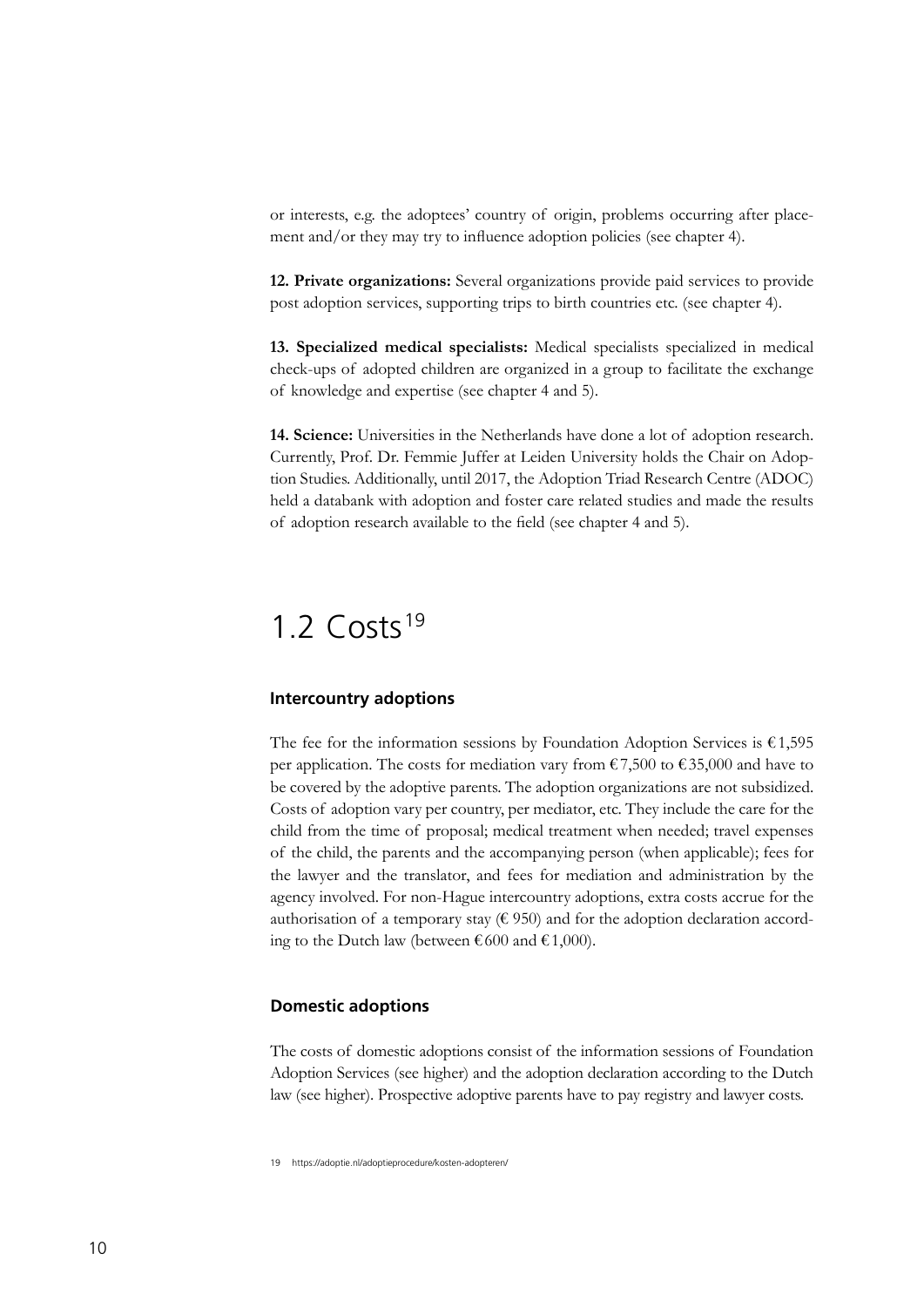## <span id="page-10-0"></span>The Dutch Adoption Process Framework and its participants

The adoption procedure for intercountry adoptions and domestic adoptions in the Netherlands is depicted in figure 1 (page 6).

The adoption procedure in the Netherlands incorporates an obligatory pre-adoption training of prospective adoptive parents, post adoption services for the first year after placement and a service centre for post adoption services that can be utilized by all adoptive parents and adoptees. The implementation of obligatory post adoption services even after the first year after adoption has been discussed and is again under review as part of the new adoption law proposal. The Dutch adoption procedure consists of the following steps  $20,21$  (blue for intercountry, purple for domestic, green for both intercountry and domestic).

#### **STEP 1: SUBMITTING A REQUEST FOR A PERMIT IN PRINCIPLE**

After the registration of the application by Foundation Adoption Services, prospective adoptive parents receive a Foreign Child for Adoption (BKA)-number.<sup>22</sup> When (exceptionally) prospective adoptive parents only apply for a domestic adoption, a BKA is not necessary.

#### **STEP 2: REVIEW OF THE APPLICATION**

Foundation Adoption Services checks whether the legal requirements for entering the adoption procedure are met. Requirements include age (age differences between the adoptive parents and the adopted child, maximum age of the oldest partner), but also information on the health of the applicant, judicial records, and applicants' declaration to cover all costs for caring for the child and to provide the child the requisite medical care.

Adjusted from

<sup>20</sup> https://adoptie.nl/english/

<sup>21</sup> A. Vinke (2008). Intercountry non-relative adoption in the Netherlands, the Dutch contribution for the report on adoption in Europe, commissioned by 'Child on Europe'.

<sup>22</sup> A second or further application can only take place when the child who last arrived through adoption, foster care or birth has been in the family for at least one year.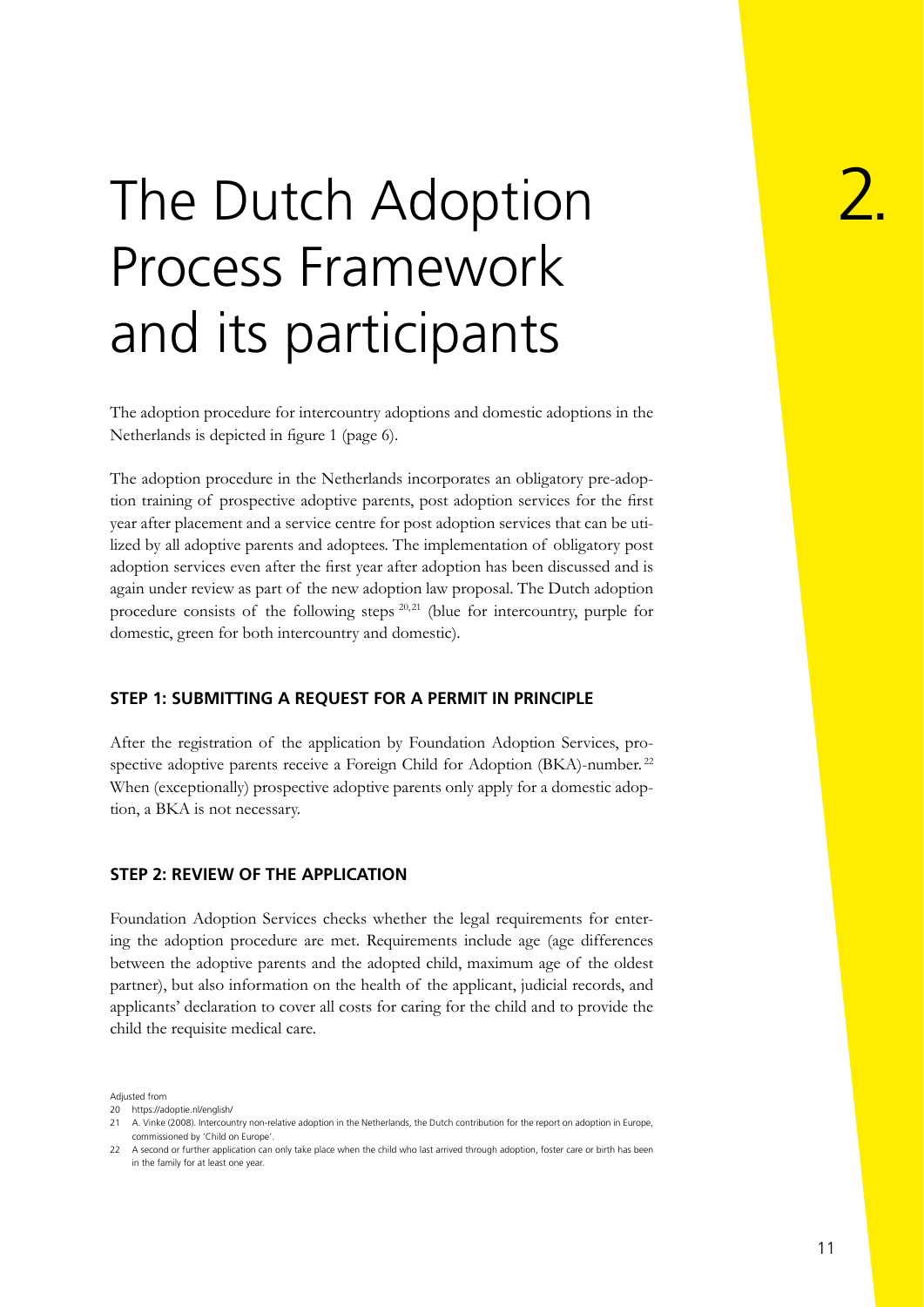#### **STEP 3: THE INFORMATION SESSIONS**

The prospective adoptive parents are obliged to attend six information sessions organized by Foundation Adoption Services (see chapter 3). When adopting a second or further child, the information sessions do not need to be attended again.

#### **STEP 4: THE HOME STUDY BY THE CHILD CARE AND PROTECTION BOARD**

The aim of the home study performed by a social worker of the Child Care and Protection Board is to gain insight into the prospective adoption parents' suitability to provide a permanent home for a foreign adopted child. The report is also used in the matching process in children's country of origin. The assessor is a licensed social worker who operates within a multidisciplinary team. In case of prospective adopters above 41 years of age, single-parent families or other serious concerns to approve the suitability as adoptive parents, a psychologist is asked an additional evaluation of the prospective adopters by means of psychological questionnaires. The home study comprises several elements. The social worker assesses the family background and circumstances, the daily life as well as the prospective adoptive parents' motives and wishes for adoption<sup>23</sup>. The prospective adoptive parents' ideas about the child profile preferences are discussed (age, gender, special needs, etc.). Furthermore, the suitability for the adoption of one or two children or a child with special needs will be assessed. Based on the home study report, the Board will advise the Ministry of Justice and Security whether to grant a "permit in principle" for adoption. When the prospective adoptive parents are interested in domestic adoption, the home study can be extended with an extra check for suitability for domestic adoption<sup>24</sup>.

#### **STEP 5: PERMIT IN PRINCIPLE**

The Minister of Justice and Security decides whether to issue a "permit in principle". This permit allows prospective adoption parents to adopt a child from abroad. It is valid for four years and can be extended after an additional home study for another four years. Receiving a permit does not automatically give the right to be mediated for adoption. When the minister does not issue (an extension of) a permit, the applicants can lodge an objection to that decision in court. The Minister of Justice and Security submits the notice of objection to the Board of Application of Criminal Justice and Child Protection.

<sup>23</sup> file:///C:/Users/Gera/Downloads/Protocol+ASAA+oktober+2016+def.pdf

<sup>24</sup> Ministerie van Justitie, Raad van de Kinderbescherming Breda. Adoptie van een kind uit Nederland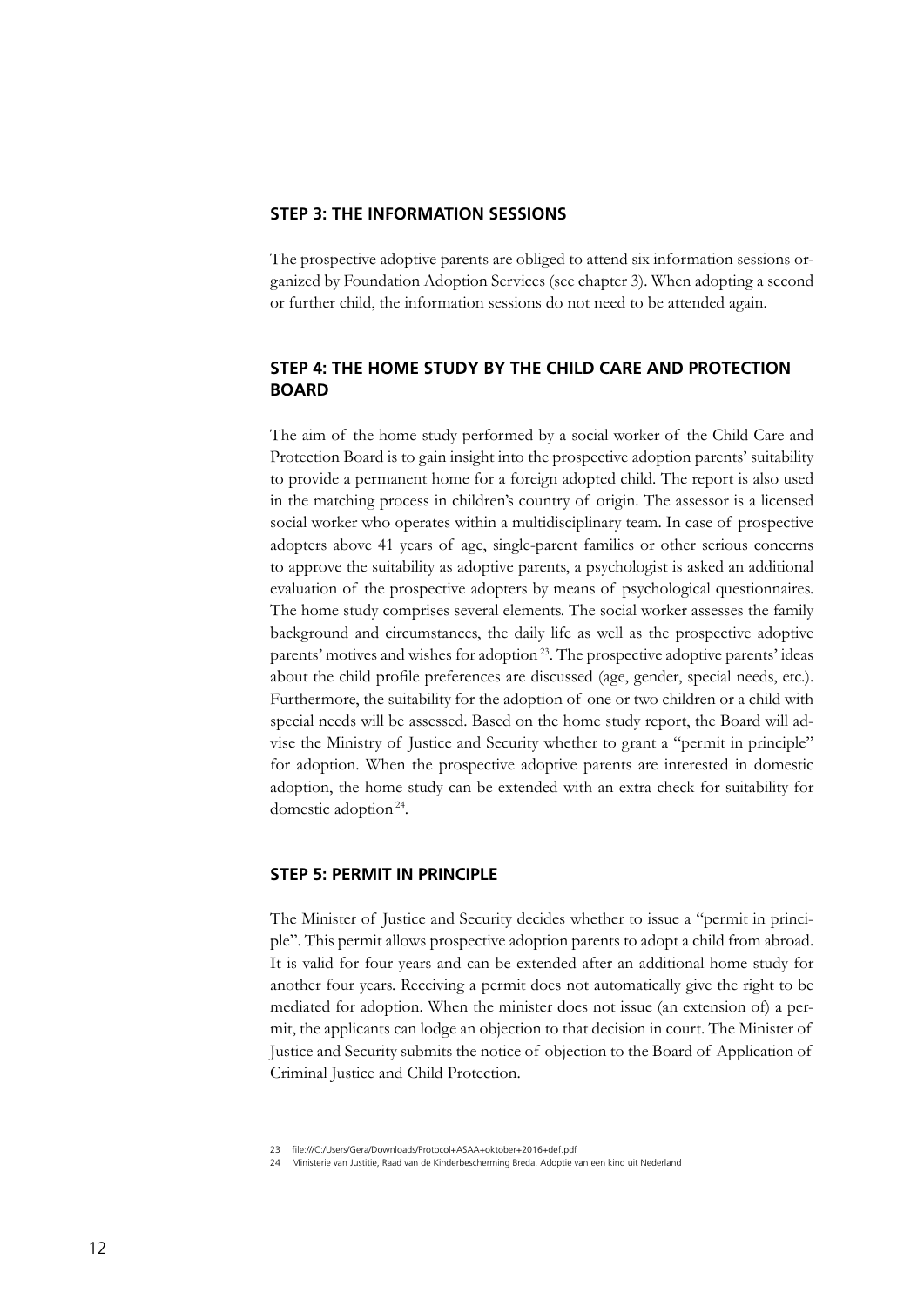*Between step 5 and step 7 the Child Care and Protection Board can propose a child for domestic adoption to the prospective adoptive parents. When the parents agree, the intercountry procedure stops, and the domestic procedure starts (STEP 10).*

#### **STEP 6: MEDIATION**

Intercountry adoptions are mediated by five Dutch adoption agencies. The adoption agencies mediate for exclusively "claimed" countries. In case of a limited number of countries (e.g. China), adoptions are mediated by more than one Dutch adoption agency. After receiving the "permit in principle", prospective adoption parents can apply for solely one adoption agency, and the Ministry will send the home study to this adoption agency. Prospective adoptive parents usually choose the adoption agency based on the countries they work with, on the culture of the agency (e.g. run by volunteers or paid employees) or on requirements of the adoption agency (e.g. only mediation if the prospective adoptive parents are willing to adopt a child with special needs). The adoption agencies are responsible for the mediation and the preparation of the documents. They are part of the matching procedure, judge the proposals and organize the adoption journey. Adoption agencies are obliged to provide Post Adoption Services (or referral to Post Adoption Services) during the first year after placement.

Usually matching takes place in the country of origin of the child. In the mediation process, the focus is on the needs of the child, but also the limits, possibilities, preferences, and wishes of the adoptive parents are taken into account. Adoption agencies differ in the ways they perform their tasks and can develop their own guidelines. In most adoptions, the adoption agency is involved in each step of the adoption process. During mediation, the adoption agency creates an adoption file that is saved for a minimum of fifty years.

#### **STEP 7: PROPOSAL OF A CHILD FOR ADOPTION**

A child is proposed through the adoption agency or the contact abroad. Matches from countries that have ratified the Hague Adoption Convention need to be approved by the Dutch Central Authority (in the Ministry of Justice and Security) and the Central Authority of the sending country before being presented to the prospective adoptive parents. The Ministry of Justice and Security also controls the proposals from the non-Hague countries. When all official parties conclude that there is a good match, the prospective adoption parents receive an official proposal of the child with information about the age, the gender and the medical background of the child. The prospective adoption parents get some (limited) time to consider the proposal. When they accept, they receive more information about the child's background. Afterwards, the adoption agency informs the Central Au-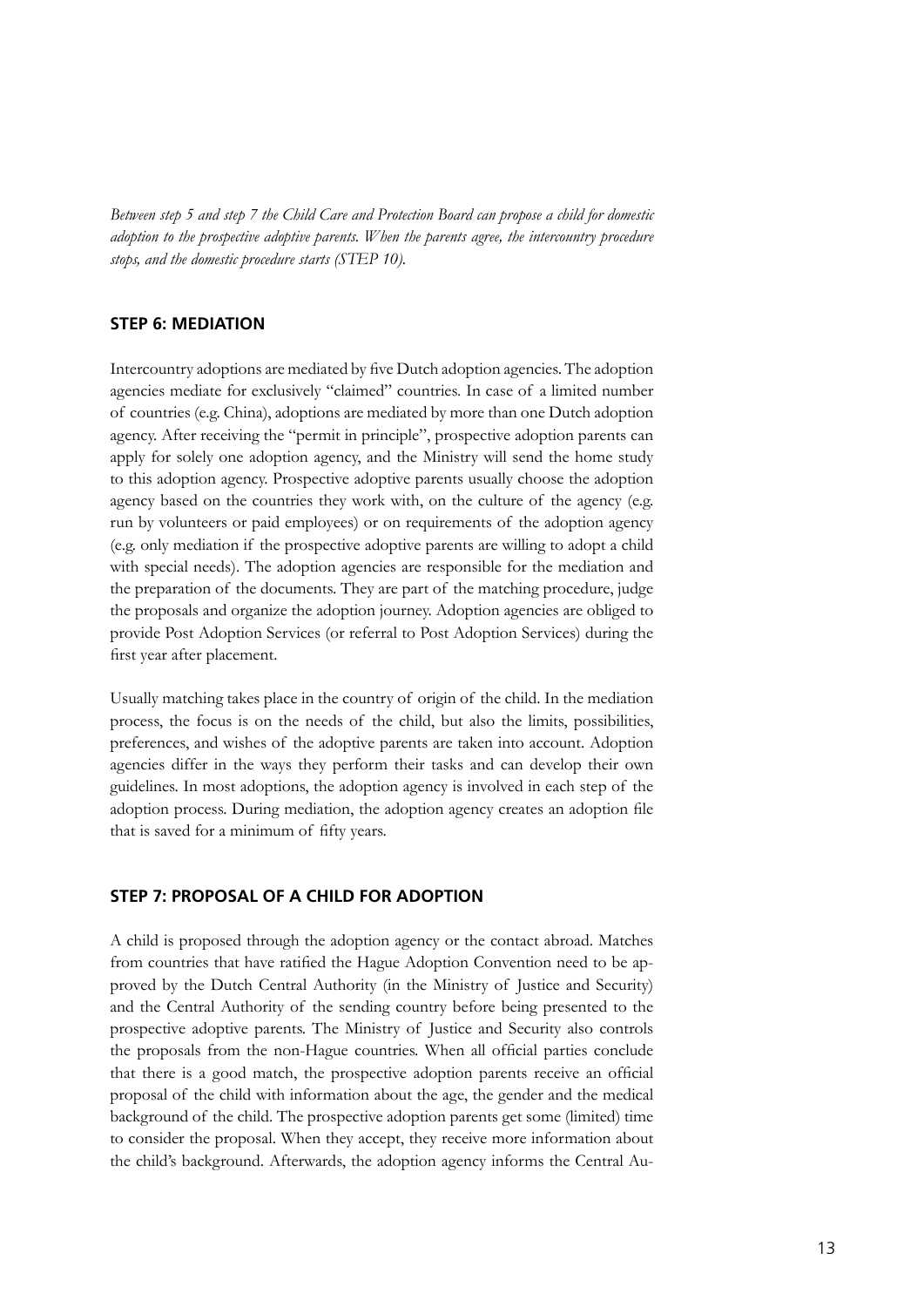thority and/or the contact in the country of origin of the child about the decision, organizes the travel to the country of origin and arranges the Dutch permission for the permanent residence in the Netherlands in case of non-Hague adoptions.

#### **STEP 8: ARRIVAL OF THE CHILD IN THE FAMILY**

Usually the prospective adoptive parents travel to the child's country of origin to meet the child. Before the child can definitely enter the Netherlands, a last check of the requirements and documents is made. The length of the stay in the country of origin varies from seven days to six months (or even more). For children adopted from Hague countries the adoption in the country of origin is automatically recognised in the receiving country. The parents become the legal guardians, and the child becomes a Dutch citizen instantly. Children adopted from non-Hague countries need a visa to enter the Netherlands and a provisional residence permit. The Dutch diplomatic or consular representative in the country of origin issues the visa.

#### **STEP 9: REGISTERING THE CHILD WITH THE AUTHORITIES AND MEDICAL CHECK-UP**

When an adopted child enters the Netherlands, the necessary formalities need to be attended to. Formalities depend on the country of origin and the legality of the pronouncement of adoption. With an adoption declaration of the Netherlands, the adoptive parent(s) obtain legal custody of the child and there is no legal difference between the adopted child and a birth child. Once the child arrives in the Netherlands, a control for tuberculosis is mandatory. Specialized medical consultations based on "intercountry adoption protocols" are available to check the child (like checks on parasites, immunization status, contagious diseases, medical checks of organs and brain).

#### **STEP 10: PROPOSAL OF DOMESTIC ADOPTION**

When a mother wants to place her child for adoption after birth, the Board asks a Youth Welfare Office to provide temporary custody for the child. When the birth mother still wants to relinquish her child after three months, the Board chooses three families from the list for Netherlands' adoptions (selected from the intercountry adoption list including the "only domestic adoption prospective parents"). Here the child's needs and (if possible) the preferences of the birth parent(s) related to age of the adoptive parents, religion, single or married etc. are combined. The birth mother can express her preference for a family, and the Youth Welfare Office makes the final match. The Child Care and Protection Board usually proposes the child to the prospective adoptive parents.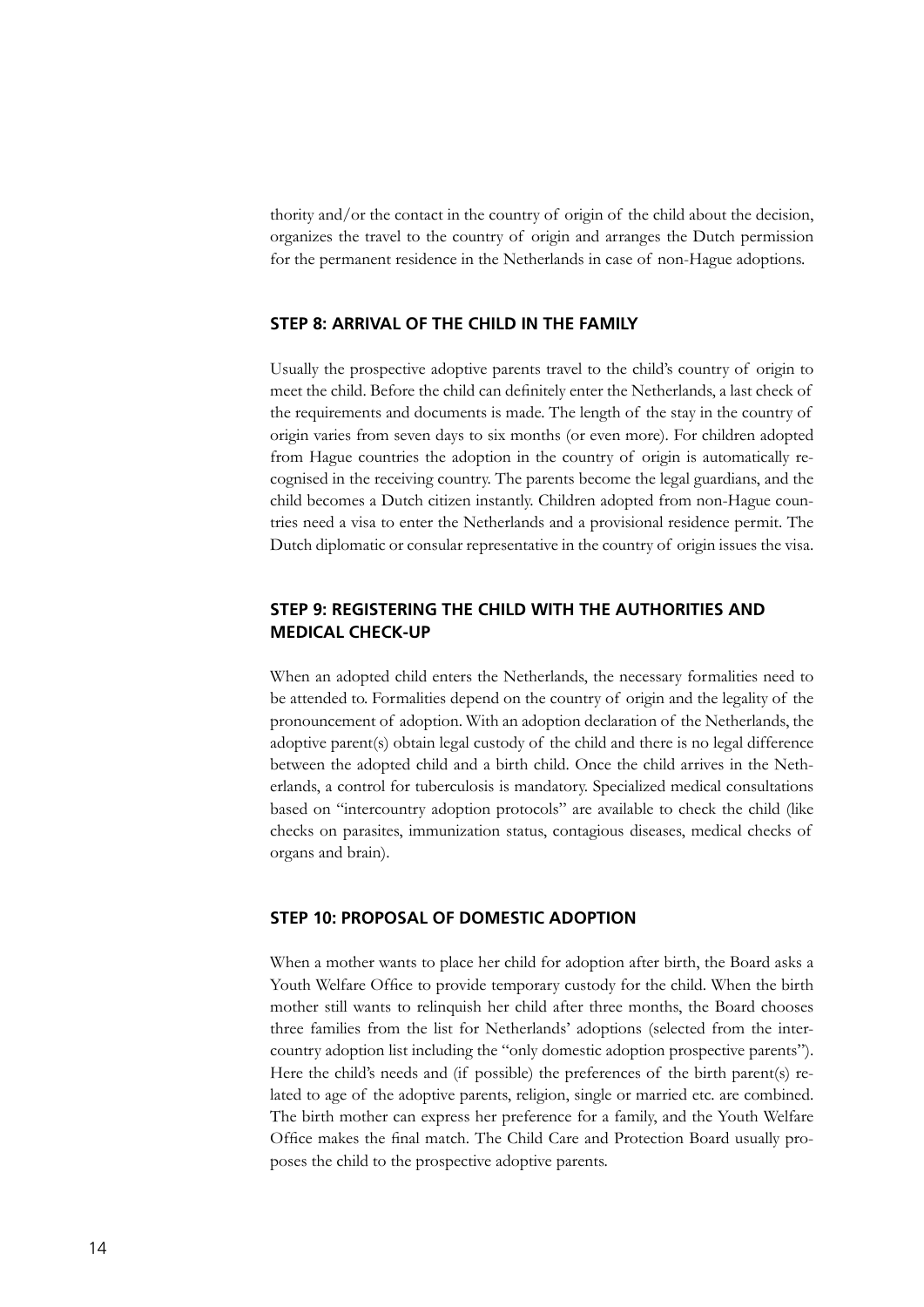#### **STEP 11: FIRST YEAR OF ADOPTION**

After finishing the matching process, the prospective adoptive parents meet the child, and the child is placed as soon as possible (within two weeks). During the first year after placement in the family, the prospective adoptive parents foster the child and are guided by the guardian of the child. One year after placement, the Child Care and Protection Board sends a request to the court for the legal finalization of the adoption.

#### **STEP 12: ADOPTION**

After one year of taking care of the child, the adoptive parents can apply for the legal finalization of the adoption at the family court. The birth parent(s) receive information about the application, and they finalize the relinquishment or withdraw it. However, if the birth parent(s) withdraw their consent, the judge will weigh the interest of the child and can decide not to return the child to the birth parent(s).

It is also possible that birth parents had originally decided for placing their child in foster care, but that in the course of time they decide that adoption is better for the child, or that the birth parent(s) disappear. In those cases, the judge can decide that the foster parents adopt the child.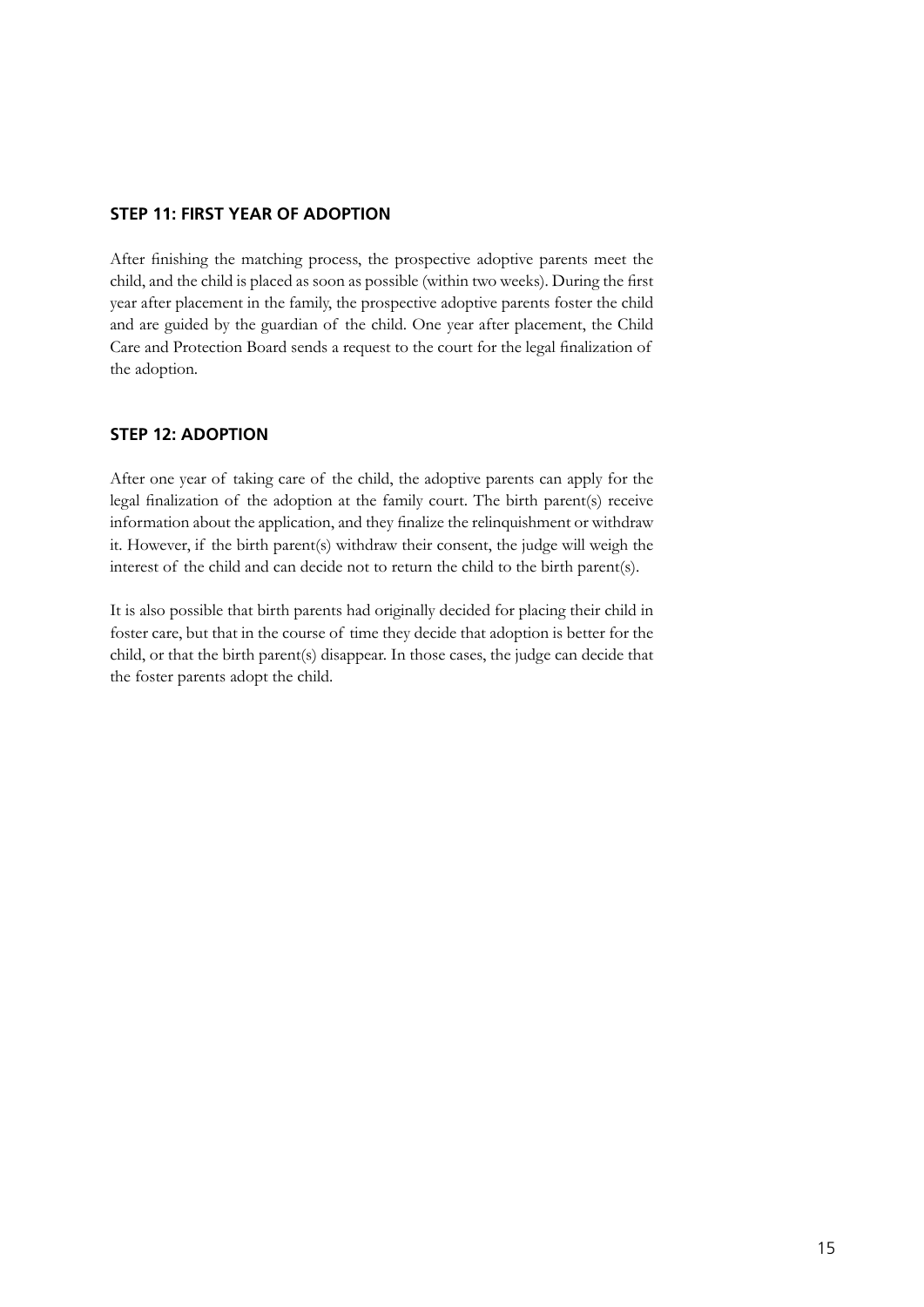## <span id="page-15-0"></span>3. Preparation in the Netherlands

### 3.1 Preparation of prospective adoptive parents

#### **Preparation by the Ministry of Justice and Security**

As adoption is a legal procedure, the Ministry of Justice and Security has the primary procedural responsibilities. The Ministry has assigned most of the pre-adoption services to the Foundation Adoption Services. The website of the Central Government provides information on the procedures, on the formal criteria the prospective adoptive parents have to meet, and the costs of the Dutch procedure to apply for adoption. It is also possible to get procedural information from the policy officers on adoption (mail or telephone).

#### **Preparation by Foundation Adoption Services**

In 1989, the Central Authority established the Foundation for Adoption Services to provide preparation and post adoption services for prospective adoptive parents. The Netherlands was the first country with an independent organization taking care of the preparation – and later the post adoption services (PAS) – for adoptive parents.

Foundation Adoption Services (SAV) provides general information about adoption and the adoption procedure, e.g. content, time, costs, application, planning and delay or termination of the procedure, by means of a website and a telephone information line, available five days a week. Further, Foundation Adoption Services provides information on adoption related aspects of child care, both for parents and professionals.

Information is also available in brochures like the English brochure "Adopting a child". <sup>25</sup>

25 Ministerie van Justitie, Raad van de Kinderbescherming Breda. Adoptie van een kind uit Nederland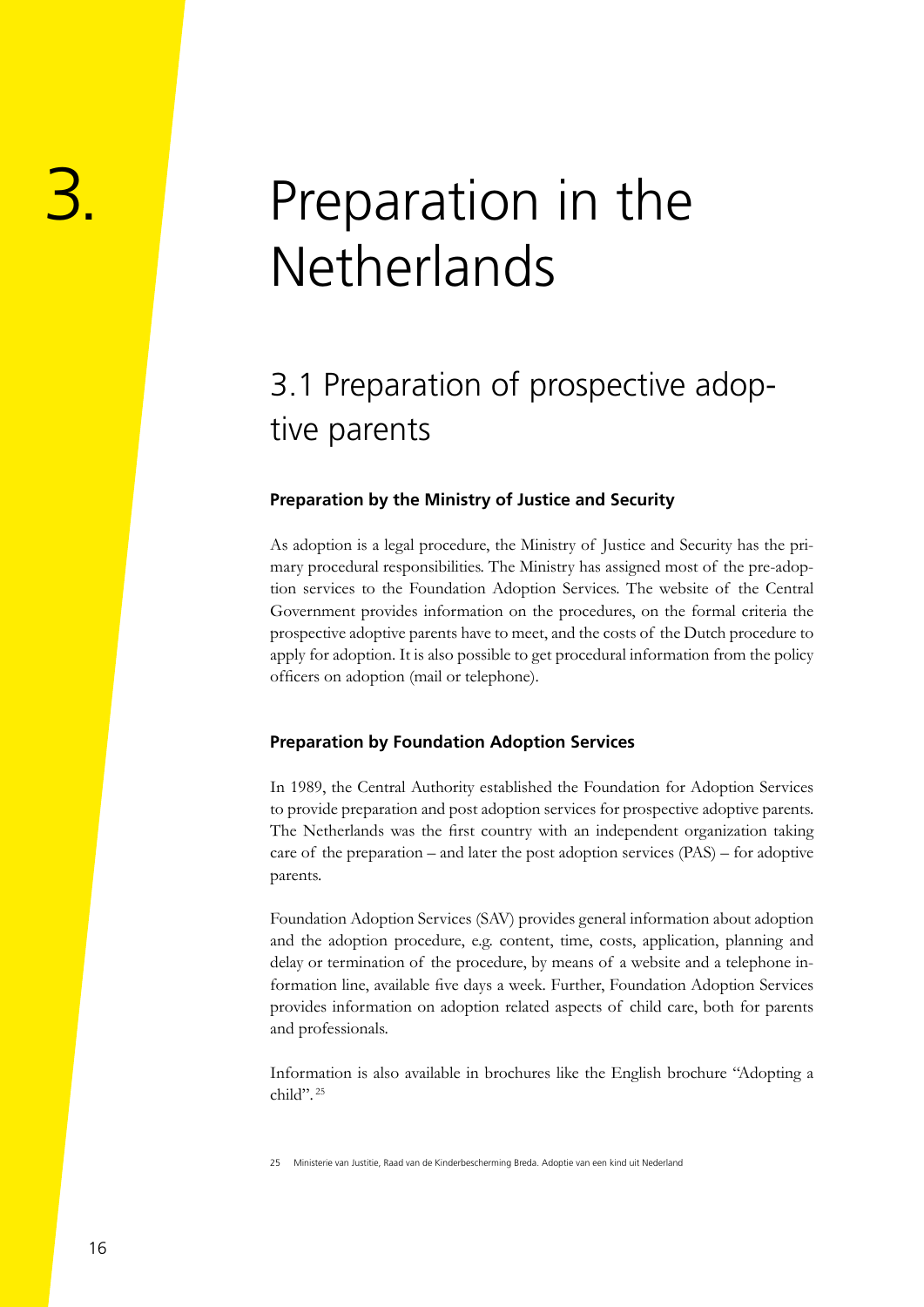#### Obligatory Preparation course

The preparation of prospective adoptive parents by Foundation Adoption Services is part of the legal adoption procedure and is therefore obligatory. The fact that the Foundation is independent is very important as it means that there is no judgement of the participants and everything that is discussed in meetings is secret. Therefore, the prospective adoptive parents can feel free to discuss their feelings without the risk of being judged as less appropriate parents. The advisors have a neutral position, give a realistic picture and help prospective adoptive parents to decide for themselves whether they wish to go on. The advisors regularly visit countries of origin of the child to keep their knowledge about the sending countries updated.

The first meeting gives information on the adoption procedure and the present situation in the field of adoption, like the countries' criteria, waiting lists, a description of children's profiles and special needs adoptions. The emphasis is on the fact that adoption is in the best interest of the child, not to fulfil needs of the prospective adoptive parents. After this meeting the prospective adoptive parents can decide whether they will continue with the procedure or not.

When the prospective adoptive parents decide to continue, they will be obliged to follow five more meetings, each taking about three hours. Each group comprises a maximum of eight couples. The prospective adoptive parents receive information on topics that are of special significance for adoptive families, like the background of the children, attachment, identity, loyalty and discrimination, loss and mourning, biological parents (the adoption triad) and special needs adoptions. The aim of the sessions is not only to provide information, but also to discuss adoption-related topics with prospective adoptive parents. Issues covered in the meetings include:

- **Attachment:** The prospective adoptive parents receive information on how insecure attachment might be repaired. Examples of topics being discussed are: "Can you explain the behaviour of the child when thinking of its history?" "What can you do to enhance secure attachment, what should you not do?"
- **Background of the child:** The prospective adoptive parents learn more about potential pre-adoptive experiences of the children and about effects of being raised up in orphanages. They also obtain information on how adoption may contribute to children's recovery.
- **Loss and mourning:** The prospective adoptive parents are encouraged to take the child's perspective. One exercise is to imagine being a young child in an orphanage. Suddenly, the prospective adoptive parents turn up and take the child to an unfamiliar environment. Video clips from video interactive counselling are used to show the couples what can happen in a family and how children can recover and relations can grow. They listen to stories from adult adoptees.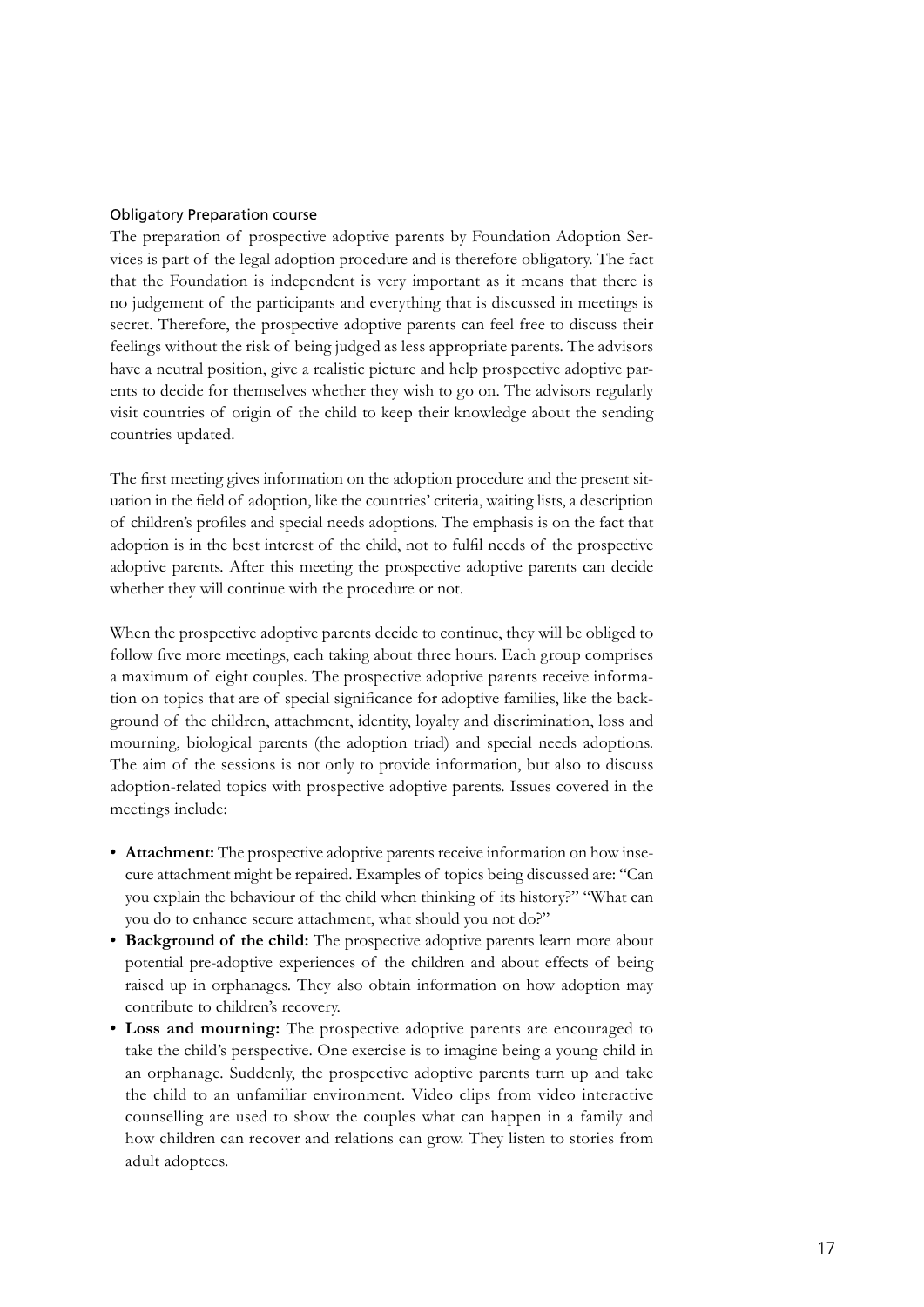- **The birth parents and loyalty:** The prospective adoptive parents are made aware of the fact that they are part of an adoption triad instead of a parent-child relationship. The importance of the family of origin is emphasized and the role of loyalty is discussed.
- **Identity:** The prospective adoptive parents obtain information on ethnic and cultural identity, the balance between the new culture and the culture of the child's country of origin. They are advised on how they can support their adopted child. Issues of discrimination are discussed.
- **Preferences and possibilities:** Prospective adoptive parents will have to consider what kind of child would fit into their family in terms of child's country of origin, child's background, or special needs. In addition, questions from the participants can be addressed, like "Is adoption an option for my partner and me? When do I have to decide whether to adopt a child with special needs? What does it mean to adopt two children?"
- **Listening to experiences:** A highly valued part of the pre-adoption training is when an adoptive parent shares his or her personal experiences with the group.

#### Voluntary meetings

Next to obligatory sessions, the SAV provides voluntary meetings on specific topics, e.g.:

- Adopting a child with medical special needs
- HIV and Hepatitis
- The adopted child in the family (for family members and friends)

#### Brochures

Foundation Adoption Services provides brochures<sup>26</sup> that help prospective adoption parents to prepare for adoption, such as:

- Attachment
- Adoption of siblings
- A second adoption
- Information on adoption for family members, such as grandparents, uncles, aunts and friends

Before and during the adoption journey, the staff of the Foundation can support parents via telephone and/or email.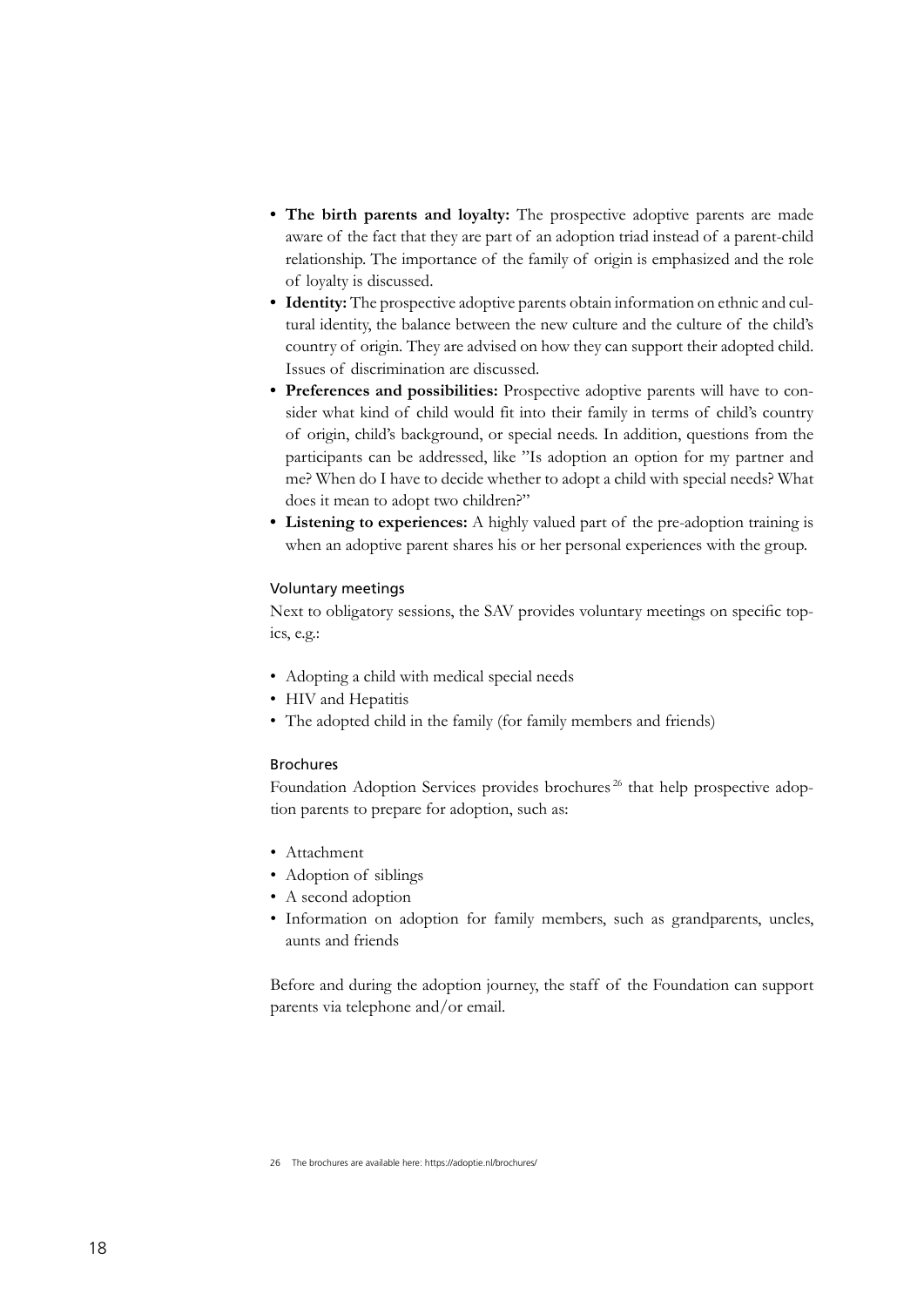#### **Preparation by the Child Care and Protection Board**

Formally, the task of the Child Care and Protection Board is to conduct a home study to advice the Ministry of Justice and Security on the prospective adoptive parents' permission to adopt. In the home study process, the social worker assesses the prospective adoptive parents' motives and intentions and discusses the appropriateness of their child profile preferences (like age, gender, special needs, siblings, etc.). Therefore, the home study forces the prospective adoptive parents to think carefully and to prepare themselves thoroughly, for instance with reference to medical disorders and treatments. They may consult their general practitioner or specialized medical teams (e.g. cleft lip teams) to help them in their decision process.

#### **Preparation by adoption agencies**

Processes and content vary from agency to agency, and they are subject to change. The following description discusses the common elements.

#### General information

All adoption agencies have websites with information on procedures, countries they mediate for and criteria for adoption both from the agency itself and from the sending countries. The websites usually provide an option for prospective adoptive parents to ask questions. Most adoption agencies provide telephone office hours with some agencies being daily accessible, whereas others are available solely once a week.

Three adoption agencies provide their own magazine for the (prospective) adoptive parents, usually with information on waiting lists, adoptive parents' stories, and information on specific issues (special needs, news from scientific research, help in raising adoptive children, roots, etc.). One adoption agency has a Facebook page, where parents can discuss matters, and provides flyers on the adoption procedure and specific topics like adoptions from the USA or same sex adoptions.

#### **Meetings**

Most adoption agencies organize meetings with information on the countries they mediate for, criteria for prospective adoptive parents, procedures and waiting lists. Several of the adoption agencies combine this with expert presentations covering topics like trauma, birth family, school, puberty, etc.

Most adoption agencies provide meetings for both prospective adoptive parents and adoptive parents. During these meetings, they can meet, and prospective adoptive parents learn more about the experiences of other adoptive parents. Most adoption agencies also organize "family days" for adoptive families.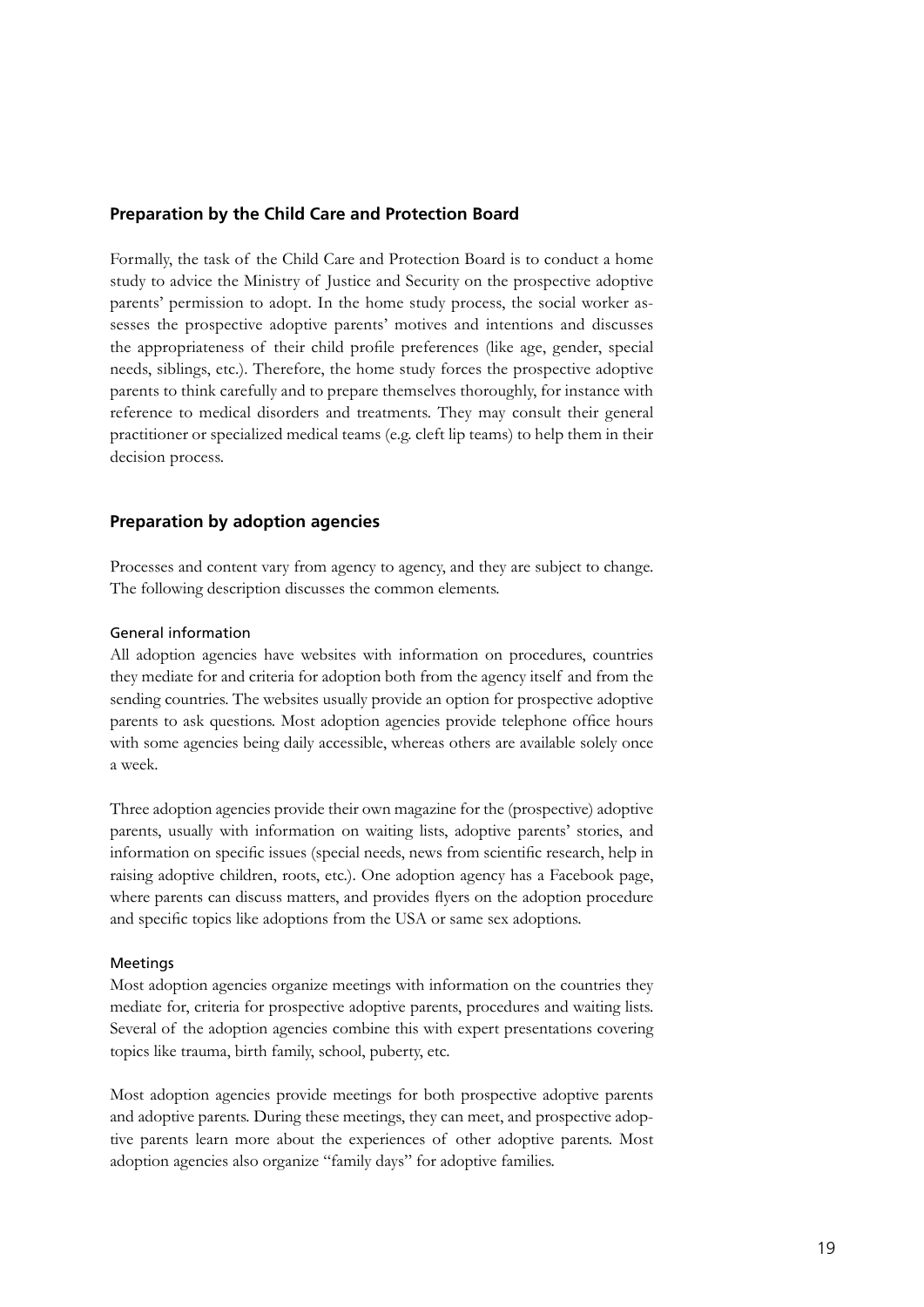#### Intakes

When prospective adoptive parents apply for mediation and comply with the conditions of the adoptive agency, they are invited for an intake session in which possibilities, preferences, and wishes are exchanged. First, the applicants choose a specific country. Afterwards they attend specific meetings (in groups or private) to receive further information on the adoption process.

Some adoption agencies provide special needs intakes by medical professionals or specific meetings on sibling adoptions.

#### **While waiting**

Two adoption agencies organize informal meetings for prospective adoptive parents, as the waiting time may take very long (in some cases more than five years). One of the adoption agencies offers informal waiting groups organized by volunteering adoptive parents meeting up several times a year.

#### Before and while travelling

All adoption agencies provide meetings with the prospective adoptive parents before the adoption journey.

In case of one adoption agency, professionals of a private therapeutic practice organization prepare the prospective adoptive parents for the meeting with their new child. The prospective adoptive parents receive a little suitcase, the StartKid, which helps to connect with their child by means of simple games, like soap bubbles, balls, etc. Prospective parents can film the interactions with their new child with their mobile camera and discuss the interaction with the professionals after returning home.

A second agency trained adoptive parents to support prospective adoptive parents during their adoption journey. These volunteers support and advise the parents during the first encounters and period together as family and support the adoptive parents in including and regulating the older siblings when they take part in the adoption journey.

#### **Medical information**

Several adoption agencies use medical professionals to judge the medical reports they receive from the sending countries. The medical professionals interpret the reports and give indications of prognoses and treatment necessities, which can be used to prepare the prospective adoptive parents. Moreover, some agencies supply prospective adoptive parents with information on specific medical conditions (e.g. Hepatitis) in terms of their adoption journal.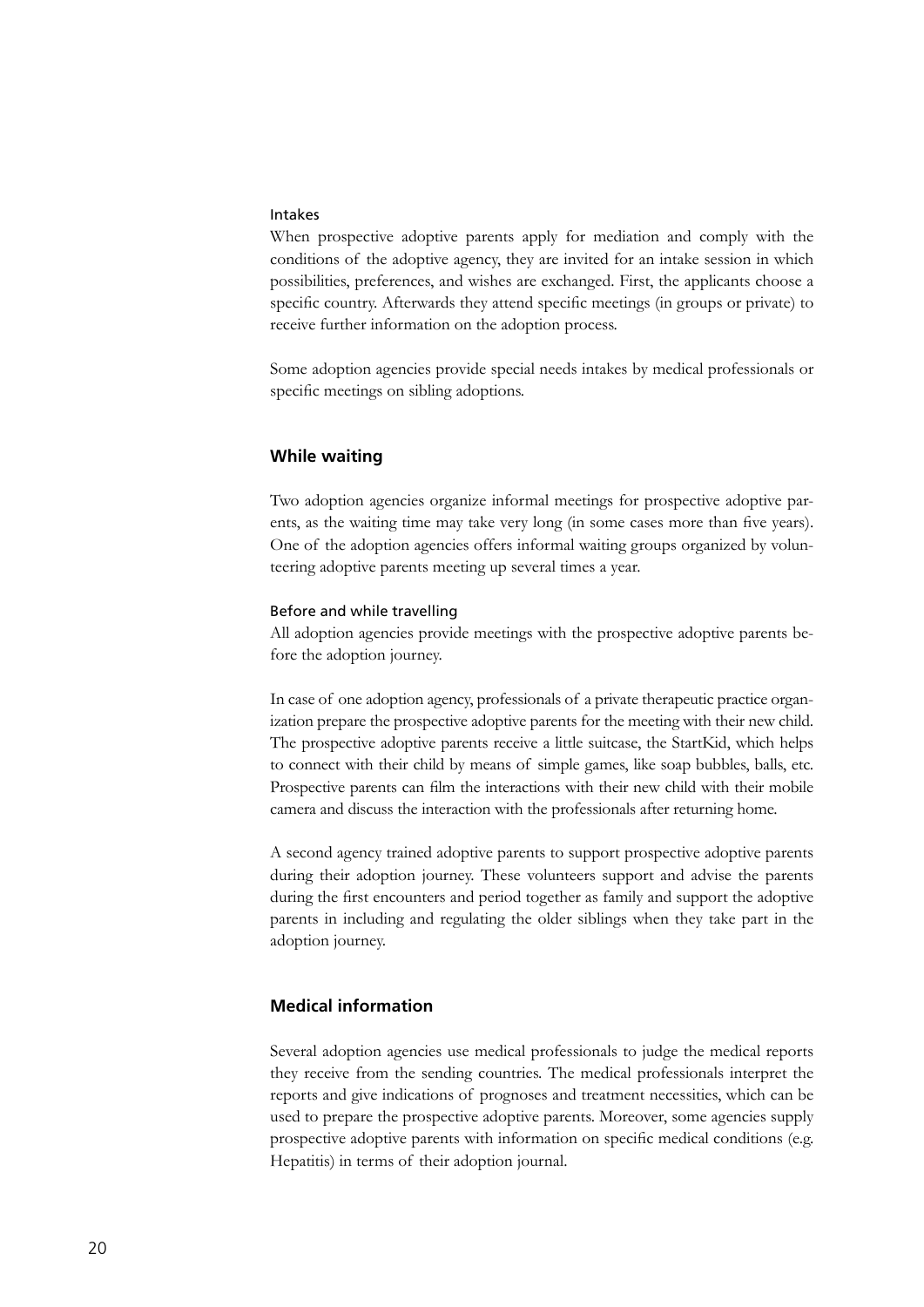#### <span id="page-20-0"></span>**Preparation before an adoption for a second time**

When adoptive parents apply for a second or third adoption, a shortened procedure is applied. The parents obtain the new licence to adopt, consisting of usually one follow-up visit from the Child Care and Protection Board, to check how the family functions, whether life events took place and what the wishes and possibilities are for a new adoption. With the new licence, the parents can apply for adoption at the adoption agency (mostly the same as for the former child), here they usually follow the full procedure as linking is a tailor-made process. Specific brochures and meetings are aimed at adopting for a second time, focussing for instance on the new interactions within the family and how to deal with the feelings of all children in the family.

### 3.2 Scientific information

The Netherlands has a relatively long and extensive tradition of adoption research, at Utrecht University, at Erasmus University Rotterdam and at Leiden University. Since 1984, Rene Hoksbergen held the first chair on Adoption Studies. When Dr. Hoksbergen received the emeritus status in 2000, Dr. Juffer took over this chair at Leiden University<sup>27</sup>. Many studies that are relevant for the adoption practice have been published in international scientific journals. In 2001, ADOC (the Adoption Triad Research Triangle) was founded under supervision of Professor Juffer to promote adoption research and to make the results of scientific research on adoption available to the field<sup>28</sup>. Specifically, the results of the studies are used to elaborate prospective adoptive parents' training and Post Adoption Services (PAS). Large meta-analytic studies were started. Unfortunately, the ADOC had to stop in 2017, but its former coordinator Gera ter Meulen in Knowledge Bureau ter Meulen continues the work 29.

### 3.3 Preparation of birth mothers

#### **Preparation of birth mothers in sending countries**

According to the Hague Adoption Treaty, preparation of birth mothers who consider relinquishing their children is the responsibility of the sending countries. The

<sup>27</sup> https://www.universiteitleiden.nl/en/staffmembers/femmie-juffer#tab-1

<sup>28</sup> http://www.socialsciences.leiden.edu/educationandchildstudies/ADOC

<sup>29</sup> http://www.kbtermeulen.nl/KnowledgeBureauterMeulen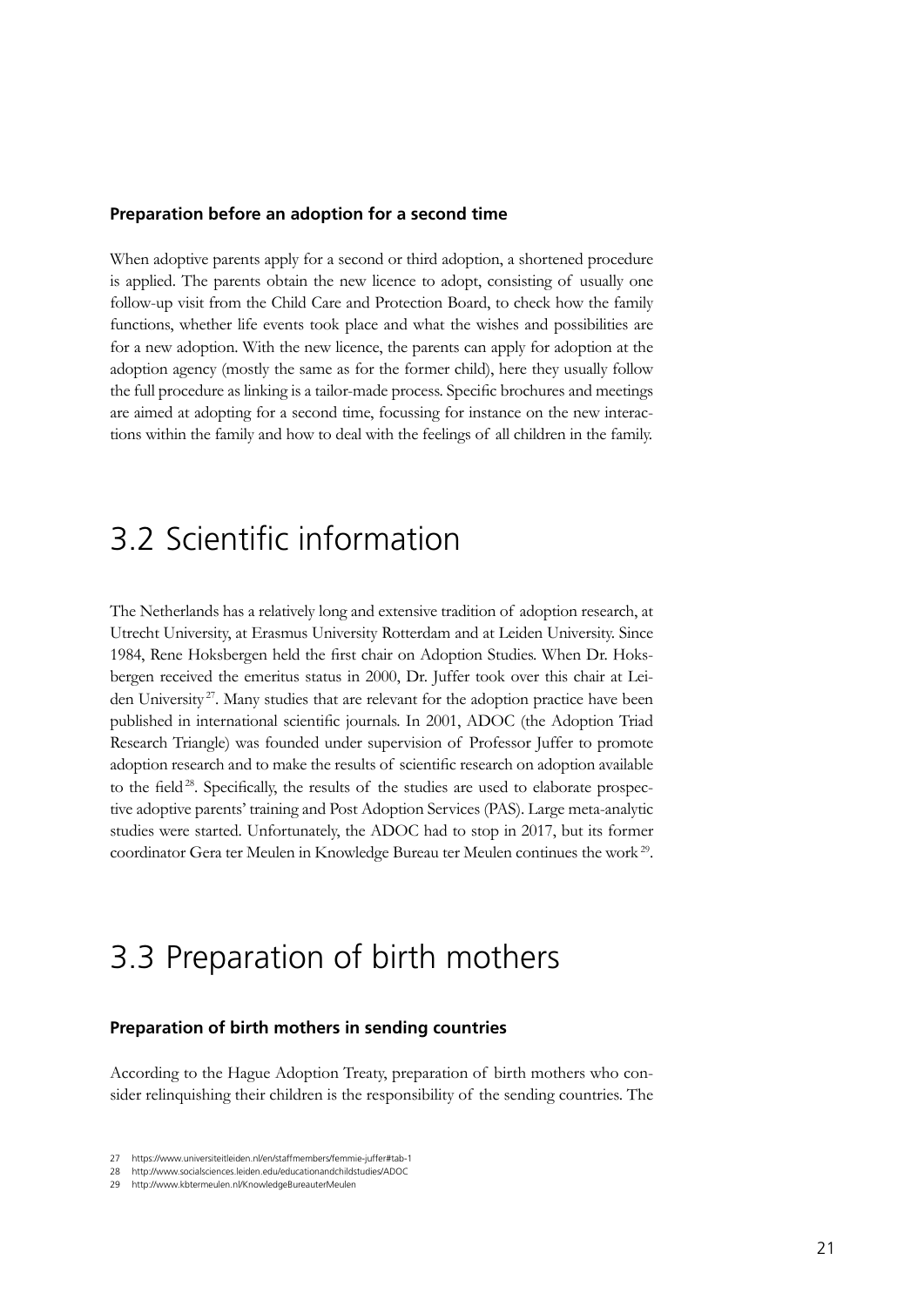organizations in the receiving countries usually have no contact with the birth mothers. The only exception is the open adoption from the USA, where birth mothers and prospective adoptive parents may have contact before the adoption journey.

#### **Preparation of Dutch birth mothers**

When a Dutch mother wants to place her child for adoption, she may receive support from the organization FIOM<sup>30</sup>, or the smaller organization SIRIZ. Practitioners aim at incorporating the birth fathers in the process, but in practice, he is only involved in a minority of cases. FIOM is a well-known organization in the Netherlands for support in case of unwanted pregnancies. General practitioners and midwives refer the birth mothers to FIOM; FIOM can be reached by telephone or through their website (http://www.FIOM.nl). FIOM also publishes brochures, for instance on options for unwanted pregnancies or relinquishment for adoption.<sup>31</sup> FIOM assists and supports mothers (and fathers), and expectant mothers (and their partner) can approach FIOM itself or through the Board.

The social workers of FIOM inform the birth mother or birth parents on the options they have for their unwanted pregnancy. They support the decision-making process (raising the child, placing it in foster care or giving the child up for adoption). The social workers give social and emotional support to the birth mother/ parents during pregnancy and birth and even after birth<sup>32</sup>.

32 https://fiom.nl/ongewenst-zwanger/afstand-ter-adoptie

<sup>30</sup> When speaking of FIOM, it includes the small organization of SIRIZ. Since a couple of years the new organization "The Cradle" organizing baby hatches. This is rare and left out of this paper.

<sup>31</sup> https://fiom.nl/sites/default/files/leaflet-fiom-giving-up-a-child-for-adoption-def.pdf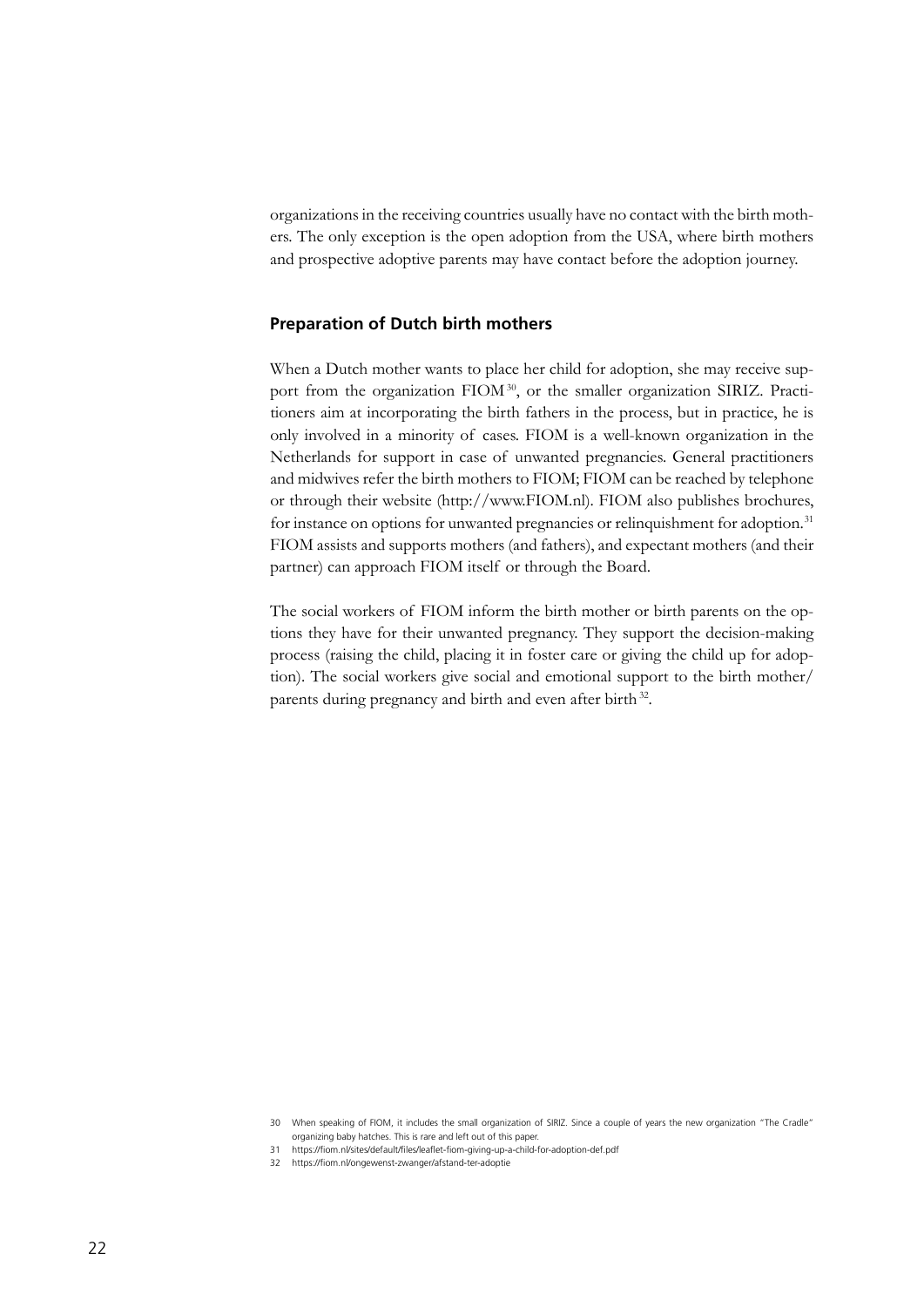## <span id="page-22-0"></span>Post Adoption Services

### 4.1 Introduction

Relinquishment and adoption are major life events in the life of adoptees. Adoption specialists emphasize the complexity of the issues, including neglect, early childhood trauma, intercultural aspects, identity and triadic family construction in which the birth parents may not be known. Relinquishment and adoption are lifelong issues in the life of the adoptees. This is why so many adoptees and adoptive families need post adoption services including preventive and curative help and searching for roots.

#### **The Dutch system**

The present adoption law Wobka compels the adoption agencies to provide post adoption support during the first year after arrival of the child in the Netherlands. Furthermore, the involved Ministries (Justice and Health) established the Foundation Adoption Services to provide free or low cost post adoption services for the whole country. The Foundation provides services for all adoptive parents and informs professionals on adoption-related issues.

The Ministry of Health, Well-being and Sport is responsible for medical and psychological care. In 2015 in the new youth law's nationwide transformation process, the responsibility of youth care has been transferred to municipalities in 42 regions (including a major cut-down of financing). Each region makes an inventory of special regional needs and contracts the professionals accordingly. By placing youth care in the municipalities, the Dutch government hopes to centralize youth care around the family on a local level. However, this complicates specialized care, as therapists need to have a contract with each municipality where their clients live, and each municipality has its own rules. Psychological youth care is only covered by the insurances when the municipality has a contract with the therapist (or the supporting organization).

Necessary medical treatment is covered by the health insurances and is free for children until 18. Insurance of other medical care (e.g. physiotherapy, speech therapy, etc.) depends on the supplementary insurance of the adoptive parents. Above 18, the adoptees need to have their own health insurance. A lot of parents and adoptees pay treatment and therapies by themselves.

Specialization of care services is contrary to the current change in Dutch youth and adult care system, as all therapists increasingly need to be able to treat the whole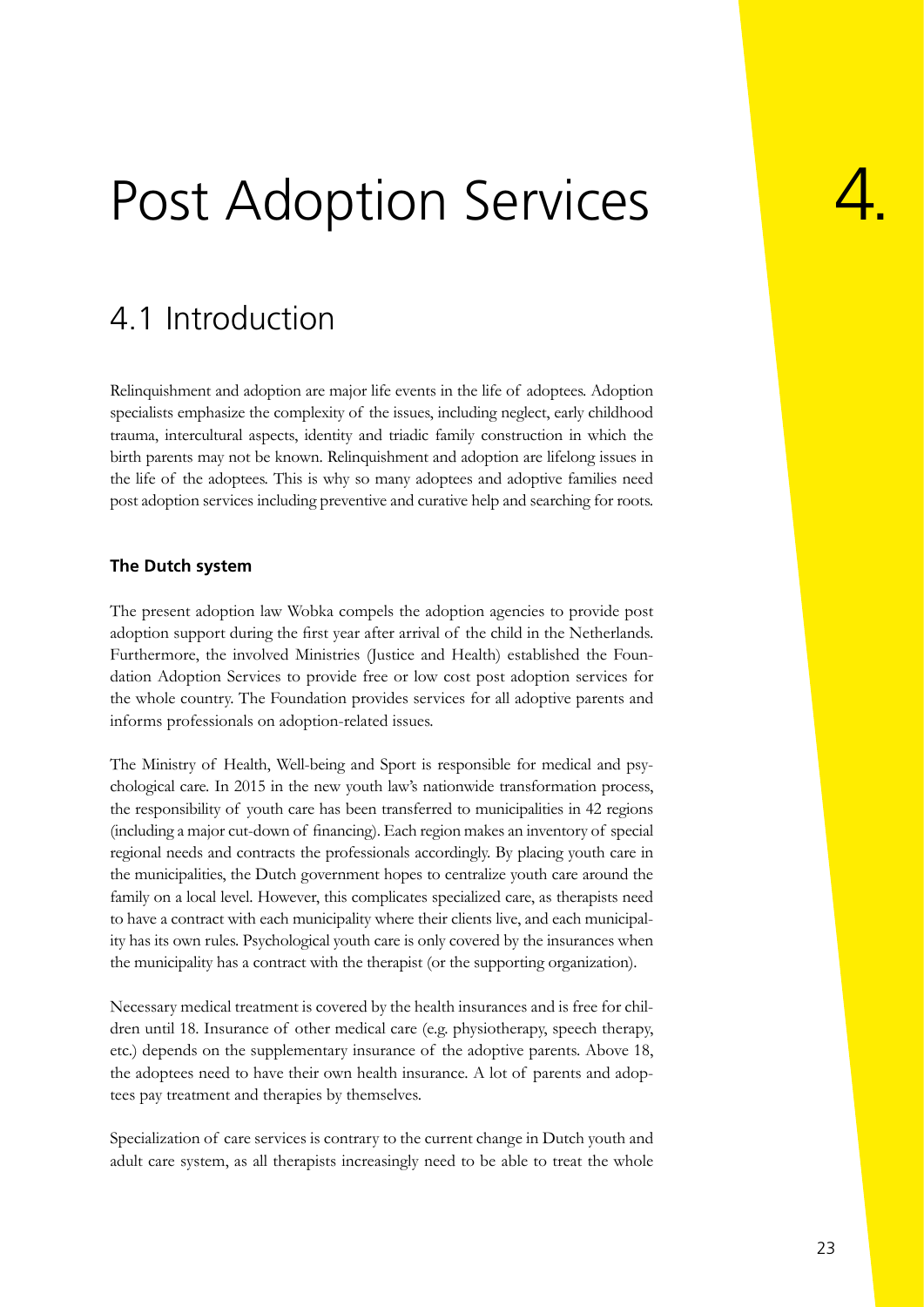range of patients. However, adoptive parents, adoptees, birth mothers and many professionals advocate for specialized services for adoptees and adoptive families, if possible in joint venture with foster care. Precedent to the construction of the new law on intercountry adoption (due since the beginning of the 21st century) the necessity of adoption specialized care has been discussed. Several advisory reports have been published<sup>33</sup>, among others Blueprint Post Adoption Care (Blauwdruk Adoptienazorg,  $2007$ <sup>34</sup> specifically focused on post adoption services. At the beginning of 2018, the Minister of Justice and Security announced the draft of the new adoption law, and again the question arises whether post adoption services for adoptive parents and for adult adoptees should be included in the law.

#### **Research on Adoption**

The Netherlands have a long tradition of adoption research. Several universities have done research on adoption, and the first Chair on Adoption Studies worldwide was in the Netherlands. Specifically, Professor Femmie Juffer and Professor Marinus van IJzendoorn from Leiden University are among the best scientists on adoption studies worldwide. Next to the scientific studies themselves, the transfer of scientific knowledge to practitioners in the field is of particular interest to Juffer and van IJzendoorn. ADOC – the knowledge centre on adoption and foster care – was specifically founded in order to make science available to the practice (5.2).

#### **Intercountry and domestic post adoption services**

Most post adoption services are organized around intercountry adoption. Domestic adoption is not a specific issue in the advisory reports, as there are hardly any domestic adoptions in the Netherlands. Adoptive parents with domestic adoptions are not organized like intercountry adoptive parents. Domestic adoptive families are included in the post adoption services of the Foundation Adoption Services, but they are not involved in activities of adoption agencies or foster care organizations. Organizing the adult domestic adoptees has always been challenging, and the existing FIOM services have been cut down (4.3).

33 Commissie Kalsbeek (2008). Rapport interlandelijke adoptie, Alles van waarde is weerloos.

Stichting Ambulante FIOM & Stichting Adoptievoorzieningen (2009). Plan van aanpak adoptie (na)zorg 34 Werkgroep Nazorg (2007). Blauwdruk adoptienazorg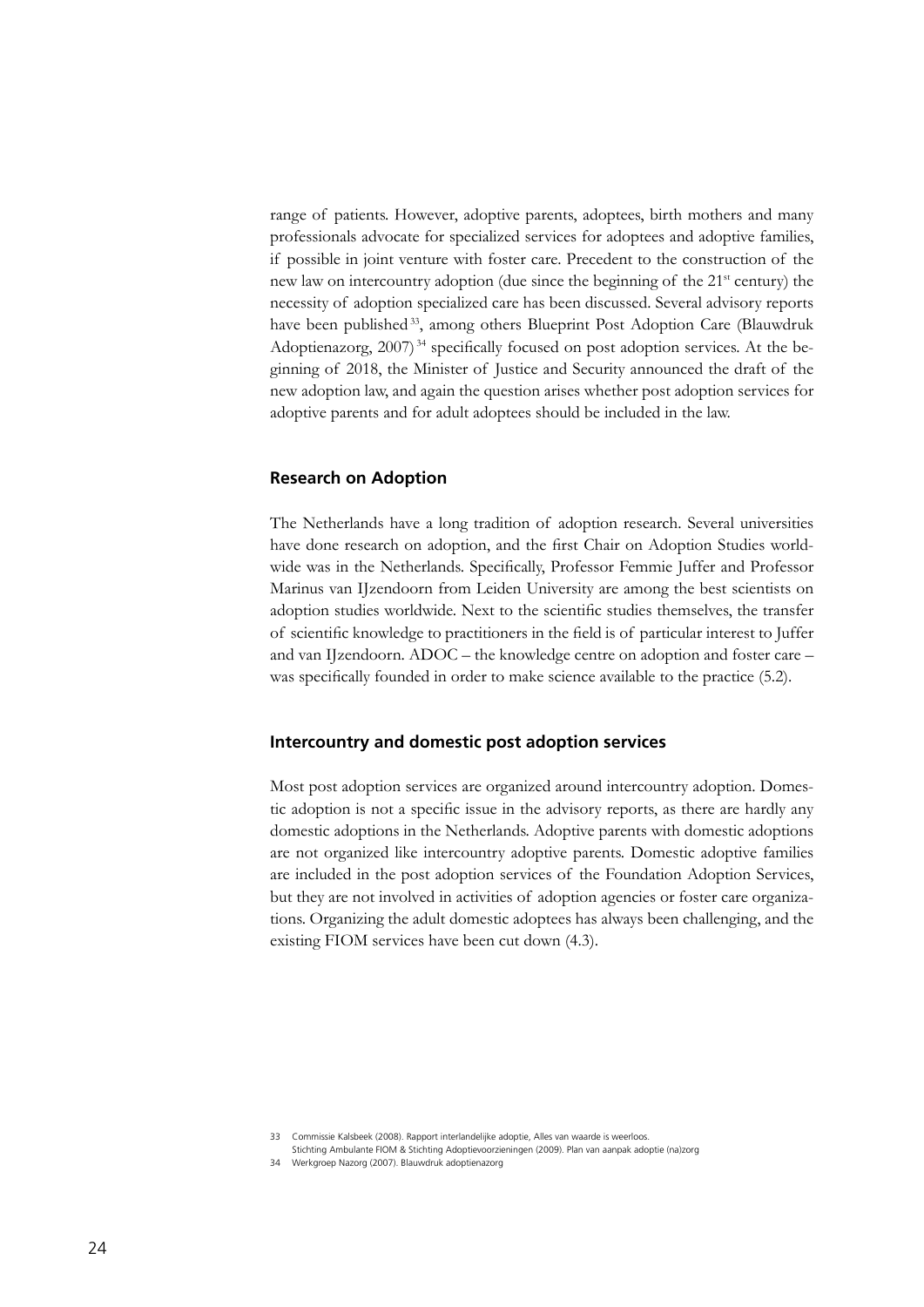### <span id="page-24-0"></span>4.2 Post Adoption Services for adoptive parents and their adopted children



Figure 2. Organizations involved in Post Adoption Services for adoptive families. Organizations highlighted in blue are government-financed, purple ones are private-financed and green ones are both government and private financed.

#### **Adoption agencies**

Adoption agencies are responsible for adoption dossiers, follow-up support during the first year after placement and follow-up reports for the country of origin.

The law states no minimal requirements related to the mandatory first year post adoption services, so the adoption agencies interpret the requirements themselves. Most adoption agencies have professionals (social workers, pedagogues) for Post Adoption Services; volunteering experienced adoptive parents may also be part of the services. The Post Adoption Services are fully financed by adoptive parents, both through the yearly fees and through contributions to the activities.

#### Dossiers

The adoption organizations are responsible for the adoption mediation dossiers. According to the Quality Framework<sup>35</sup>, the dossier is supposed to contain information on adoptive parents, the adopted child, a matching report, the follow-up report and, if possible, formal adoption papers (like birth certificate, relinquishment papers, the court order). The adoption agencies have to keep the dossiers for at least 30 years (although Dutch adult adoptees do insist on a longer storage time). When an adoption agency shuts down, the dossiers are taken over by another agency or by FIOM. Adoptees can ask access to the dossiers after they reached the age of 12.

35 Accredited Bodies and Ministry of Justice and Safety (2008). Quality Framework Accredited Bodies Intercountry adoptions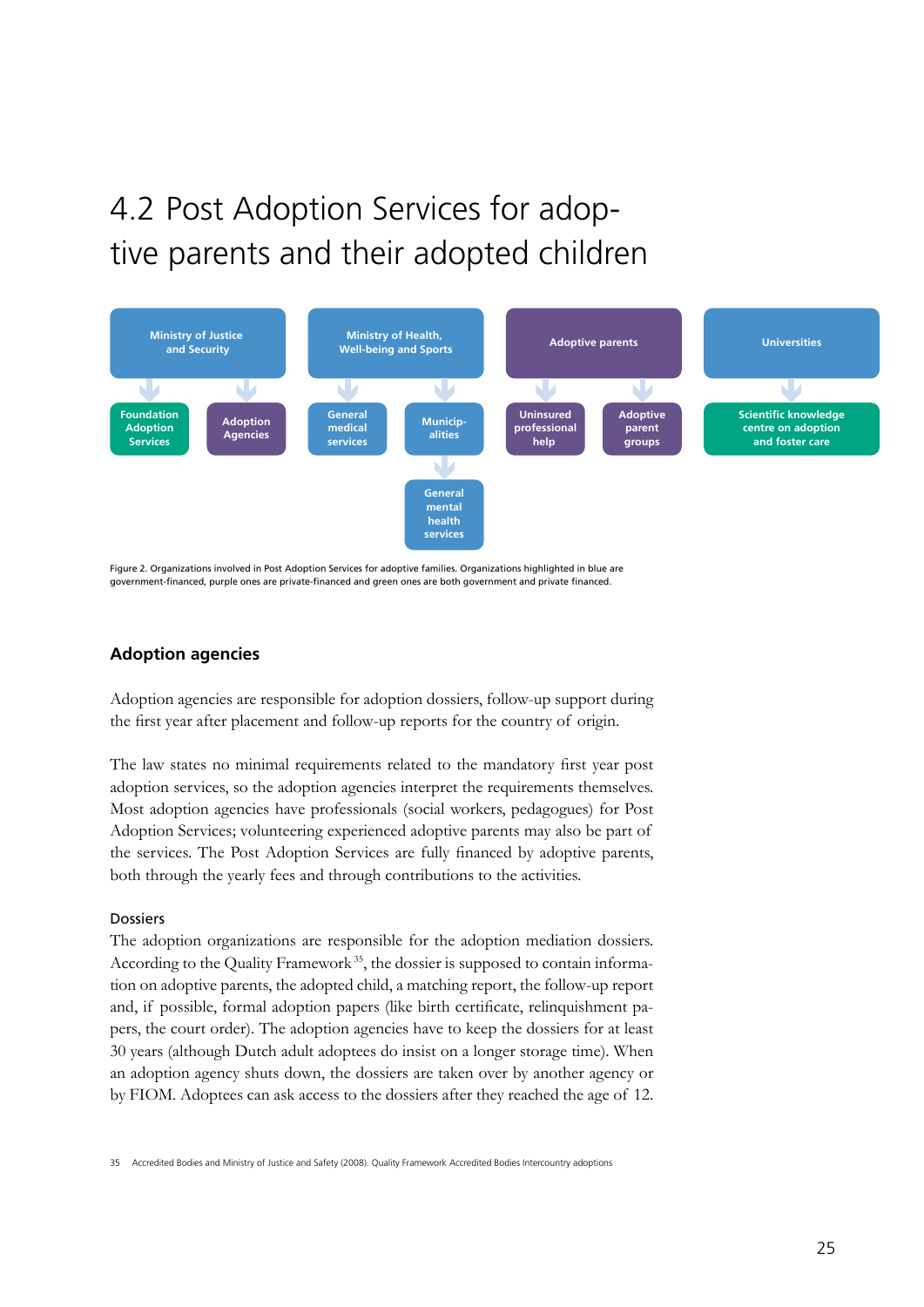#### First year after adoption

During the adoption journey preparation meeting, adoption agencies provide information about the procedure after placement of the child. When in the country of origin, to get the child, the adoptive parents are usually guided by a local contact person for procedural and organizational aspects. This guide may also give emotional support. In one organization, a professional volunteer accompanies the adoptive parent(s) for emotional support. This volunteer will guide and help the parents when and after they receive their child.

The adoption services provided in the first year after placement vary slightly from agency to agency, but most organizations have limited services. The person who guided the adoptive parents through the adoption process or a staff member responsible for Post Adoption Services keeps in touch with the parents via telephone or email around three times during the first year after placement. About 3 weeks after the family arrived home they check whether the family experiences any problems. For more therapeutic advice, the family is referred to Foundation Adoption Services or other adoption-specialized professionals. In some organizations, volunteers (adoptive parents with experience in the field) or social workers visit the families a few months after the child arrived. Home visits are regular in one organization and/or on request in another organization.

All adoption organizations ask the adoptive parents to evaluate the adoption procedure. Some adoption agencies use the evaluation questionnaires or follow-up reports to see whether adoptive parents need advice or help.

#### Meetings

Most adoption agencies organize information meetings for their (prospective) adoptive parents once or twice a year, in which they discuss adoption items (like attachment, language, sleep, roots travelling, etc.). Some adoption organizations combine this with the possibility to meet their post adoption service professionals. Most adoption organizations organize a meeting day for parents and children with the possibility to meet with contact persons from the countries of origin.

#### Magazines and websites

Three of the five adoption organizations publish magazines, with information on adoption issues, state of the art, stories from adoptive parents and adoptees, and information on charitable projects in countries of origin. The websites provide limited information on post adoption services.

#### Follow-up reports to sending countries

Most countries require follow-up reports after intercountry adoption. The follow-up report describes how the child is doing. Photographs may be included. The adoptive parents usually write the reports, but sometimes this is the task of a social worker. The frequency and duration of follow-up reports depends on the requirements of the sending country.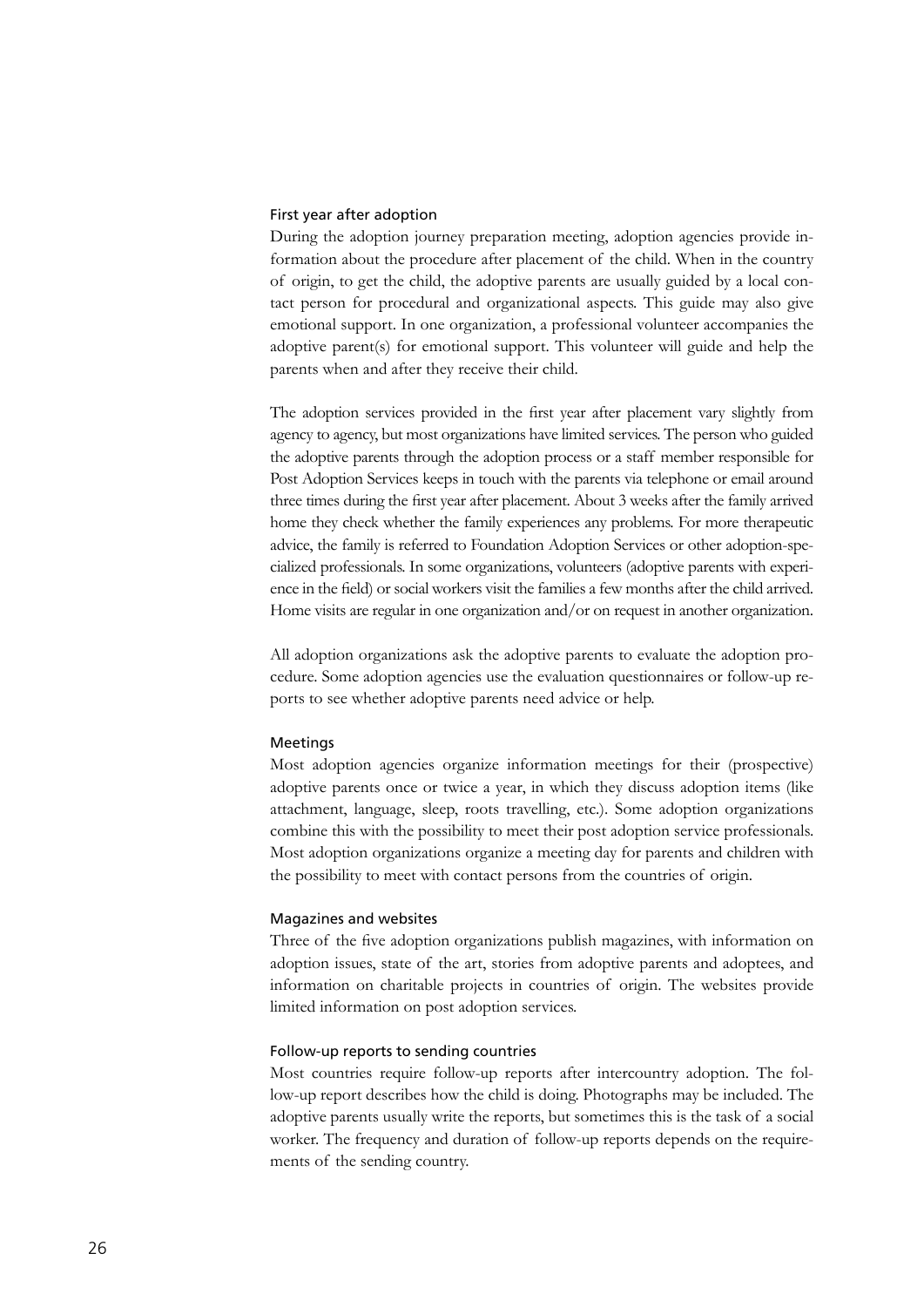The sending countries hold adoption agency responsible for sending the follow-up reports although the adoption agencies have no empowerment to force the adoptive parents to send the follow-up report. The follow-up reports are sent to the agencies' partners in the country of origin by the agencies. Sometimes birth mothers can get access to the follow-up reports in the countries of origin.

#### **Foundation Adoption Services (SAV)**

The Foundation organizes post adoption services, mostly services for adoptive parents and professionals aimed at creating alertness.

#### General services

- The website www.adoption.nl with information for adoptive parents, professionals and adoptees;
- A telephone helpdesk, available 4 days a week, and an email service with adoption-specialized SAV-social workers answering questions around the development and upbringing of the adopted child. For more complicated issues the SAV provides a map with adoption-specialized professionals (therapists, medical doctors, psychiatrists,…) in each region in the Netherlands;
- The Adoption Magazine for both adoptive families and professionals in the field;
- Informative brochures on specific subjects to provide information to parents or other carers of the child
	- –– Adoption and attachment as a process: information for parents
	- –– Adoption: the first year after arrival, information for (prospective) parents
	- –– Adopting siblings
	- –– An adopted child at primary school, information for parents
	- –– An adopted child at primary school, information for teachers
	- –– Self-esteem and identity development of adopted children
	- –– Adopted children during puberty
	- –– Adopting for the second time
	- –– Travelling to birth country during primary school age
	- –– Trauma and recovery for adopted children
	- –– An adopted child in the family: what is special for family and friends?
	- –– An adopted child in day care, information for the day care workers
	- –– Sleeping problems of adopted children

#### Services for adoptive parents

- **The welcome box.** After the arrival of the adopted child in the Netherlands, the adoptive parents receive a "welcome box" with information on the first period of being an adoptive parent (how to get used to each other, attachment formation, where to get help) and some small presents.
- Consultation at home for adoptive parents with children under 13: A SAV-professional gives a consultation on issues like eating, mourning, sleeping, cuddling,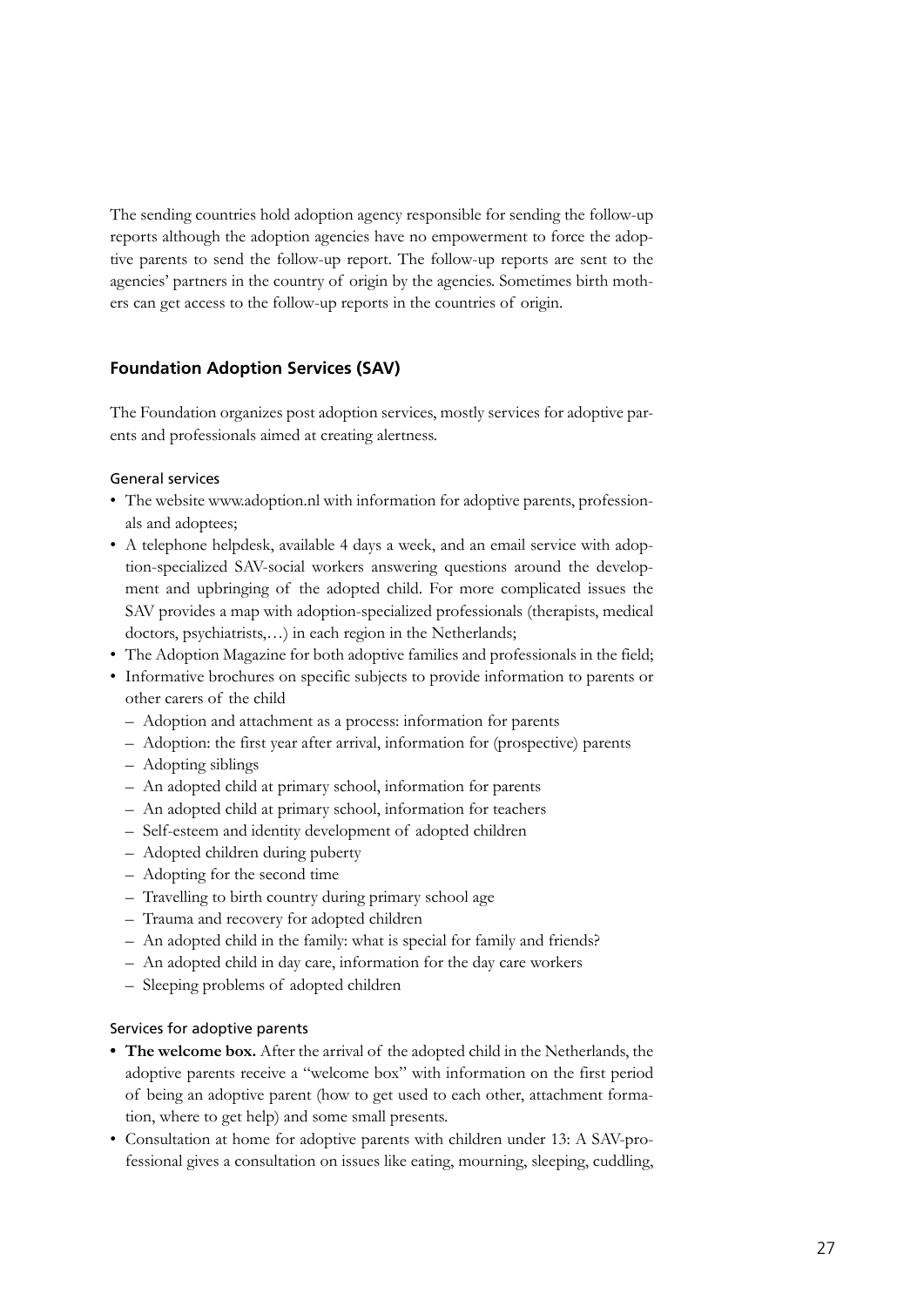attachment etc. The professional informs the parents about typical and atypical behaviour of adopted children and advises how to deal with problematic behaviour (Costs: €42.50 or €19.95 during the first year).

- **VIB.** In order to build a positive relationship between adoptive parent and adoptive child, Video Interaction Guidance (VIB) is provided. The VIB is short term counselling for parents of adoptive children up to 12 years old, using video recordings to promote the positive interactions between the child and the parents. It helps parents to understand the signals of the child and to react in a sensitive way and thereby promotes the development of positive relationships. Parents are supported to improve the relationship with their child and to stimulate the development of the child. Sometimes the VIB is combined with Sherborne Developmental Movement, a method helping children to show more trust and self-confidence.
- **Consultation at primary schools or day care centres.** When the adopted child has problems with going to school or day care or shows behavioural problems at school or day-care centre, when the adoptive parents need help to find the appropriate school type, or when the teacher needs advise, a SAV-professional can check the social and emotional development of the child. The professional does a short video home study to evaluate the interaction between parents and child, communication and basic trust. After discussing this video with the parents and formulating questions for the school, the professional will make a school visit where the main issues will be discussed. A school video is used to support observations. Finally, the SAV-professional develops a child-led strategy together with the child, parents and teachers (Costs:  $€85$ ).
- **Meetings**
	- –– "A Good Start" (3mornings). A meeting for adoptive parents whose children are less than 3 years in the family. The meetings discuss the process of getting used to each other, attachment formation, atypical child behaviour, how parents see whether their child feels safe or when a child is ready for school. In groups of 12 participants, adoptive parents can discuss their questions and share experiences with other adoptive parents (Costs:  $€60$ ).
	- –– "Taking care of traumatized children" (4 evenings) for parents whose children (until about 12) regularly show extreme behaviour for more than a year. The parents learn more about trauma and how trauma can be exposed in emotions and behaviour. Parents are assisted in dealing with trauma and how to work together with their child towards recovery (Costs:  $€80$ ).
	- –– "Adoption and puberty" (3 evenings). This meeting informs adoptive parents on upbringing during puberty in general and about the adoption-related topics like identity and loyalty, emotions around relinquishment, and roots. Parents learn how to deal with their adolescents and how to improve contact and communication (Costs:  $€60$ ).
- "Adoption parents online". A closed forum for adoptive parents to exchange experiences and practical advice. SAV-professionals read the discussions and provide practical support.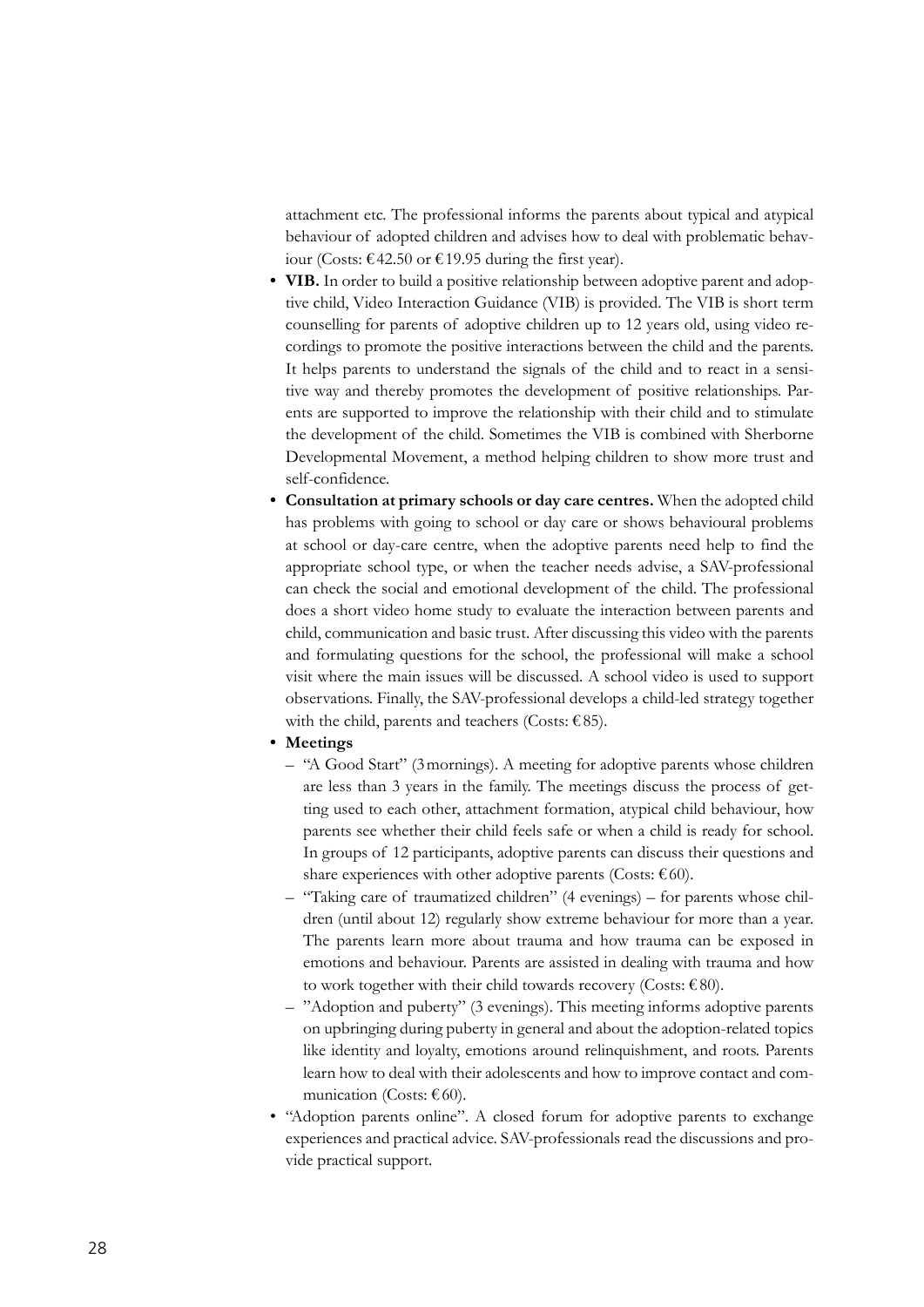• Personal telephone and email help for adoptive parents before and during the adoption journey.

#### Professional Consultation

- Telephone service: information for professionals on adoption-related problems. Consults on specific questions or methods can be provided;
- Tailor-made professionalising: Professionals from the Foundation join team meetings or casuistry discussions, give presentations, workshops or trainings;
- The website contains information for professionals to help them assessing whether adoption issues are involved, and if so, to what extent. The website gives information on important adoption themes, adoption-specific anamnesis, casuistry, therapy methods for the most important adoption themes and options for referrals to adoption specialists;
- "Alert to adoption (adopted children)" 36: an adoption guide commissioned by the Ministry of Health, Well-being and Sports for teachers, general practitioners, paediatricians, social workers and other professionals describing challenges adoptive parents are confronted with and the role of professionals. With this guide, the government tries to enhance the adoption alertness of professionals by giving basic information and guidance for adequate support, and referral to specialized help;
- Adoptie-Alert, a newsletter for professionals in youth care;
- A yearly meeting for professionals in the local youth care. This meeting is always organized around a specific topic usually with plenary presentations in the morning and workshops in the afternoon.

#### **Specialized medical adoption checks**

When an internationally adopted child arrives in the Netherlands, there is a mandatory check on tuberculosis. Most intercountry adopted children bring diseases, mostly parasites and infections when arriving in their new country. Therefore, the adoption agencies refer prospective adoptive parents to the 20 adoption-specialized paediatricians for an "adoption consult". These paediatricians use a protocol for medical evaluation, developed by the working group adoption of the section tropical paediatrics 37. The protocol includes checks on organs, infectious diseases like hepatitis, parasites, and vaccination. For more information, see 5.3.

<sup>36</sup> https://adoptie.nl/professionals/handreiking/

<sup>37</sup> https://www.nvk.nl/Portals/0/richtlijnen/adoptie/richtlijn%20Adoptie.pdf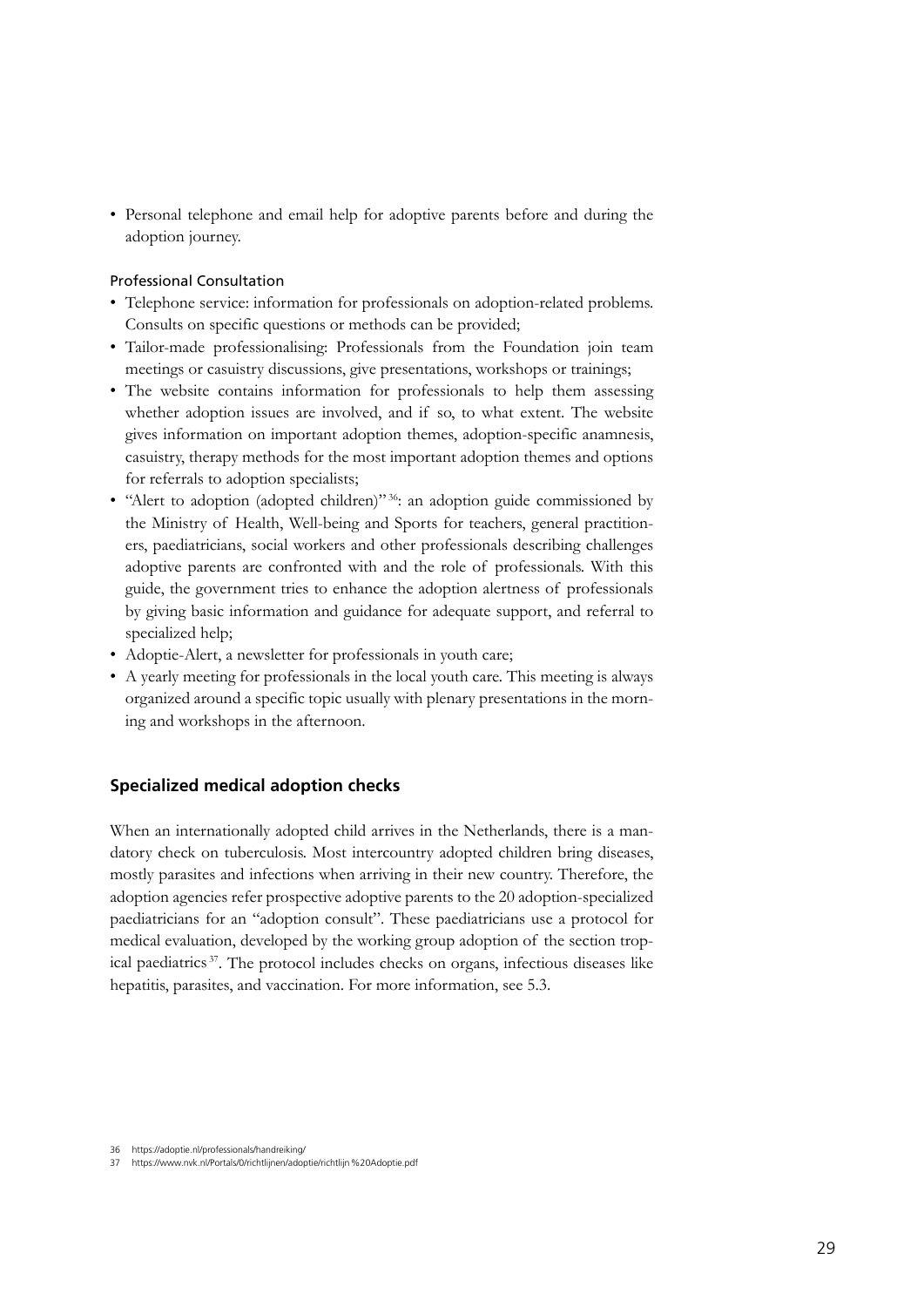#### **Youth health care**

Like all Dutch children, the adopted children have regular health and development checks at the Child Bureau (part of the local Centres for Youth and Families). The children are seen by a nurse, social worker and specialized medical doctor. Until the age of four, the checks take place several times a year; the frequency decreases to once every several years until the child is about 16. The Child Bureau checks the child's physical and emotional development, takes care of vaccination and helps parents with their parenthood. Youth health care workers are usually not specialized in adoption and with decreasing numbers, they are less confronted with the adoption practice, but they can obtain information on adoption-related issues from the Foundation Adoption Services.

Mental health services for children are covered by the youth law, and are the responsibility of the 42municipal regions in the Netherlands. Each region individually concludes an agreement with local therapists/institutions. Some specialized care is organized on a national scale. For adoption this is arranged in "Basic Trust", a cooperation of independent therapists (psychologists and general education generalists). These therapists use the Basic Trust Method which represents an integrated attachment-based method including diagnosis, video feedback, and if necessary movement therapy (including Theraplay and Sherborne), and trauma therapy. Aims are to promote more secure attachment through increased sensibility in the adoptive parents, and better safe disciplining. The therapists work with the parents, but also with schools. Basic Trust has one specialized therapist in each region.

The Netherlands has a few private practices specialized in adoption. In the new youth welfare system, it is hard to work according to this specialization. Due to tremendous administrative work for reimbursements of costs, a number of therapists only offer services to families that pay privately. Another option for adoptive parents to get funding for therapy is through a "personalized budget" for arranging the care for the child him/herself. A few municipalities give non-contracted therapists a single contract just for this adoptee.

Adoption specialized therapists use specific methods to help the adoptive families, like VIB, phase therapy 38, attachment and trauma based therapies like Theraplay, DDP, sensorimotor therapy, and trauma focussed therapies like EMDR and neurofeedback (see 5.4).

an attachment based therapy in which the experience of forms of closeness in different developmental phases is relived (Thoomes-Vreugdenhill, 1999); https://www.kenniscentrum-kjp.nl/professionals/behandelmethoden/fasetherapie/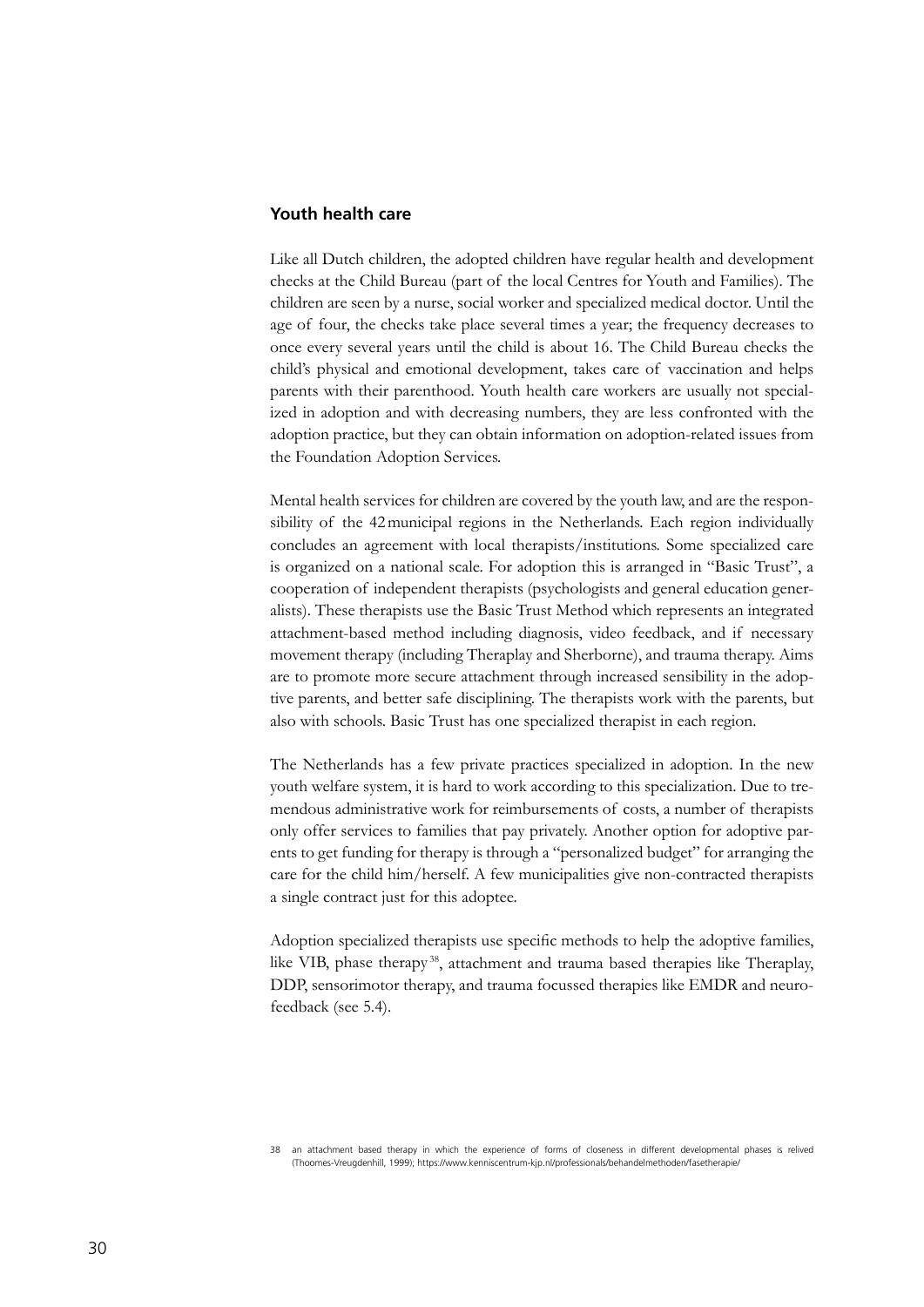#### **Adoptive parents**

#### Parental leave

Dutch mothers are entitled to four months maternity leave and maternity care. Adoptive parents are entitled to four weeks adoption leave (including travelling time). The current government has the intention to extend the adoption leave to six weeks.

#### Adoptive parent groups

Several adoptive parents have formed support groups for mutual exchange of experiences, support and information. The groups are organized around specific issues, like problems in raising a child, special needs, intellectual disability, religion or country of origin. Most organizations have a website, a magazine and organize informative meetings. Some aim at making changes in policy, others focus on connecting adoptive parents. Some groups specifically focus on improving Post Adoption Services.

LAVA is an independent national association by and for adoptive parents, advocating the interests of adoptive parents. Due to the experience that Post Adoption Services, especially for children with (major) behaviour problems, are dependent on regional organizations lacking specialized professional help, LAVA aims to improve post adoption services. LAVA publishes a magazine for members, organizes meetings with informative presentations and stimulates scientific research on adoption.

LOGA is a national association for families with adoption related problems. LOGA aims at more societal knowledge on adoption problems, and advocates better and more specialized post adoption services. They help families with adoption-related family problems. LOGA publishes a magazine and organizes meetings for members.

De Knoop (the Knot) is a foundation specialized in attachment problems; Overschatten is specialized in adopted children with an intellectual disability.

Adoptive parents also unite in closed internet groups, like groups on special needs adoptions in general, on specific special needs or on roots finding for their children.

Some parent groups founded "country groups" for their adopted children, to share activities typical for the country (like cooking, dancing, etc.) and to share thoughts and experiences. Two examples are WodeGuXiang for Taiwan and a teenage camping group for adoptees from India.

#### **Research**

Both Dutch and international studies including the meta-analyses from Juffer and van Ijzendoorn showed that most adoptees show an amazing catch-up in develop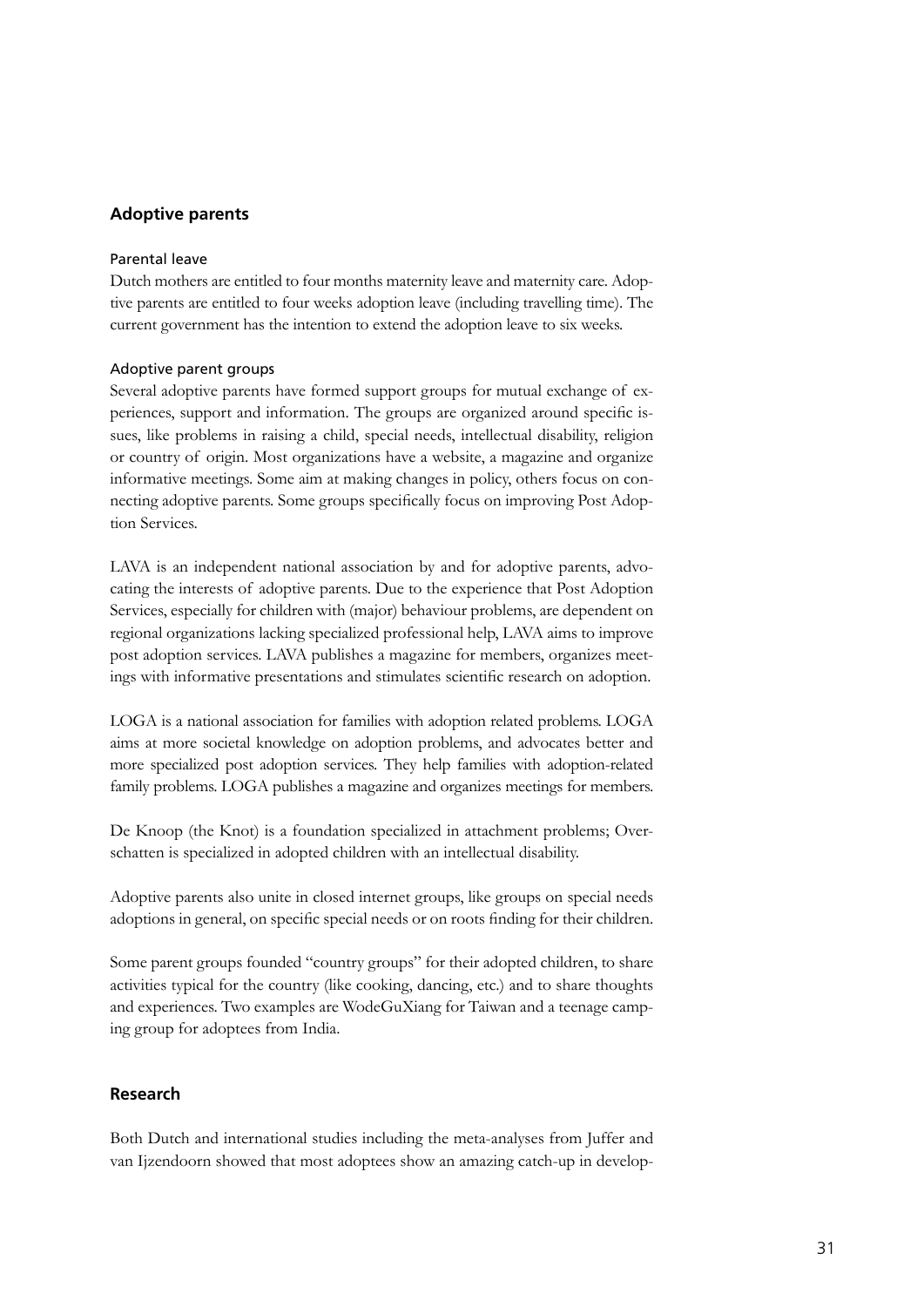<span id="page-31-0"></span>ment and do well. However, adopted children show more internalizing and externalizing behaviour (Juffer et al, 2011; van den Dries et al. 2009; Bakermans-Kranenburg et al., 2008; van IJzendoorn et al., 2006; van IJzendoorn et al., 2005; Bimmel et al., 2003). Adoptive families use more professional help than other families and adopted children need more often specialized education than non-adopted peers. Attachment development was pinpointed as one of the most important issues for adoptees, and a randomized control trial on the attachment-based VIPP-SD showed the effect of the intervention (Juffer, 2009).

### 4.3 Post Adoption Services for adult adoptees





Figure 3. Organizations involved in PAS for adult adoptees. Blue is government-financed, purple is private-financed and green is both government and private-financed.

Although adoptees have to deal with adoption-related developmental issues (identity development, mourning, dealing with intimacy (attachment), place in family trees, roots) and advisory committees (e.g. Blauwdruk adoptie nazorg) stated that the specific nature of the adoption and the involvement of the State should guarantee adoptees specialized help during their lifetime, post adoption services for adoptees are poorly organized.

In the past, FIOM used to have a department for questions from adult adoptees, and social workers organized meetings for birth mothers, adoptive parents and adoptees, and combined meetings for the members of the adoption triad. However, in 2014, the subsidies were cut down and this type of support was stopped. Only family finding is still supported. In January 2018, the Minister of Justice and Security promised in his letter to the parliament that FIOM will get a subsidy for a helpdesk for adult adoptees and adoptive parents for searching and roots.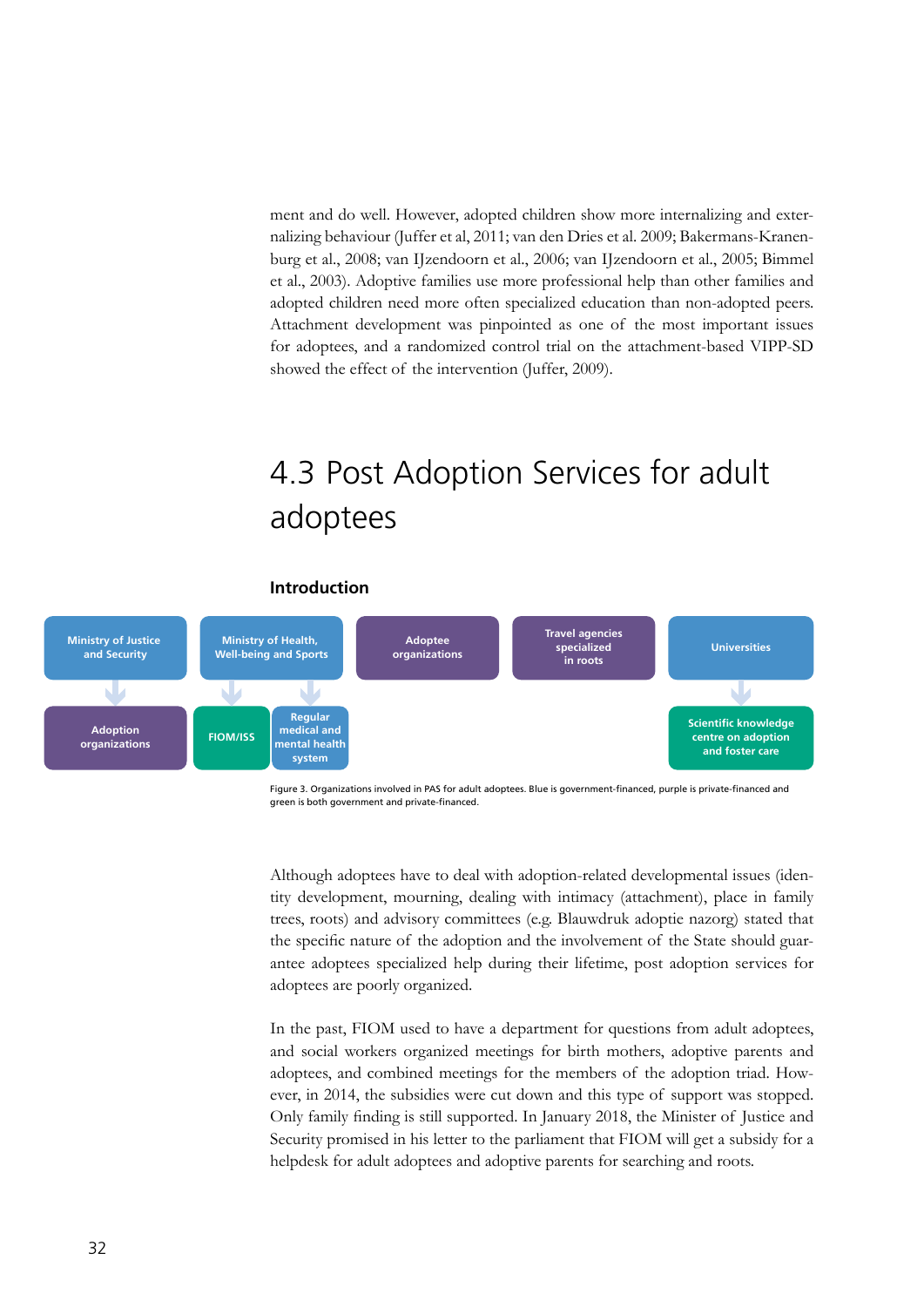#### **Foundation Adoption Services**

Foundation Adoption Services mainly aims at preventive help and curative help for children up to 12 years old, but the telephone and email helpdesk gives support to adoptees of all ages in case of emotional problems and they refer adoptees to adoption therapists in the region of the adoptee. This service accounts to both intercountry and domestic adoptees.

#### **Adoption agencies**

Adoption agencies (all over Europe) feel responsible to help adult adoptees, but with declining adoption numbers they usually lack financial means to do this. Several adoption agencies have tried to keep in touch with adoptees in terms of organizing meetings, events or information evenings, but (young) adult adoptees hardly respond to the initiatives. One of the adoptee events attracting a substantial number of adoptees is the yearly WK adoptees football festival (750 participants in 2017).

Adult adoptees have permission for inspection of their adoption dossiers. The adoptees can see the dossiers at the office with a professional available for support. To date, the dossiers are sometimes digitally sent to the adoptee.

As the adoption agencies have the contacts in the countries of origin, several helped organizing roots travels in the past. To date, many families and adoptees wish to travel so that the agencies cannot cope with this anymore. They facilitate adoptees and adoptive families with information on roots travelling, and on the contacts in the country of origin, but they are no longer able to organize roots travelling themselves. Services for roots travelling have been transferred to FIOM/ISS and to (specialized) travel agencies.

#### **FIOM/ISS**

FIOM preserves the dossiers of the Dutch relinquishments and adoptions that have been mediated by them. Moreover, they preserve adoption dossiers of organizations that are shut down.

FIOM/International Social Service (FIOM/ISS) is the organization in the Netherlands organizing searches for lost family members (up to 2nd grade). FIOM searches for people from 16 onwards (in some countries from 18), but exceptions can be made for children between 12 and 16 for domestic searches. Unfortunately, waiting lists are long. FIOM/ISS helps preparing and doing the search and gives support after searching. Searches can take place both in the Netherlands and abroad. Searching may include domestic and intercountry adoptees, but also children con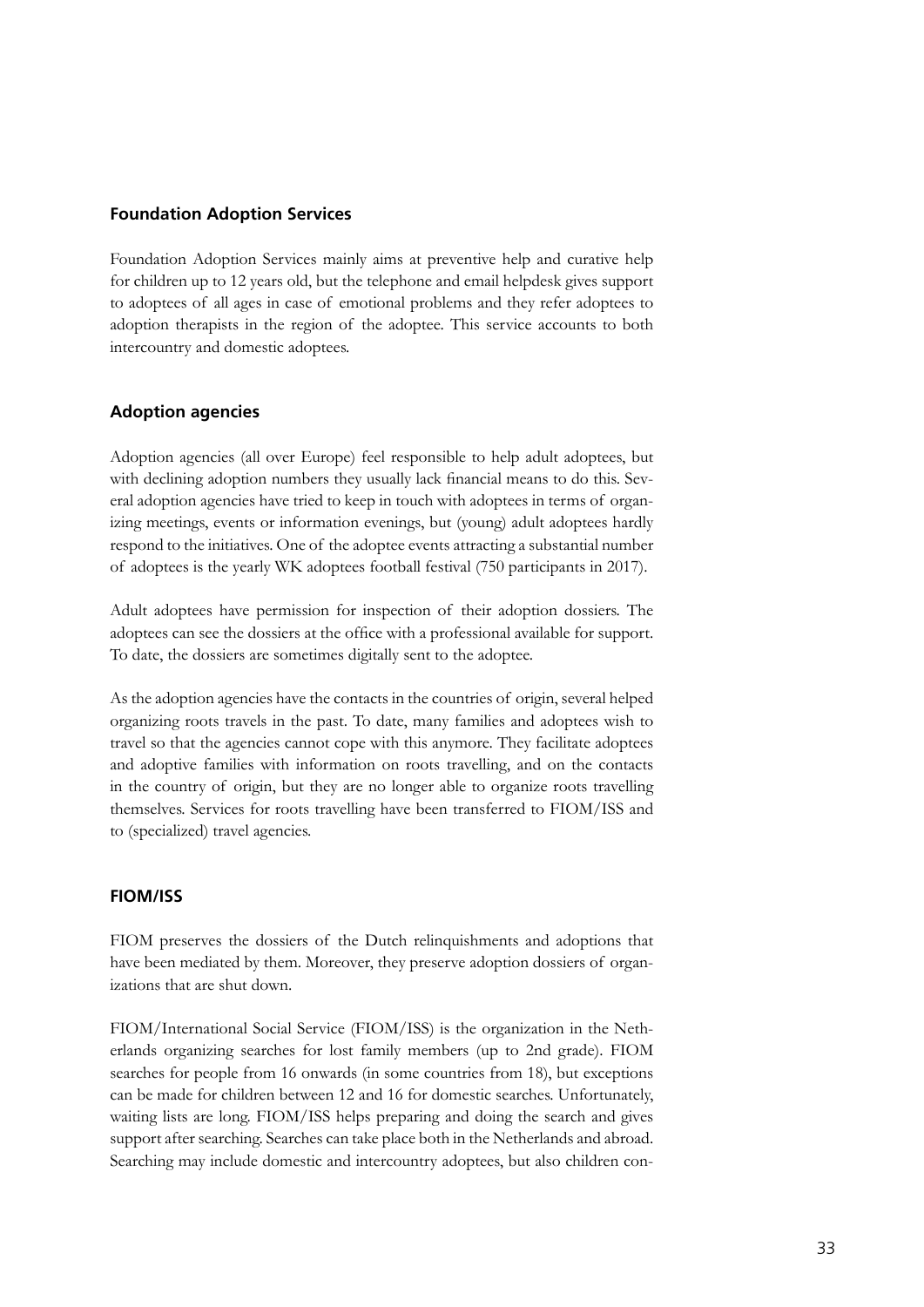ceived through artificial insemination. Being the Dutch branch of ISS, support of the large international ISS network can be used in searches in countries of origin. FIOM/ISS can search in many, but not in all countries. In case of countries they cannot help searching, they advise whom to contact.

When a family member has been found through a domestic search, FIOM as an independent third party will make the first contact. In an intercountry search, someone from ISS or a social worker from the country of origin will approach the person. When the person found also wishes to get in touch, the social worker or ISS-delegate may facilitate the contact. Alternatively, the family members can arrange it by themselves.

FIOM provides a contact register for family members who want to get in contact with first or second grade lost family members, without an actual search. Personal data are protected.

In October 2016, FIOM opened a register of illegal adoptions in the Netherlands. Birth parents who lost a child, people who suspect they have been illegally adopted, illegal adoptive parents who wish to open up and people who know about illegal adoptions can report illegal adoptions.

Until 2013, FIOM social workers could help adult adoptees having problems with being adopted (for instance attachment or identity problems). However, due to the cut down of subsidies, FIOM had to stop this service. On its website, FIOM still provides information on problems and feelings adult adoptees can experience. Legal information on changing names, problems with foreign birth certificates when getting married, information on inheriting, and revoking the adoption are provided. Finally, FIOM provides a social map of adoption specialized professionals.

#### **Adoptee organizations**

Post adoption services for adult adoptees are mostly organized by adult adoptees themselves in companion groups. In the past, they were organized around the country of origin and they played the most important role in (preventive) adult adoptee post adoption care. The major topics were mostly related to countries of origin and adoption. The activities often had an informal character and were hardly recognized as a form of aftercare. The country groups of adoptees still exist and provide an important meeting point for exchanging emotions on relinquishment and adoption, experiences around travelling to the country of origin, and all kinds of other issues. The appreciation of the members for the existence of such associations is high (Blauwdruk Adoptie Nazorg, 2007). Some country groups organize roots travelling. Currently, adoptees are united in two large active adoptee organizations in the Netherlands: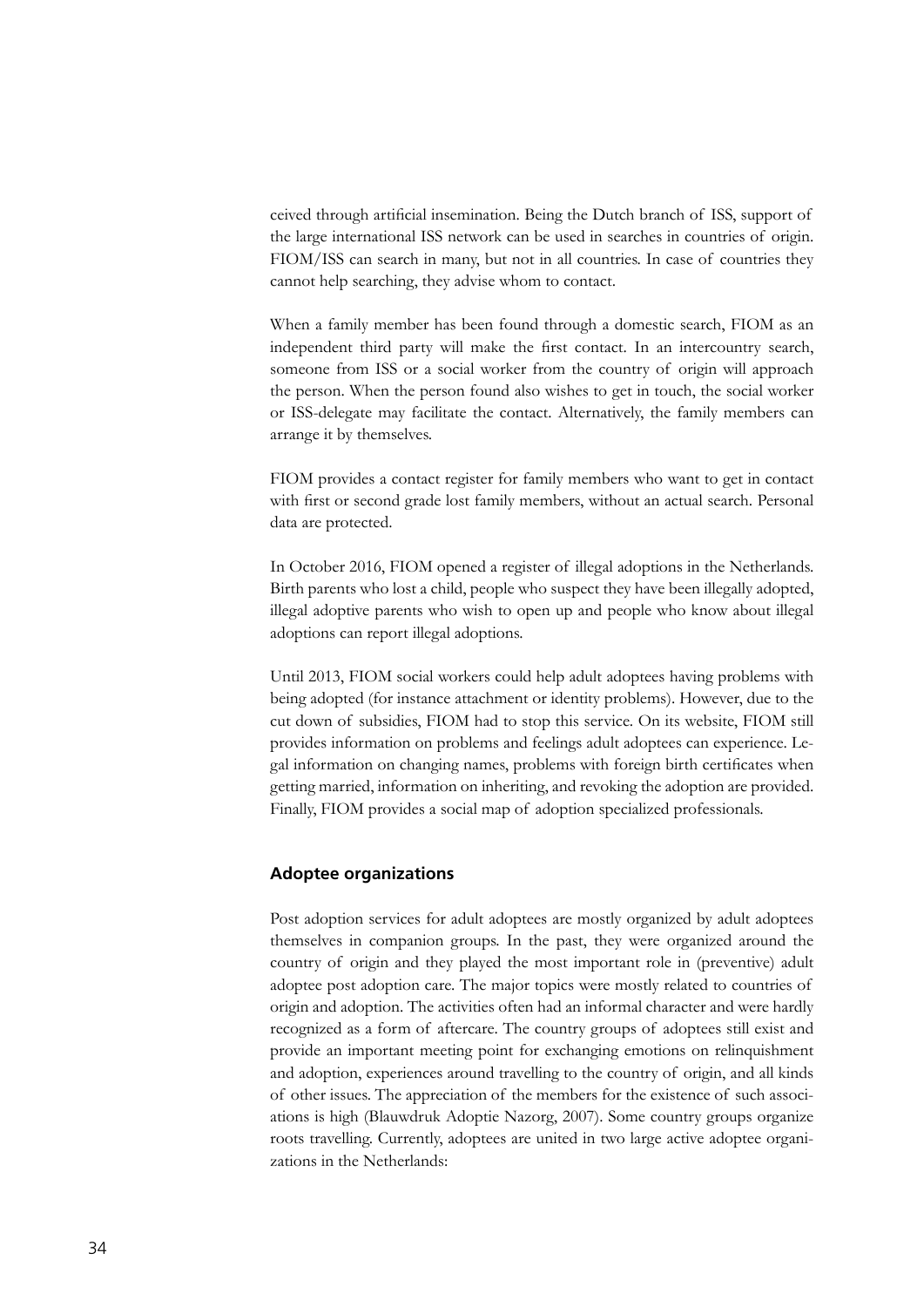Foundation Intercountry Adoptees (Stichting Interlandelijk Geadopteerden SIG) <sup>39</sup> "Foundation Intercountry Adoptees" is the largest independent platform in the Netherlands for and by adult adoptees, focussing on bringing together adoptees regardless of the country of origin. SIG was founded in 2012 and originated from several country groups. SIG is pro-adoption, as they believe that the interests of a child in need are best served when it grows up in a loving and permanent adoptive family. SIG aims to counterbalance unilateral and negative perceptions about adoption. The foundation has about 780members in their private Facebook group.

SIG represents the interests of a large group of adoptees through

- opinion forming and information provision;
- advocacy on laws and regulations concerning adoption;
- tools to prepare travelling to the country of origin;
- a setting helping adoptees to meet up and support each other. This can be done both physically through low-threshold activities and via online facilities, such as Webbings (themed meetings), sporting events and get-togethers;
- asking for attention for an effective and qualitative treatment method for adoptees who need professional psycho-social support;
- advocating access to the adoption file on the basis of a careful balance of interests of adoptees and other parties involved;
- sharing knowledge and experience through websites, social media, publications in adoption-related magazines and by organizing events.

SIG functions as a social hub between government, partners in the professional field/adoption agencies, therapists, adoptive parents, and associations of adoptees. SIG writes statements for the political discussions and checks those statements with adoption specialized researchers.

#### United Adoptees International (UAI)

United Adoptees International aims to stand up for the rights of the adoptees, socially, legal and in politics. The UAI is critical about intercountry adoption and is involved in the political and policy discussions. The UAI has a Facebook page with a private group of almost 400 members and has about 660 followers. The UAI is very concerned about irregularities around relinquishment and adoption, is involved in investigation and quest for the truth in intercountry dossiers and relinquishment stories. The UAI holds the Dutch government responsible for accepting false statements about relinquishments. The UAI is not only active in the Netherlands, but is involved in the international field.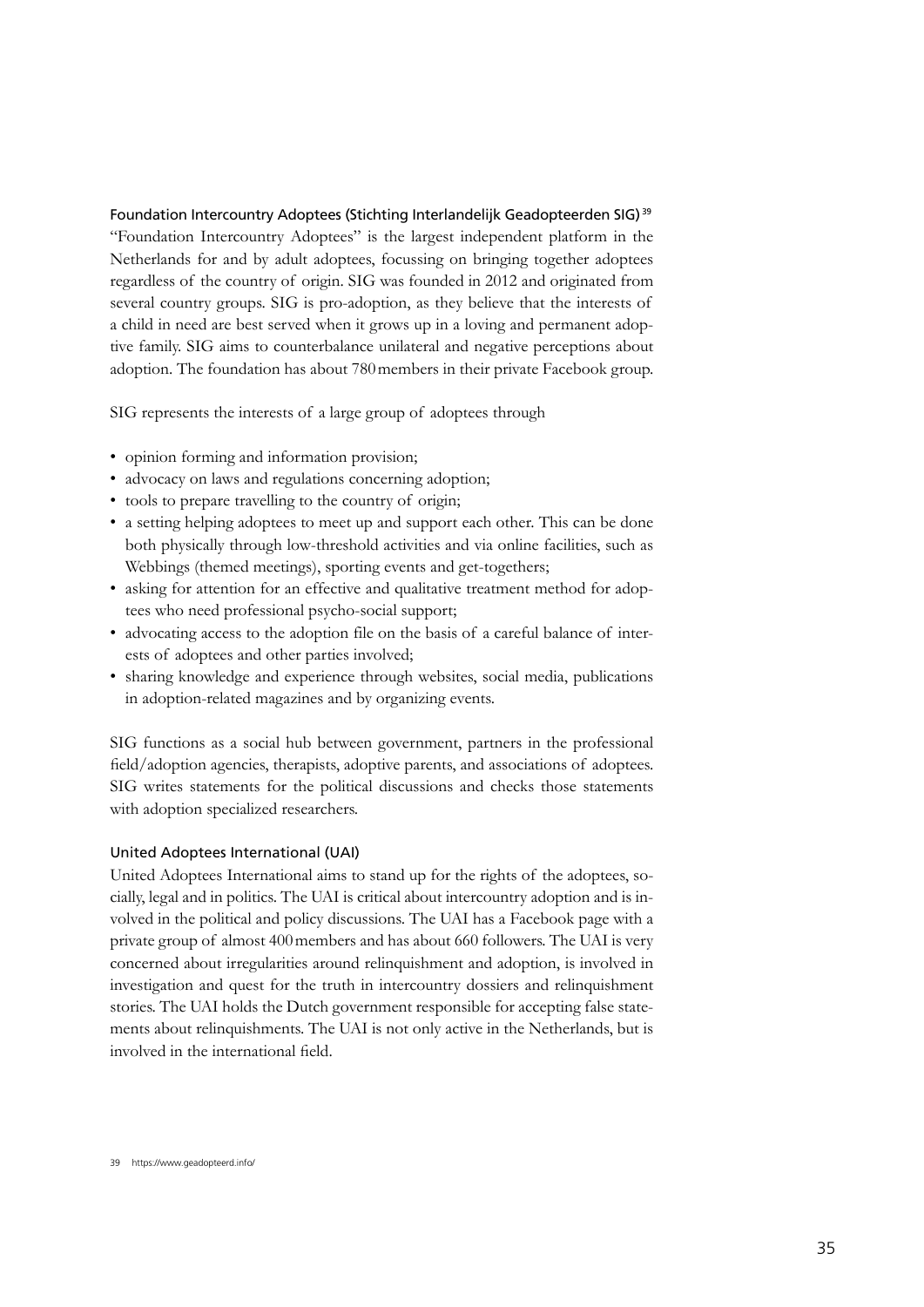Next to policy influence, the UAI is involved in bringing together adoptees, they have meetings and they also try to help each other by sharing experiences by supporting travelling to the birth country and finding information on the backgrounds. They are now involved in creating an adoptee DNA databank.

#### Dutch domestic adoptee groups

Adoptee organizations for Dutch adoptees do not flourish in the Netherlands. There have been a few organizations, like Stichting Möbius, Adoptieclub Nederland and the website "Adoption Meeting Point" (Adoptie Trefpunt). All organizations aimed at exchange of experiences and meeting, but in the course of time, the organizations get less active and disappear. The most recent organization is Foundation Post Adoption Services (Stichting adoptie Nazorg), founded by a Dutch domestic adoptee, specifically advocating adequate post adoption services, both for domestic and intercountry adoptions.

#### **Roots travelling organizations**

Several (commercial) organizations offer roots travelling. Some organizations are fully specialized in roots travelling, others are general travel agencies with a specialization in roots travelling. Roots travels are organized for adult adoptees, but it is more and more an activity of the adoptive family while adoptees are still young. The roots travelling organization will arrange the journey to the place of origin, can arrange meetings with orphanages, the original carers in orphanages, foster parents and/or the birth family. In other cases, the meetings with orphanages and family are arranged by the adoption agency. An adoption-specialized tour guide will be involved. Usually families travel on their own or in small groups and much of the journey is used to see the beauties of the country of origin<sup>40</sup>.

#### **Other roots-related activities**

Plan Angel aims at getting reliable relinquishment and adoption information in the countries of origin and bringing families together. Together with the UAI, they are setting up a DNA Database for adoptees.

Spoorloos ("Without a trace") is a long lasting television program in which the reporter searches for lost family members – mostly from adoptees and mostly in countries of origin. When the family has been found, the adoptee travels with the television team, or the family is brought to the Netherlands. The program offers

<sup>40</sup> For instance https://www.pangeatravel.nl/rootsreizen.html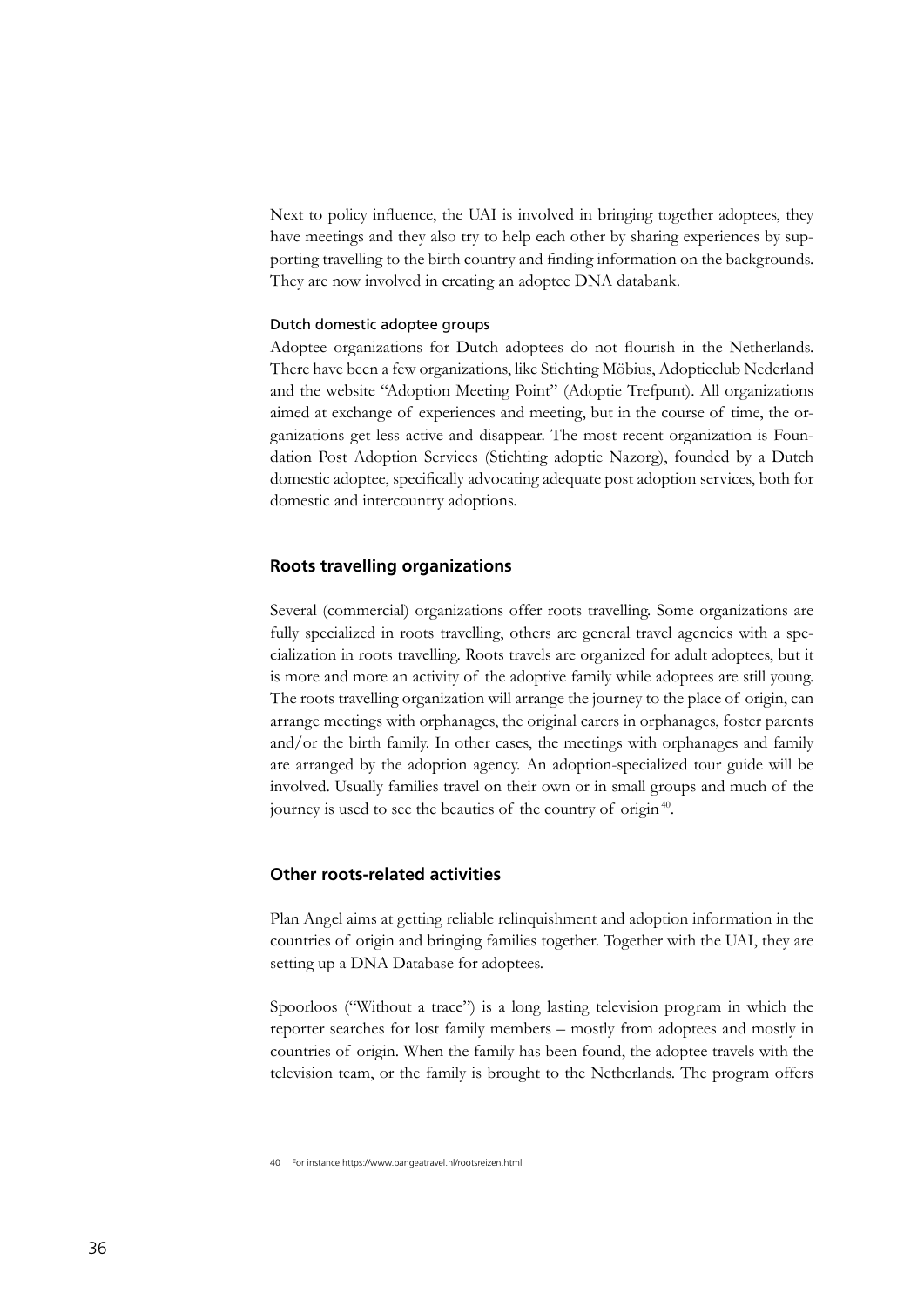<span id="page-36-0"></span>some post-meeting support and sometimes has a special episode on what happened after the meeting.

Since the end of the 20th century, several books appeared on the stories of (adult) Dutch adoptees. The books give information on what adoption means for the adult adoptee and present life stories.

#### **Research**

Large longitudinal adoptee studies conducted at Erasmus University Rotterdam and Leiden University show that most young adult adoptees do well. They have adequate social contacts and show educational and professional outcomes comparable to their peers in the Netherlands. However, they have less intimate relationships (Tieman et al., 2006) and show more internalizing and externalizing problems (Tieman et al., 2005). About 32% of young adults search for their birth family. Moreover, 30% of the adoptees are interested in roots but do not search (Tieman et al., 2008). Dutch domestic adoptees (small sample) show less problems than their intercountry adopted peers (Dekker et al, 2017). In all studies, adopted men show more problems than adopted women. Results of a survey on adoptees' life satisfaction show that most adoptees are satisfied with their adoption and with their life, but about  $10\%$  suffered<sup>41</sup>.

### 4.4 Post Adoption Services for birth parents



Figure 4. Organizations involved in Post Adoption Service for birth mothers (parents). Government-financed organizations are highlighted in blue, private-financed ones in purple and organizations that are government- and private-financed are highlighted in green.

41 https://drive.google.com/drive/u/0/folders/0By8Dya3WYJlgcS1RTkpHeXZyZEk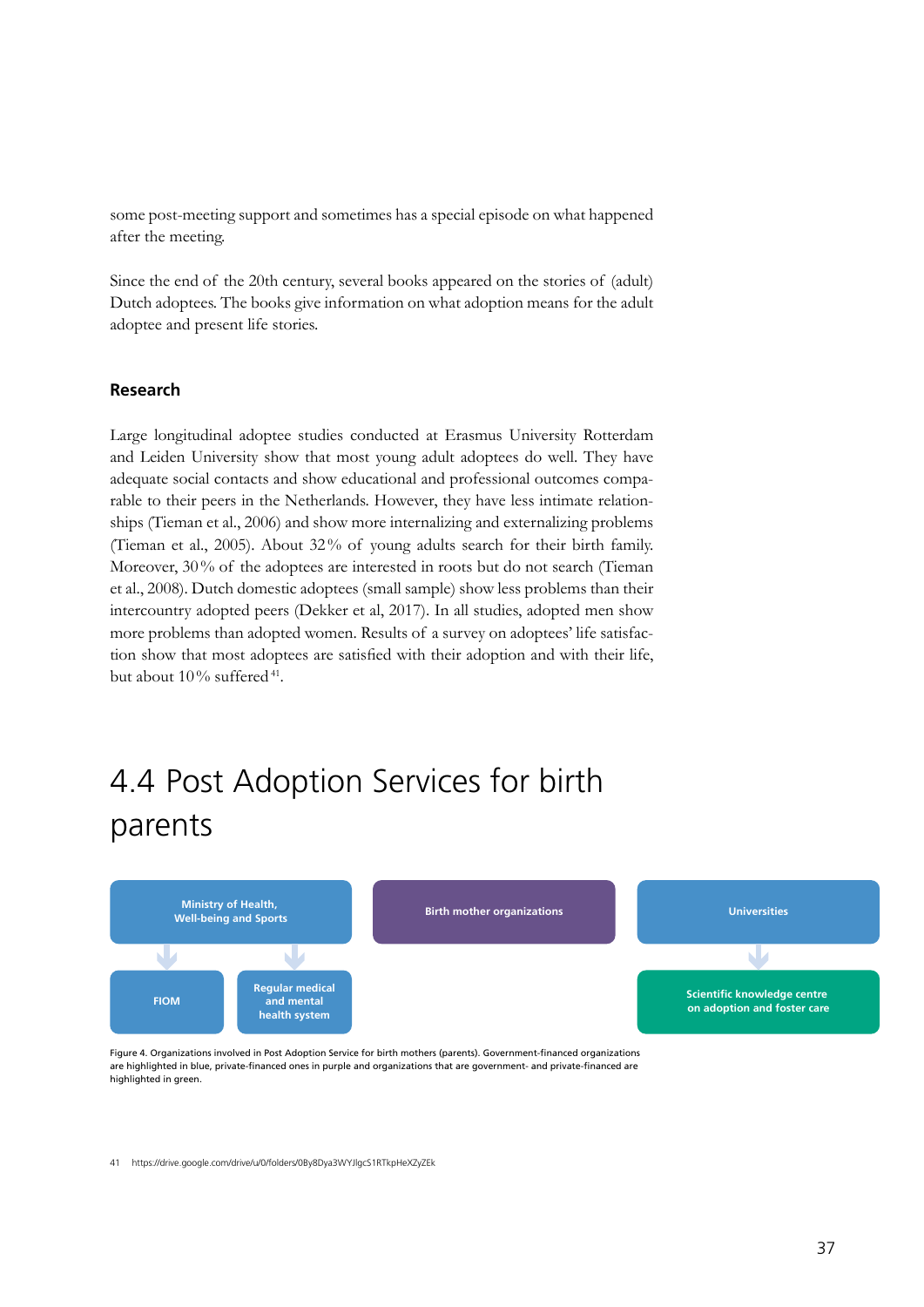#### **4.4.1 Birth families in intercountry adoption**

The countries of origin are responsible for the post adoption services for the birth mothers. When the birth family looks for the adopted child, adoption organizations usually have a mediating role between the original family and the adoption family – especially in the beginning. When both parties agree to have contact, the adoption organizations or the countries of origin provide the information. The families arrange the contact by themselves. Searching birth families are provided with information on the adopted child only if the adoptive family gives consent. Usually the adoption organizations also play a mediating role when the adoptee searches his or her birth parents. Depending on the country of origin, the birth parents can get access to the follow-up reports. Usually there is no emotional support for the birth family when the adoptees contact them.

#### **4.4.2 Birth families in Dutch domestic adoptions**

When a birth mother decided to relinquish the child for adoption with the help of FIOM or another organization, this organization also helps the birth mother after birth and adoption. FIOM gives information on the consequences the relinquishment of the child and the family searching may have for the birth parents. The service of family searching is directed both to the situation that the birth mother or father wishes to find her or his child, and the situation that the adoptee searches for his or her birth family. FIOM also provides a leaflet on relinquishing a child both in Dutch and in English<sup>42</sup>. During the three months for consideration after the relinquishment FIOM offers tailor-made support for birth mothers (and fathers) by means of sessions with a specialized social worker. If necessary, the birth parents are redirected to other professional organizations.

Probably due to the secrecy and shame, birth mothers and birth families do not organize easily. In 1994, a number of active Dutch birth mothers founded "Stichting Afstandsmoeders" (Foundation for birth mothers). They looked after the interests of birth mothers in the Netherlands for years and organized meetings where birth mothers could meet each other. They advised and supported birth mothers and women who considered relinquishment. Due to lack of active members, the group stopped in 2009. The website of the Foundation has been taken over by FIOM in order not to lose the knowledge and stories of birth mothers. The webpage is accessible from https://fiom.nl/afstammingsvragen/afstandsmoeders/jouw-verhaal. The birth mothers recently started a new group, called The Dutch Foundation Birth Mother (Stichting De Nederlandse Afstandsmoeder). They organize meetings with other birth parents to exchange experiences.

42 https://FIOM.nl/sites/default/files/leaflet-FIOM-giving-up-a-child-for-adoption-def.pdf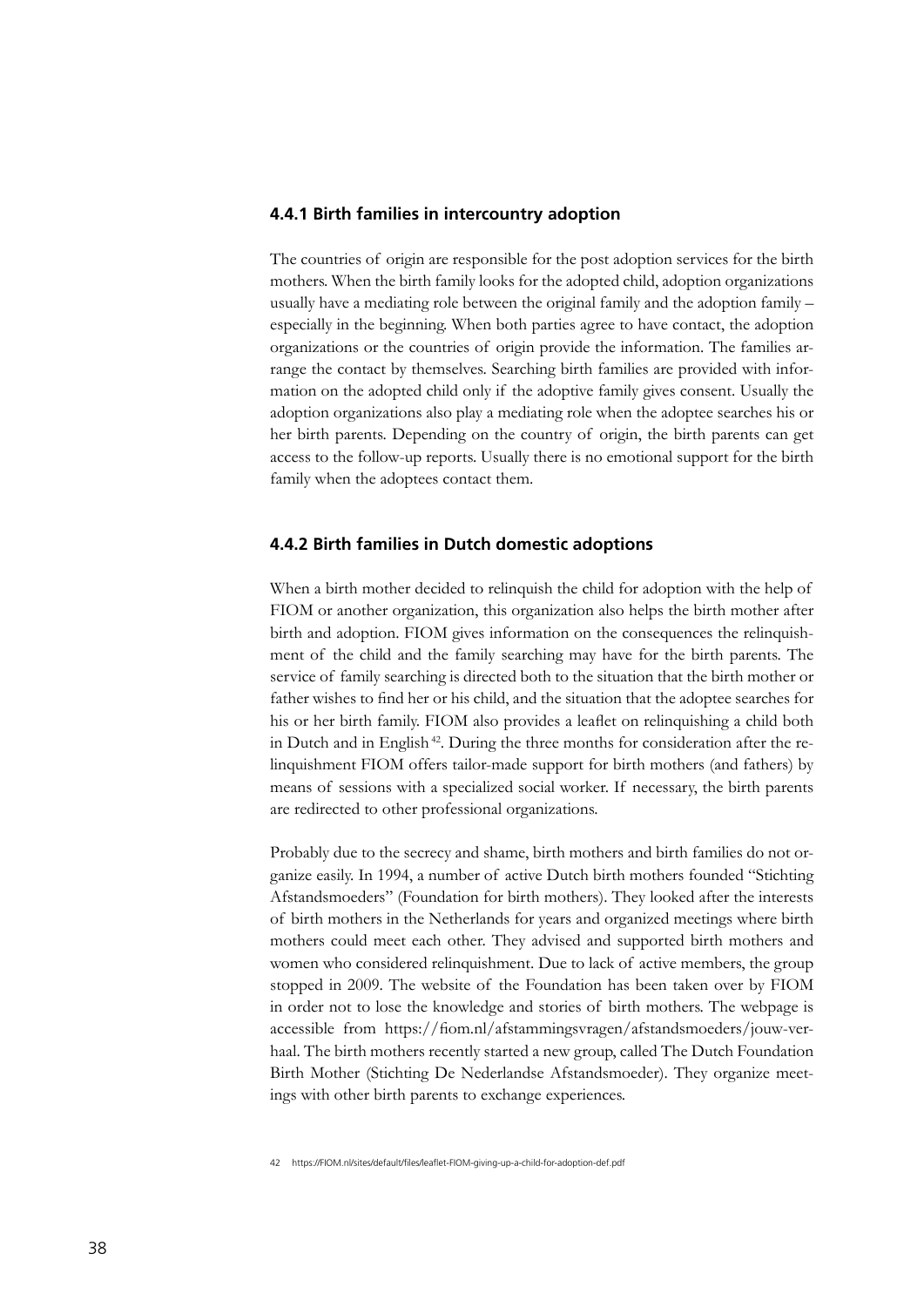In the past, FIOM offered the free service of companion groups, including birth mothers who relinquished their child long ago. Birth mothers could share experiences and feelings in a group. The number of participants varied, depending on the needs of the birth mothers, between 5 and 20 birth mothers and one or two social workers assisted the group. Many birth mothers highly appreciated the groups: the recognition, the feeling that they were not the only ones and that they did not have to explain anything. These groups took place about once or more times a month. FIOM also organized combined meetings "connected by adoption", where adoptees, adoptive parents and birth parents met. Over 100 people often visited those meetings. Due to the major subsidy cuts in 2014 this service stopped.

Another service is the "contact list": FIOM offers birth mothers the possibility to get in touch with another birth mother via a registration list. From this list, FIOM can "match" birth mothers. Birth mothers can apply for contact through the FIOM website: https://fiom.nl/afstammingsvragen/afstandsmoeders/contact-andere-afstandsmoeders. Next to this service at the end of 2017, FIOM started a "pool" of birth mothers, in order to create contact groups where they can meet in small groups, independent of FIOM.

FIOM and the Foundation of Dutch Birth Mothers work together to bring birth mothers together, to inventory the needs of the birth parents and to find birth mothers still in secrecy.

#### Relinquishment and adoption dossiers

The relinquishment files contain data on the birth mother (family), the decision of the mother to relinquish, the procedure and the reasons to relinquish. When a FIOM counsellor was involved in the relinquishment, the files are kept at FIOM. In addition, FIOM manages files from some other organizations and has an overview of other locations of relinquishment files.

The Board on Child Care and Protection takes care of the adoption dossier. This file is about the child and the adoptive parents and contains limited information on the birth parent. It is only available for the adopted child and not for the birth parents.

When a birth mother wishes to access the relinquishment file, it can be seen under guidance of a care provider. When a relinquished child desires access to the relinquishment file, this is possible when the birth mother gives consent. If she does not, FIOM will weigh the interests of the birth mother and the adoptee to come to a decision. The High Court decided that a child has the right to know parental data, but did not specify which data. FIOM specifies the accessible data as follows:

- Information, such as identity, place of stay of the biological mother and, if present, father.
- Medical data that may be important for the healthy development of the child.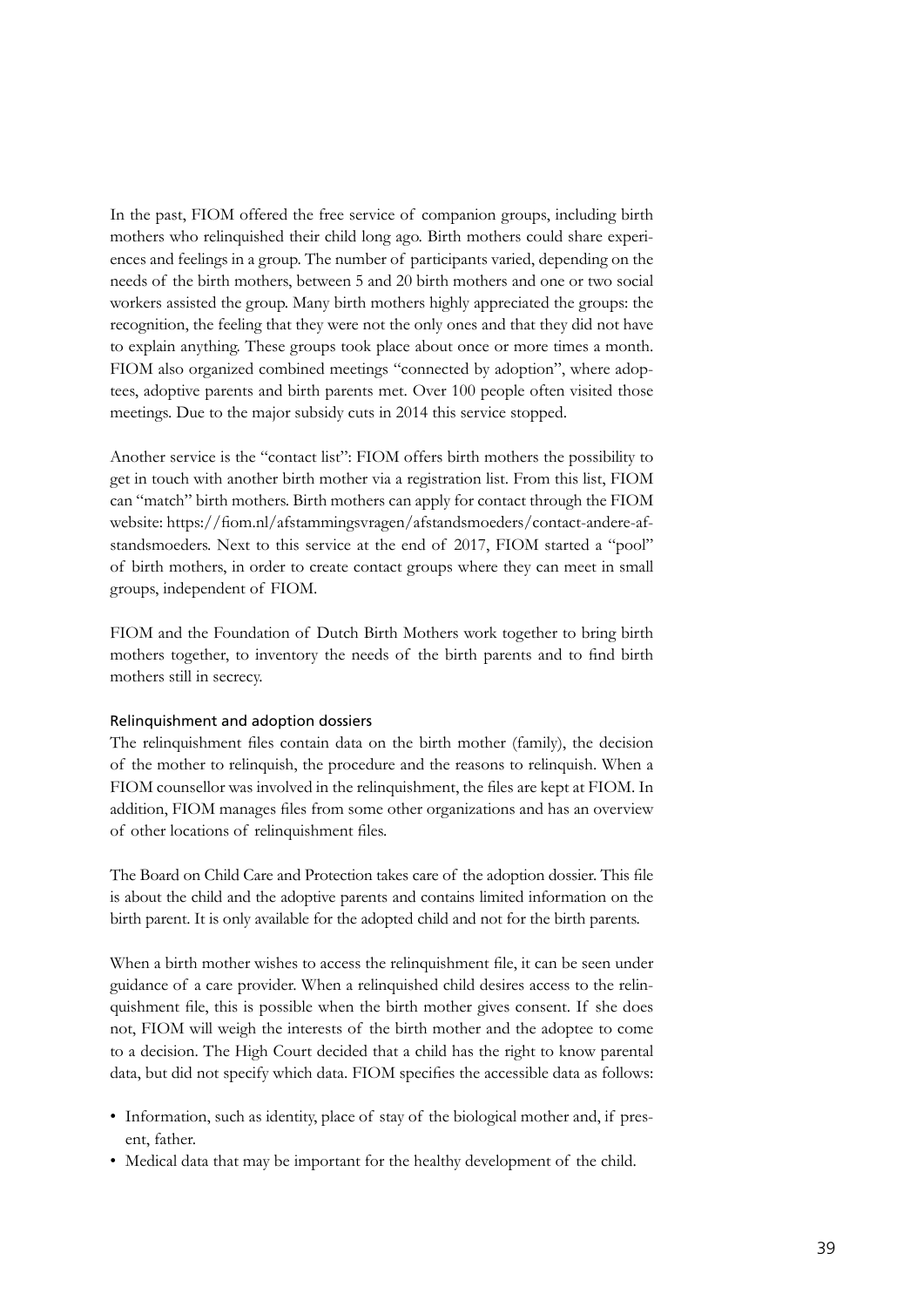- Data that give a picture of the biological parents, such as eye and hair colour, height, weight, skin colour, education and profession.
- Data on the considerations that led to the decision to free the child for adoption.
- Data of (half-) brothers and (half-) sisters.

#### Open adoptions

When the birth mother has decided for an open adoption, there may be contact between her, the child and the adoptive family. Open domestic adoption in the Netherlands usually only means a yearly exchange of letters or photographs, mediated by FIOM. A survey on birth mothers in the Netherlands in the period 1998 to 2007 showed that 128 of the 197 relinquishment files contained information on the birth mother's wish to receive information about their child or not. 74 women did and 54 did not. Most mothers wanting to receive information opted for receiving a photograph annually and a letter from the adoptive parents about the child. FIOM's experience is that this correspondence often stops after a number of years.

#### Searching

When a Dutch domestic birth parent does not know where the adopted child is, and the parent wishes to have contact, he or she can enter the FIOM contact register, in order to open the opportunity to be found. When a parent actually decides to search, a social worker will organize an intake and a meeting. The social worker will keep the birth parent informed of the search. When the child has been found and agrees with having contact with the birth parent, a meeting can take place. After the contact between the child and the birth mother or father, the birth mother or father can get some (max. 3) sessions with a FIOM social worker to talk about the contact. When this is not sufficient, the birth parent will be referred to a specialized therapist with a private practice.

#### **4.4.3 Research**

There is not much scientific research published on birth mothers/birth parents. Ordered by the government in 2010 research was done on Dutch birth mothers (Bos et al., 2011), and a governmental research centre recently did research on policy, practice and experiences of Dutch birth mothers (WODC, 2017) 43. Contact with Dutch birth mothers after finding is not always easy (Dekker, 2017).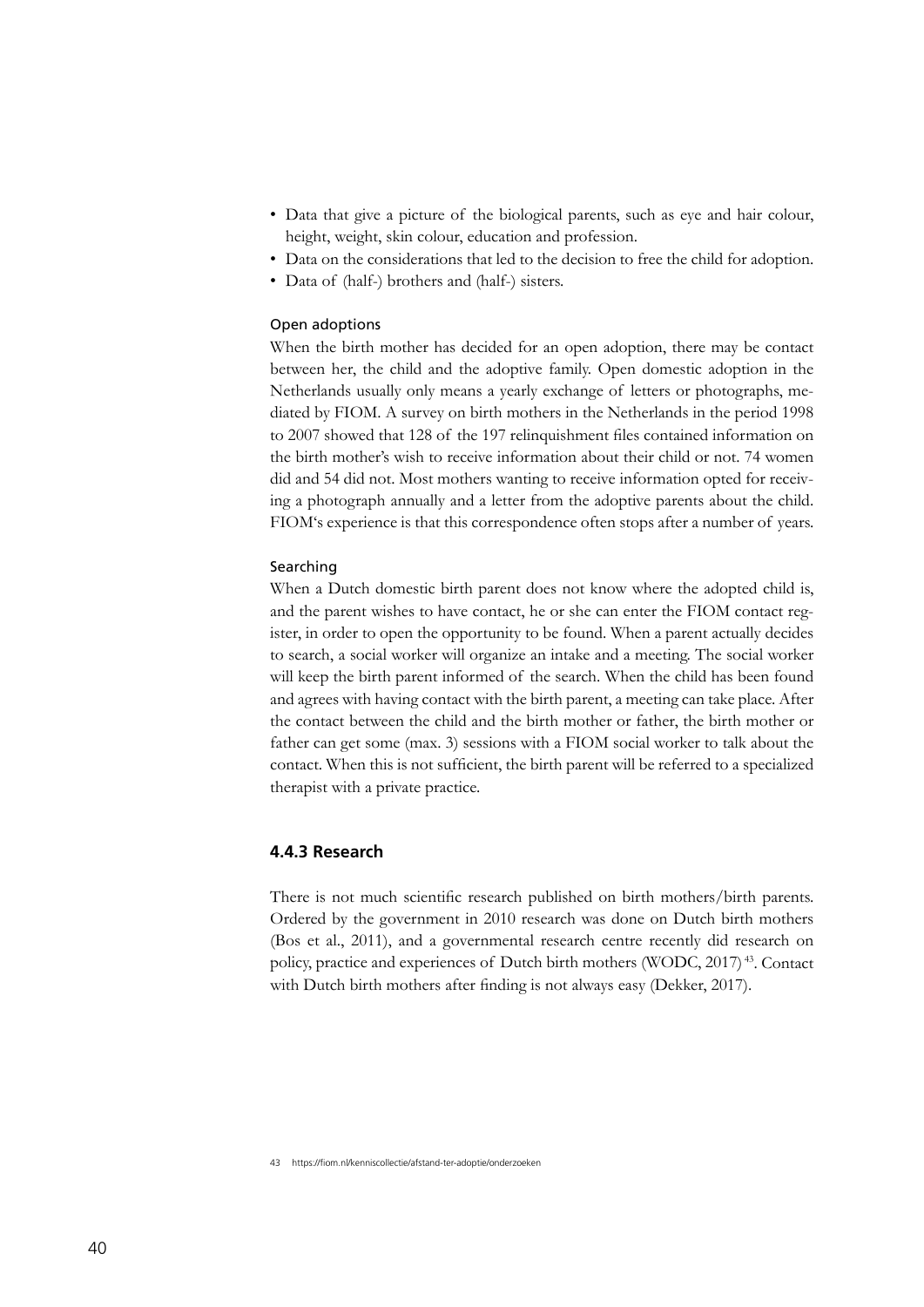## <span id="page-40-0"></span>Best Practices

### 5.1 Accessible free consulting

One of the best services in adoption that the Dutch government has established is Foundation Adoption Services. As this is a centralized organization, where all prospective adoptive parents mandatory will be in contact with, all adoptive parents know the Foundation.

Especially when population density of adoptees in the general population is low, it is hard to establish specialized services for adoptees. A service like a centralized national adoption service centre is a solution that works well.

The obligatory character of the preparatory meetings may raise some people's hackles, but most prospective adoptive parents value the meetings in the interest of their child and themselves. The first meeting of the preparatory adoption course gives the prospective adoptive parents up-to-date information on the whole adoption procedure.

As the discussions in the small groups are private and not shared with other partners in the adoption process, prospective adoptive parents feel safe to share their feelings and doubts. Doubts expressed in the discussions have no effects on the permission to adopt. This gives prospective adoptive parents the opportunity to explore their feelings, and the course always results in some prospective adoptive parents who decide not to continue the procedure.

A survey among 1200 adult intercountry adoptees in 2016 showed that adoptees were more satisfied with their adoption when they grew older, but the latest adopted adoptees (1992–1998) were more satisfied than the older ones. The researchers suggest that this may – next to the better regulation of adoption – be a result of the obligatory preparation, starting around 1992.<sup>44</sup>

Since recent years, the Foundation also invests in the family and friends of the prospective adoptive family. Four times a year highly appreciated meetings are organized to inform family and friends on what adoption means. The Foundation nowadays keeps the contact with adoptive parents alive during the waiting time and after the adoption in organizing special meetings, before and after the adoption, giving a telephone call to give the adoptive parents the opportunity to share their

44 https://drive.google.com/drive/folders/0By8Dya3WYJlgcS1RTkpHeXZyZEk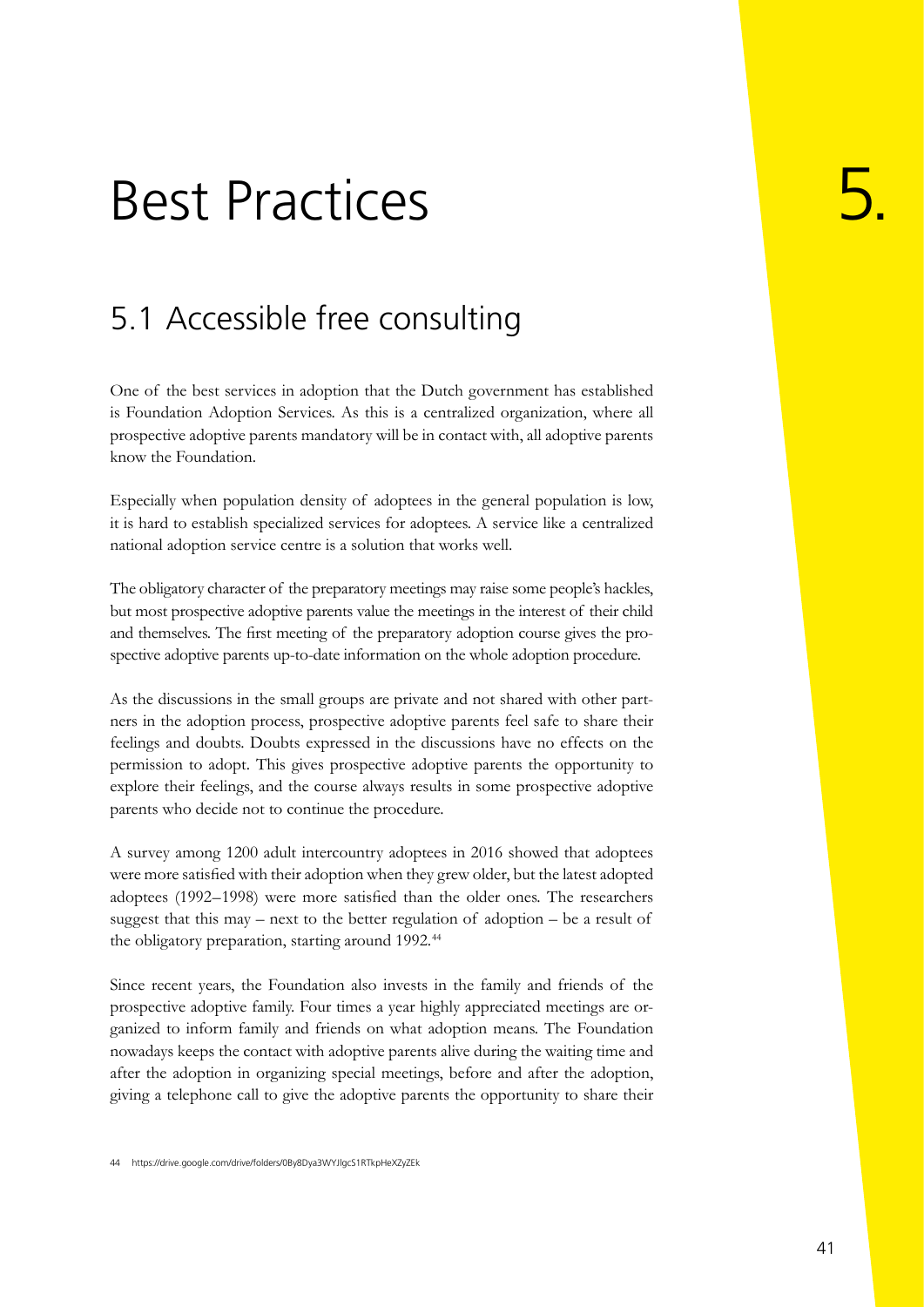<span id="page-41-0"></span>experiences and doubts after the child arrives. About one third uses the service of Video Interaction Guidance, consult at home, or the course "A good start".

Children spend a major part of their childhood at school. In earlier times, the adoptive parents had to inform the school themselves on adoption issues, later the Foundation made a brochure. Nowadays the information and help at school is an integrated service to parents and schools and adoptive parents and school can work together to help the child to develop in a positive way. The home and school consults are highly appreciated.

Services for professionals are important for improving mental health care. It definitely helps the professionals in their work, especially now that adoptions decreased so the experience with adoption specific issues may decrease.

Drawbacks are that the services are mainly toward the adopted child, and there is a lack of support for adult adoptees.

### 5.2 Adoption Research

The Netherlands have a tradition of adoption research. Foundation Wereldkinderen, one of the adoption agencies, founded the first University Chair on Adoption Studies worldwide, first at Utrecht University and later on at Leiden University where Prof. Dr. F. Juffer currently holds it. Next to the Chair on Adoption Studies, a documentation and research "Adoption Centre" was founded. This centre moved with the Chair from Utrecht to Leiden where it was turned into the Foundation Adoption Triad Research Centre (ADOC). ADOC aimed at making scientific knowledge on adoption available for the field and answering questions from the field by science. ADOC collected relevant scientific articles in a free accessible database on the ADOC-website, published newsletters and newsflashes on the articles most relevant for the field, and organized conferences and workshops for the field. ADOC also did research like meta-analyses on the development of adoptees, research on Dutch adoptees, on special needs adoptions, and on the well-being of adult intercountry adoptees. ADOC had to end its activities in 2017, but ADOCs coordinator Gera ter Meulen continues the work in her KnowledgeBureau ter Meulen, for Foster Care and Adoption. Most information from the ADOC website is now available on www.kbtermeulen.nl.

#### **Influence of adoption research on the field**

When adoption started in the Netherlands, it was believed that love would cure all problems. However, when it became obvious that adoptees suffered and had prob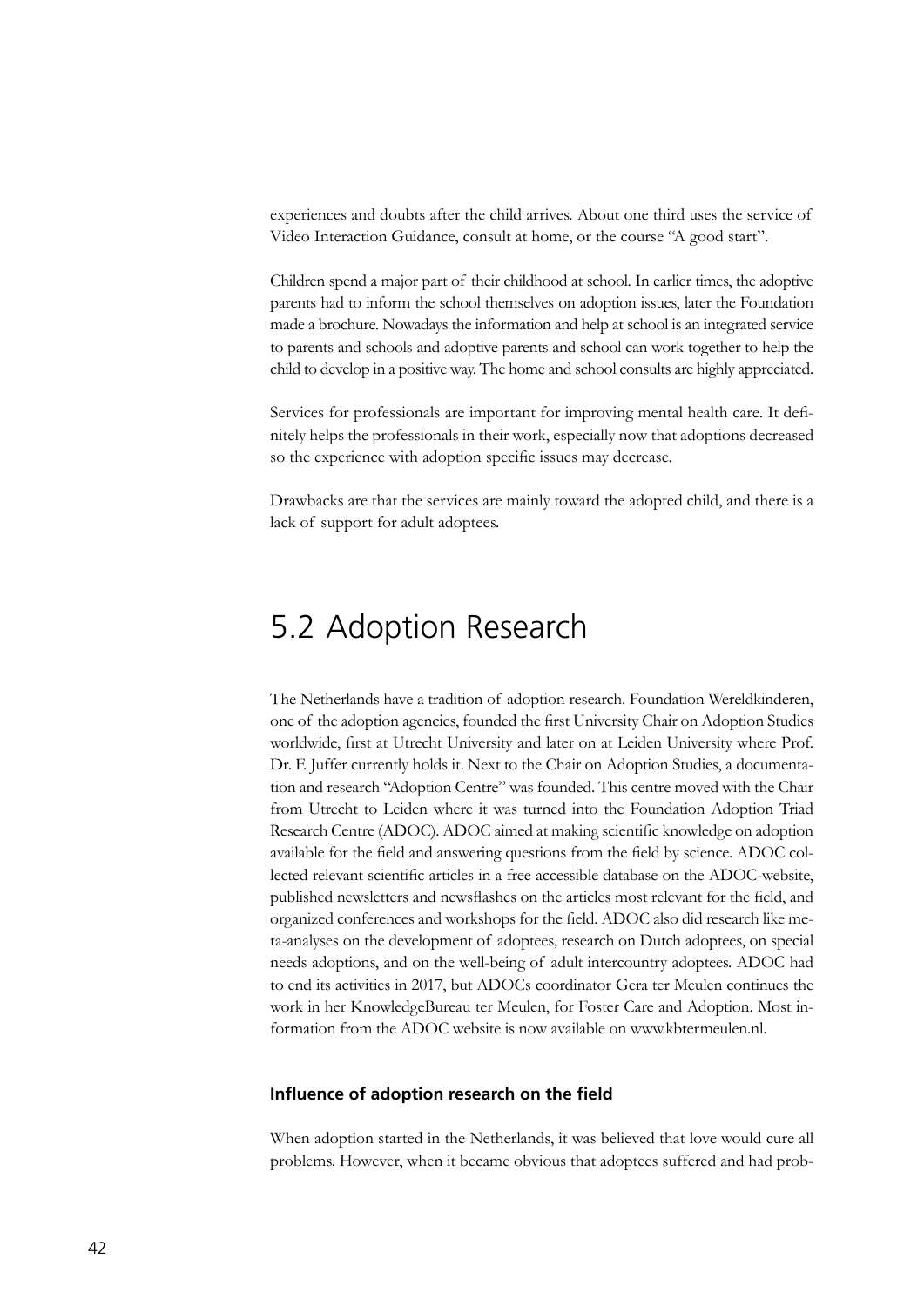<span id="page-42-0"></span>lems, research showed that the pre-adoption experiences influenced the life of the adoptees. This was one of the incentives for the preparation courses of adoptive parents. Two longitudinal studies on a large group of adult intercountry adoptees, lasting already 30 years, show the influence of relinquishment and adoption on the life of intercountry adoptees. Diverse meta-analyses provided an extensive knowledge about adoptees' development in terms of growth, IQ, well-being (self-esteem), psychological problems, social development, searching, special needs, etc.

Due to the wealth of information obtained from the research, and the close connections between research and practitioners, the scientific evidence could be used for developing pre and post adoption services. It is also used in policy discussions.

#### **Intercountry and domestic adoptions**

Leiden University, Erasmus University Rotterdam and Utrecht University are the Universities with most adoption research. With decreasing adoption numbers, research also decreases, but especially Leiden University still regularly publishes on adoption. Nijmegen University did research on cultural factors and together with FIOM research on birth mothers.

Most research is on intercountry adoptees, as it is hard to reach the other parties. International research on domestic adoptees is not applicable for the Dutch situation, as Dutch domestic adoptees are mostly adopted at a very young age and have hardly been in a foster system, as it is the case for domestic adoptees in many countries. A major problem in research on adult domestic adoptees in the Netherlands is that they cannot be approached directly, as they may not know that they have been adopted and this would be breach of privacy. The ADOC study on domestic adoptees approached the adoptive parents for the addresses of their adopted children. Contrary to international literature the domestic adoptees in the Netherlands did very well, the women did as well as the general population. The men had slightly more problems, but less than intercountry adoptees (Dekker, 2017). There is only little research on Dutch birth mothers. Whether the WODC study in 2017 gives enough information is now under discussion in the parliament.

### 5.3 Cooperation with medical doctors

Intercountry adoptees have many medical issues when arriving in their new country. Since 2005, when adoptions dropped and the trend grew that young, healthy children were adopted within the country of origin (subsidiarity principle in the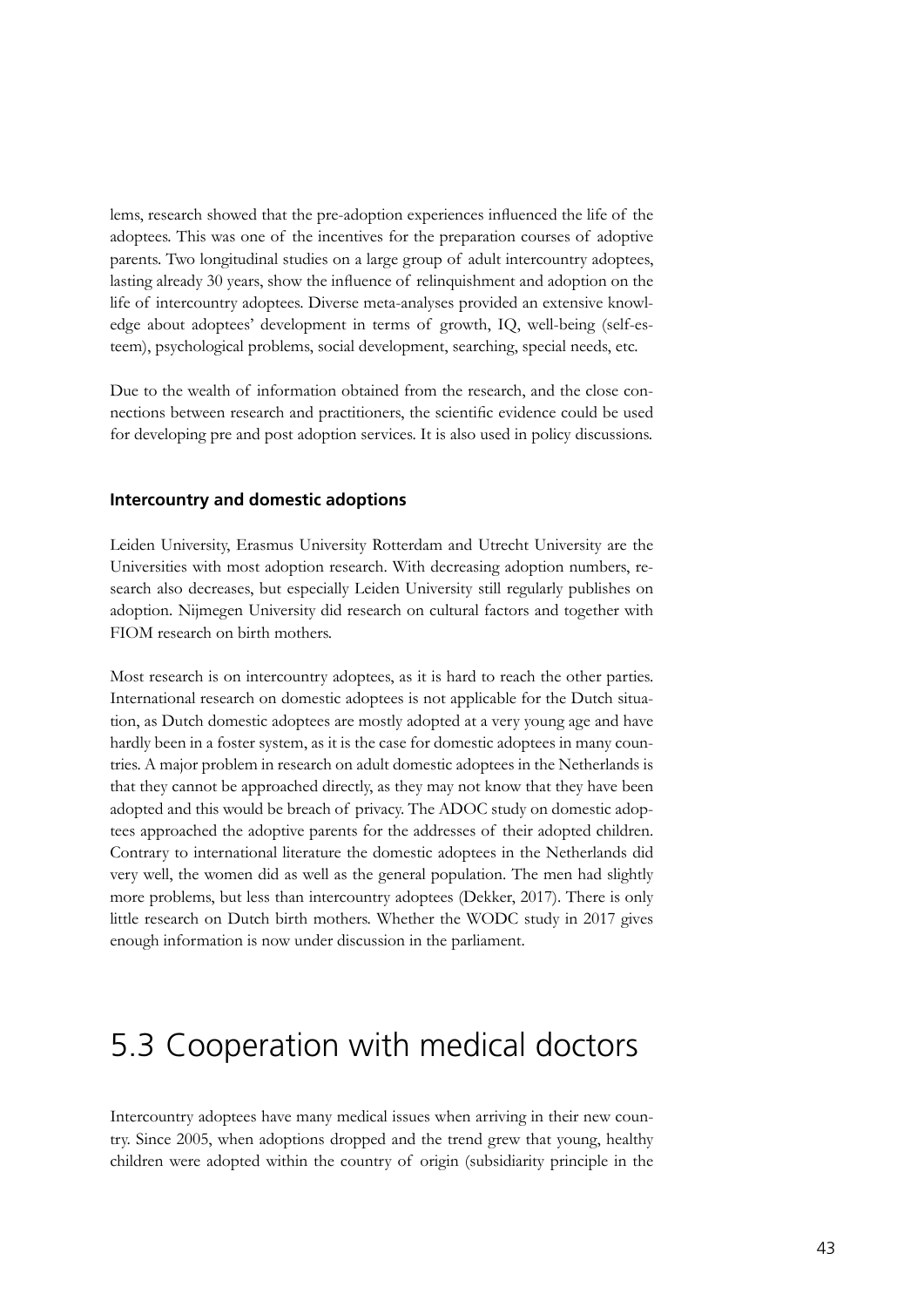Hague Adoption Convention) a large percentage of the intercountry adoptions are special needs adoptions. In special needs adoptions, children have a medical issue, a risk for a medical or other disability, or a combination. In 2016, 80% of the children arriving in the Netherlands had one or more special needs <sup>45</sup>. According to international literature, many of intercountry adopted children have infections and/ or parasites when arriving in their receiving country (Desoubeaux et al., 2016; Rigal et al., 2016). The vaccination status is often not correct (Obringer and Walsh, 2017).

Some adoption agencies have consulting paediatricians on a voluntary basis; one changed this into a general practitioner, a medical doctor specialized in mental disabilities and a pedagogue. As we know that success of a placement is reduced when the expectations of the prospective adoptive parents do not meet the reality, it is important that prospective adoptive parents get a good impression of what the child's special needs will mean for their life as a parent (Reilly and Platz, 2003). Special needs medical issues are often complicated and may include rare diseases, therefore interpretation is hard and paediatricians often have to discuss with colleagues, like cardiologists or clinical geneticists.<sup>46</sup> A pilot study in 2017 on the interpretation of the medical information in the proposals showed that added value was mainly with respect to interpretation of growth (including undernourishment), development, alertness for syndromes, specific medical adoption issues (like MRSA, hepatitis C), interpretation of laboratory tests and assessment of consequences of the special need for intensity of care.<sup>47</sup>

When parents receive the proposal of their child with a special need, they can also approach medical specialists or specific medical teams (e.g. for cleft lip, HIV) to get more information before they decide that they can manage the consequences of the special need.

Adoption specialized paediatricians inform (prospective) adoptive parents through informative articles on specific types of medical special needs in one adoption agency's magazine (for instance on hepatitis B, sex organ deformities, blood diseases, HIV, etc.). In workshops and meetings, they give presentations on implications of adopted children's special needs.

Foundation Adoption Services and all adoption agencies advise the adoptive parents to have their adopted children get a medical adoption consult after they arrived in the Netherlands. Contrary to adoption clinics in the US, those consults only check the medical issues, not the mental issues.

47 From private report Central Authority, The Netherlands

<sup>45</sup> https://issuu.com/adoptievoorzieningen/docs/jaarverslag\_stichting\_adoptievoorzi\_5d5776f1b57c79

<sup>46</sup> Personal information R. Pelleboer, paediatrician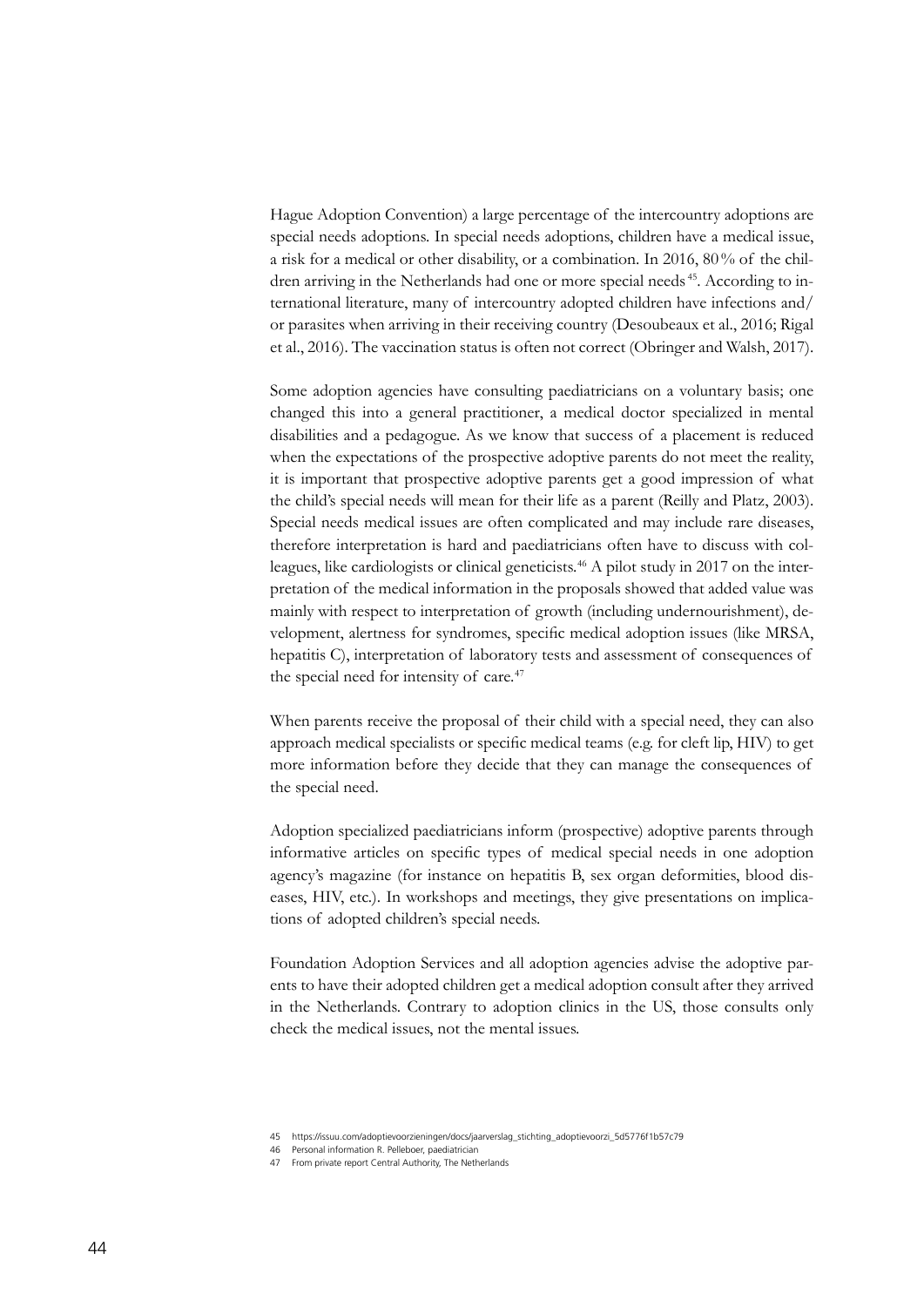<span id="page-44-0"></span>During the last century, a few paediatricians specialized on adoption and tropical diseases offered adoption consultations to evaluate the health and development of intercountry adopted children after they arrived in the Netherlands. After 2000, too many children had special needs and a paediatric working group (about 6 paediatricians with experience with tropical diseases) was formed. They developed a general protocol for a medical evaluation of the adopted children. The adoption agencies have a list of about 20 paediatricians having experience in checking the adopted children according to this protocol. The protocol is regularly being updated according to present issues (e.g. melatonin in China). It includes issues like adoption-related anamnesis, skin, blood and faeces tests, vaccination controls, psycho-motoric development, signs of undernourishment, traumata, abuse and Fetal Alcohol Syndrome.48 The paediatricians held score of the medical issues they found at their consults: over 70% of the children had abnormal findings at the screening (Bontemps, 2007; Hoogenboom, 2013). Unfortunately, so far the interpretation of the medical report in the adoption proposal is not obligatory – this is usually done by the paediatricians on a voluntary basis. Unfortunately, the check-up/medical evaluation of the child after entering the Netherlands is not reimbursed for the parents, as this is an evaluation outside the scope of the categories reimbursed by the medical insurance companies.

In domestic adoptions, where most children are very young when adopted, the health status of the children will usually not be threatened by adverse circumstances, except in the case of substance abuse. Neither will a special need be the reason for relinquishment.

### 5.4 Attachment and trauma based therapies

"While most adoptions work well, no adoption is simple"<sup>49</sup>. Adoption research has shown that adoptees have an amazing catch-up in development after they have been adopted. However, mental health problems in adoptive families are often more severe, long lasting and complex than problems in the general population. Both international and Dutch research show that adoptive parents and children and adult adoptees use more professional help than the general population (Bimmel et al., 2003; van IJzendoorn & Juffer, 2005; van IJzendoorn & Juffer, 2006; Tieman et al., 2006; Vinke, 2011). Adoptive families are by definition built on loss, the adopted

<sup>48</sup> https://www.nvk.nl/Portals/0/richtlijnen/adoptie/richtlijn%20Adoptie.pdf

<sup>49</sup> Douglas & Philpot, 2003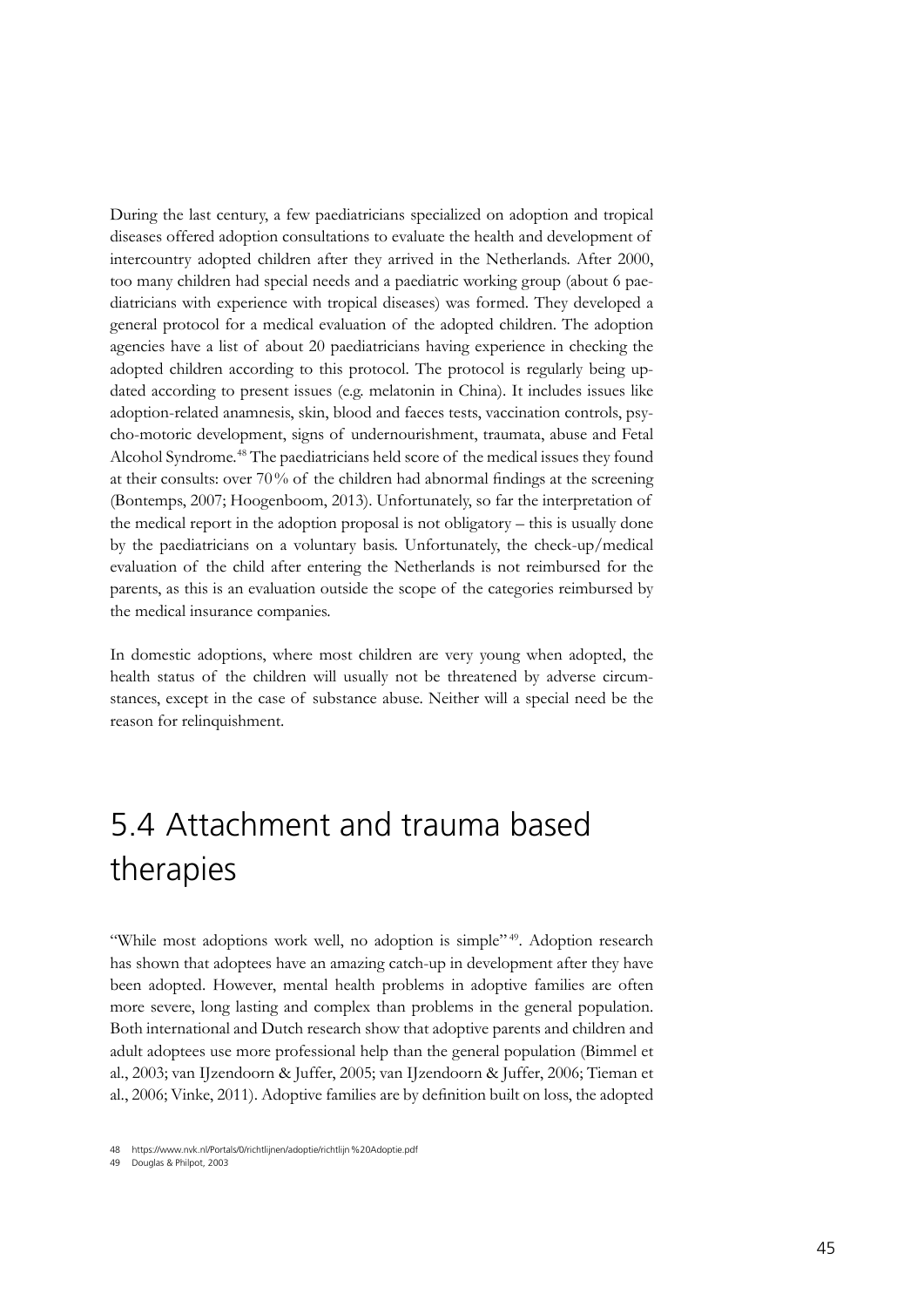child may have experienced stress during pregnancy with separation loss of attachment figure(s), lack of attachment figures, traumatic situations, neglect, abuse and undernourishment.

In the Dutch system, stepped care is common. On arrival, families can rely on easy accessible therapies that have proven helpful for the first period after adoption. If other problems arise, Foundation Adoption Services has an overview of adoption specific therapeutic services aimed at attachment and trauma related problems, often provided by private practices. These therapists are alert not to just look at behavioural problems, but at underlying systems. Therapies start with a full adoptive family and child history anamnesis, taking adoption and its backgrounds into account (Vinke, 2011). The adoption anamnesis list of Willems is a helpful tool (Willems, 2006).

The primary aim in adoption-focussed therapies is on the development of attachment relations and basic trust in the adoptive family. The primarily used interventions are the Video Interaction Guidances (VIB), provided by Foundation Adoption Services and within the Basic Trust Method, enhancing the sensitivity of the adoptive parents and in that way promoting the attachment development. VIB has been developed on the basis of the strictly protocolled and evidence-based Video feedback Intervention to promote Positive Parenting and Sensitive Disciplining (VIPP-SD) aims at preventing or reducing behavioural problems by strengthening the parenting skills, with special attention to positive interaction and sensitive disciplining strategies (Juffer et al., 2008; Juffer et al., 2016). In six home visits, feedback is given on videos of interactions between parents and children, thus providing parents with practical tools to become more sensitive to the needs of the newly placed child and adjust their parenting. The committee of the database has judged this method as effective youth intervention according to strong clues, the highest predicament. The VIB-methods developed by Foundation Adoption Services and by Basic Trust are less protocolled, but aim at the same goals as VIPP-SD. They are often combined with the movement therapy Sherborne.

Other successful interventions aimed at strengthening or improving the attachment relationships between adopted children and their parents are the psychodynamically orientated Mentalization Based Treatments (Verheugt-Pleiter et al, 2005; Fonagy et al, 2002) and Symboldrama (Leuner, 1994). In Differentiation and Phase therapy (Thoomes-Vreugdenhil, 2006) parents and child rebuild attachment under therapeutic supervision by going through all attachment-based proximity stages from baby onward to calendar age.

Many clinicians are convinced that not only attachment issues are at stake but that many adopted children are struggling with Developmental Trauma Disorder (Van der Kolk, 2014), an effect of long-lasting toxic stress during childhood. Developmental trauma causes neurobiological changes, threatening healthy development up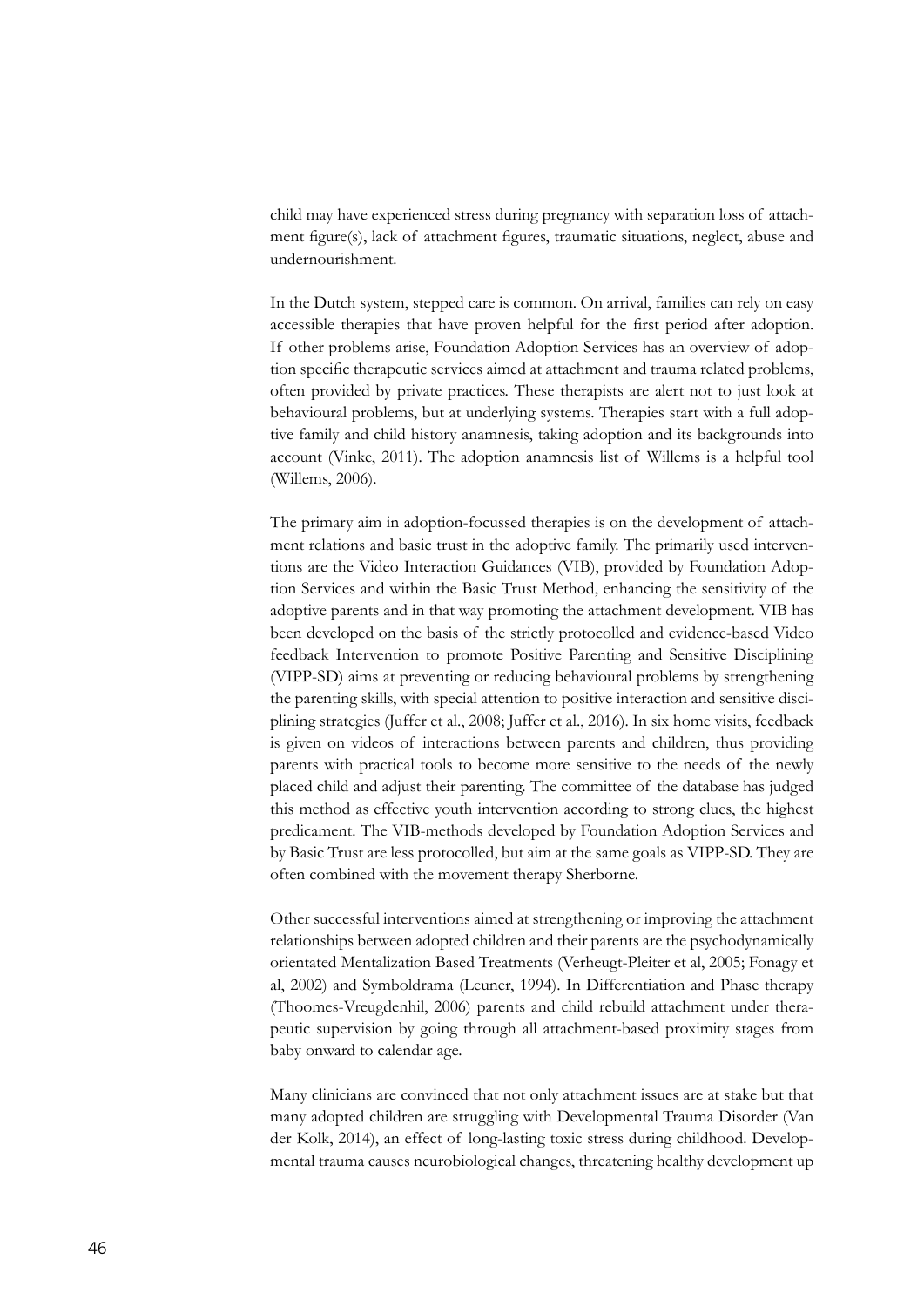to adulthood. This trauma–focus within attachment therapies is growing. Recent insights from affective neurobiology support this angle of looking at therapy for adoptees and their families (Siegel, 2010; Porges, 2011; Ogden, 2015).

Sometimes trauma overrules every other issue and specific trauma-focussed therapy is advised, like EMDR (Eye Movement Desensitization Reprocessing), which has also been adjusted for young children, or neurofeedback, in which the QEEG of the brain is re-regulated.

As trauma is interrelated with the availability of a trusted attachment figure, many trauma therapies need a trusted attachment figure, so the trauma can only be approached after investment in the attachment. Examples of attachment and trauma-focussed therapies are:

- Dyadic Developmental Psychotherapy (DDP, Hughes, 2007, 2009), focussing on intersubjectivity and attunement hence eliciting the Playful Accepting Curious Empathic (PACE) interactions between parent and child, where the calm brain of the parent and the pleasure of the interaction helps the child to experience the proximity and emotional dimension in contact.
- Theraplay, helping parents and children experience joy, structure, care and exploration and thus build an attachment relationship (Booth & Jernberg, 2010)
- Sensorimotor psychotherapy is a bottom-up approach to deal with trauma. In this body oriented talking therapy the trauma related patterns in movement, thought and emotion are targeted and processed (Ogden, 2015).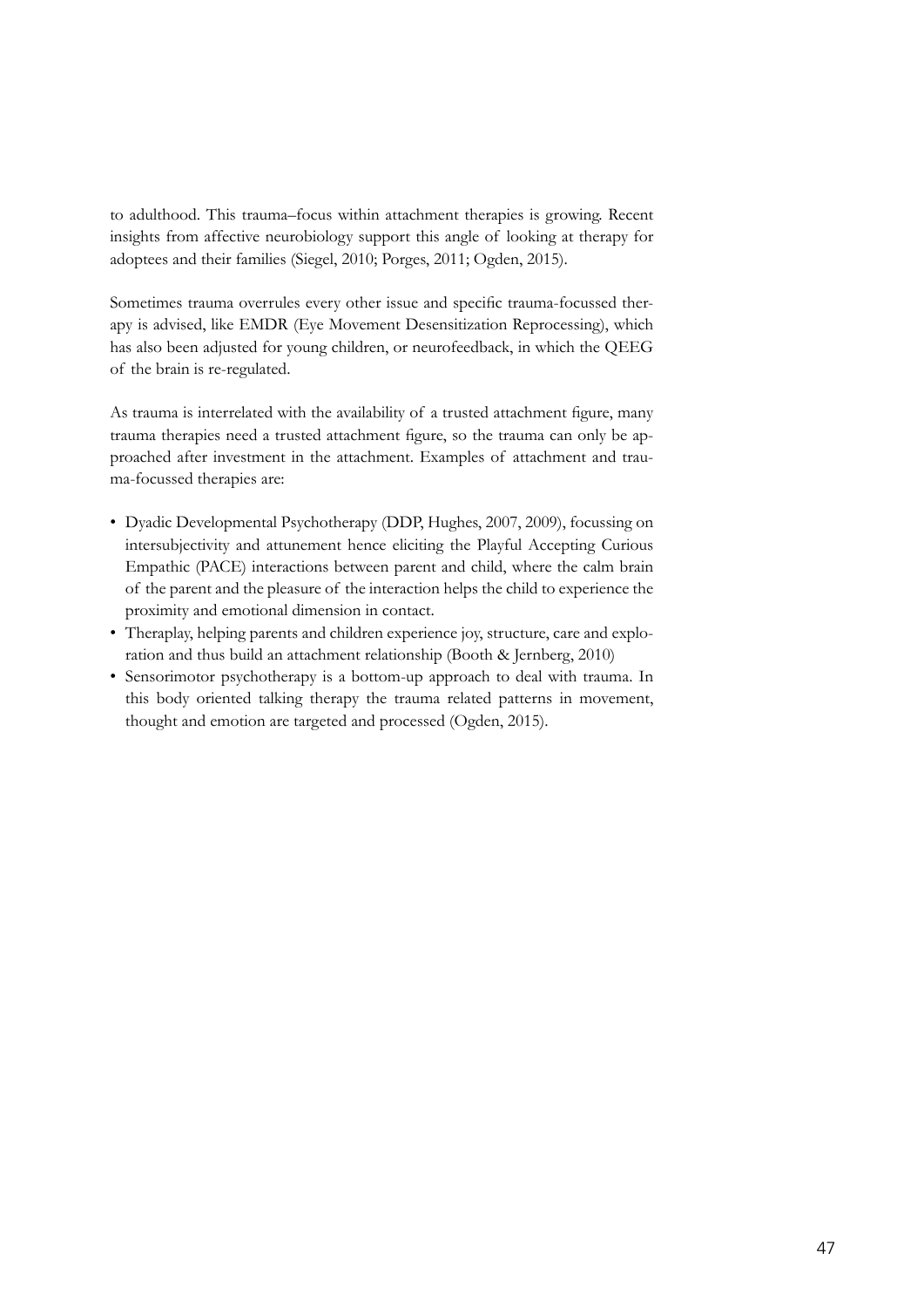## <span id="page-47-0"></span>Summary and discussion

#### **The adoption process**

The adoption process for intercountry adoption is well regulated in the Netherlands. Currently, the decreasing numbers of intercountry adoptions pose a challenge to continue quality, and the law on intercountry adoptions is waiting for a renewal. Foundation Adoption Services is the key element in preparation and post adoption services and gives adoptive families a lot of support. Adoption agencies try to provide some post adoption services, but due to increasing demand and decreasing incomes, they are not able to provide the support adoptive families need.50 Companion groups are important in mutual support.

#### **Domestic adoptions**

Procedures in domestic adoptions are less clear: they are interwoven between foster care and adoption. Prospective adoptive parents follow the preparation of the intercountry adoptions. This is a logic step, as many aspects of intercountry adoptions are similar in domestic adoptions (Dutch domestic adoptions are mostly interracial and intercultural).

A different approach towards open domestic adoptions might improve the consideration of Dutch birth mothers to choose for the more stable placements of open adoption in favour of the less stable and age-limited permanent foster care. More attention for open adoptions in the preparation course might better prepare the adoptive parents to the increasing openness in intercountry adoptions and to domestic open adoptions.

While intercountry adopted children are the full responsibility of their adoptive parents after they arrived in the Netherlands, domestic adopted children are at first in custody of Youth Welfare Offices, having a guardian outside the family, until the birth parent(s) officially relinquish the child. In the meantime, the adoptive family can use the services of Foundation Adoption Services. The relation with the Youth Welfare Offices fully stops after the official adoption of the child, contrarily to the relation intercountry adoptive families have with the adoption organizations. Adop-

50 EurAdopt is momentarily doing a survey on post adoption services among its members.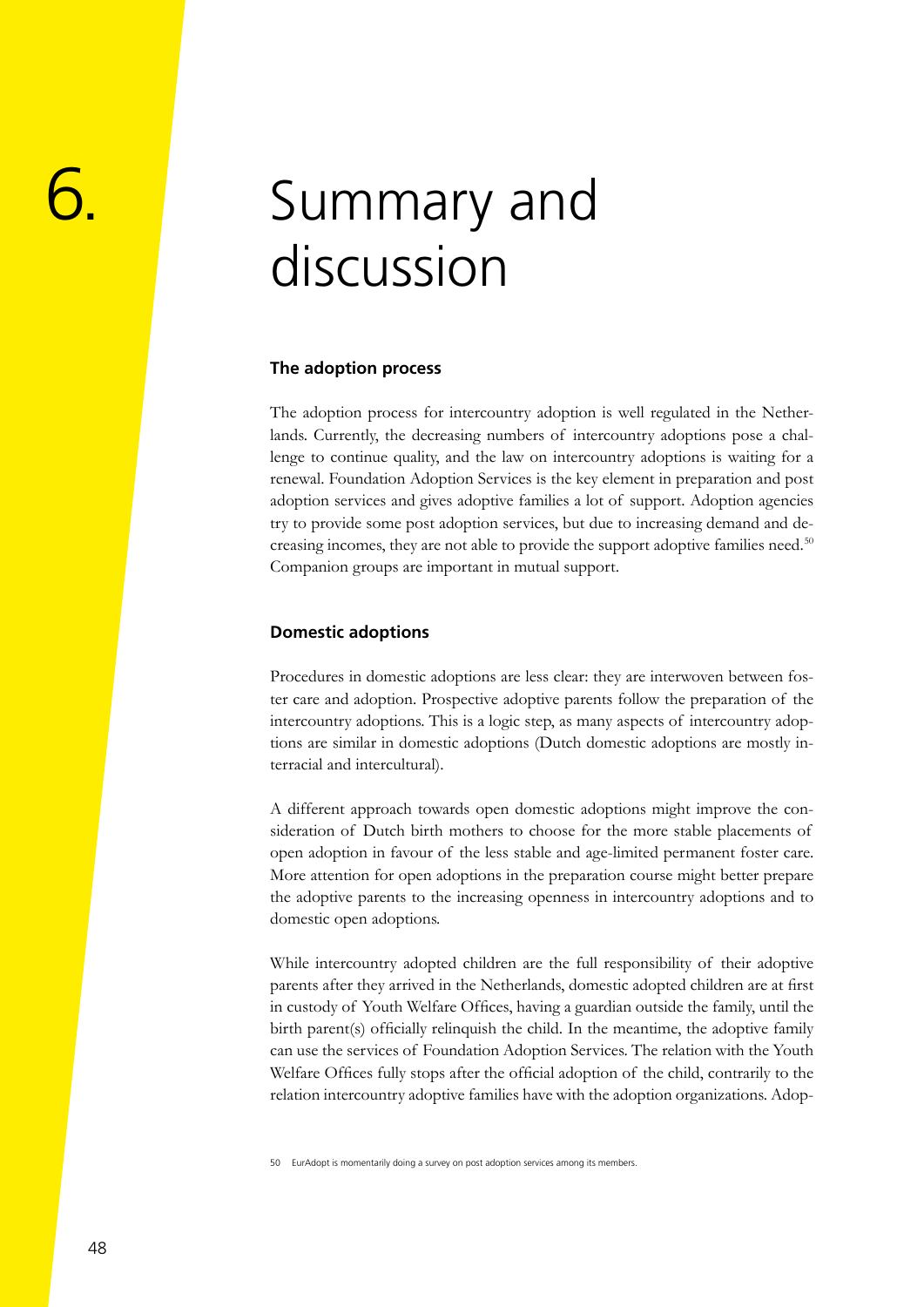tion organizations continue to organize meetings for the adoptive families, which also leads to exchange of experiences and bonding with other adoptive families. Domestic adoptive families receive less support than intercountry adoptive families and adoptees.

#### **Post adoption services**

When overviewing the process, the major drawback is the lack of the continuation of care throughout the life of the adoptee. The underlying question, not yet answered by the Dutch Government is: Is adoption a matter of child protection or a matter of private family building? Dutch domestic adoptions are clearly a matter of child protection, with a major role of youth care institutes, but as intercountry adoptions started as private initiatives and are still mediated by private (although government regulated) organizations, the position is not so clear.

The effects of this discussion are mainly visible in post adoption services. The Ministry of Justice and Security is responsible for good legal procedures in intercountry adoptions, but this legal procedure is of great impact on the well-being of the triad. Foundation Adoption Services plays an important role. In facilitating and subsidizing the activities of the Foundation, including the mandatory preparation course for prospective adoptive parents, the government has laid down an excellent basis for preparation, but also a highly accessible support for adoptive families in the Netherlands.

When giving an overview of post adoption services in the Netherlands it is striking that they are mostly focussed on the adoptive families with adopted children until about 12 years old. Help and support for adult adoptees and birth mothers have been cut down during the last years.

#### **Medical and mental health care**

Most intercountry adopted children carry tropical diseases when they arrive in receiving countries. Based on private initiatives paediatricians with knowledge on tropical diseases have been involved in checking medical reports (usually on voluntary basis) in adoption proposals and in evaluation of the health of the adopted children. Despite the obvious interest of these services, the insurance companies do not reimburse the costs the adoptive parents have to make.

The transformation of youth care to the municipalities threatens to break down much of the specialized adoption support for adopted children. The government set that support for adult adoptees should be covered by the regular mental health care.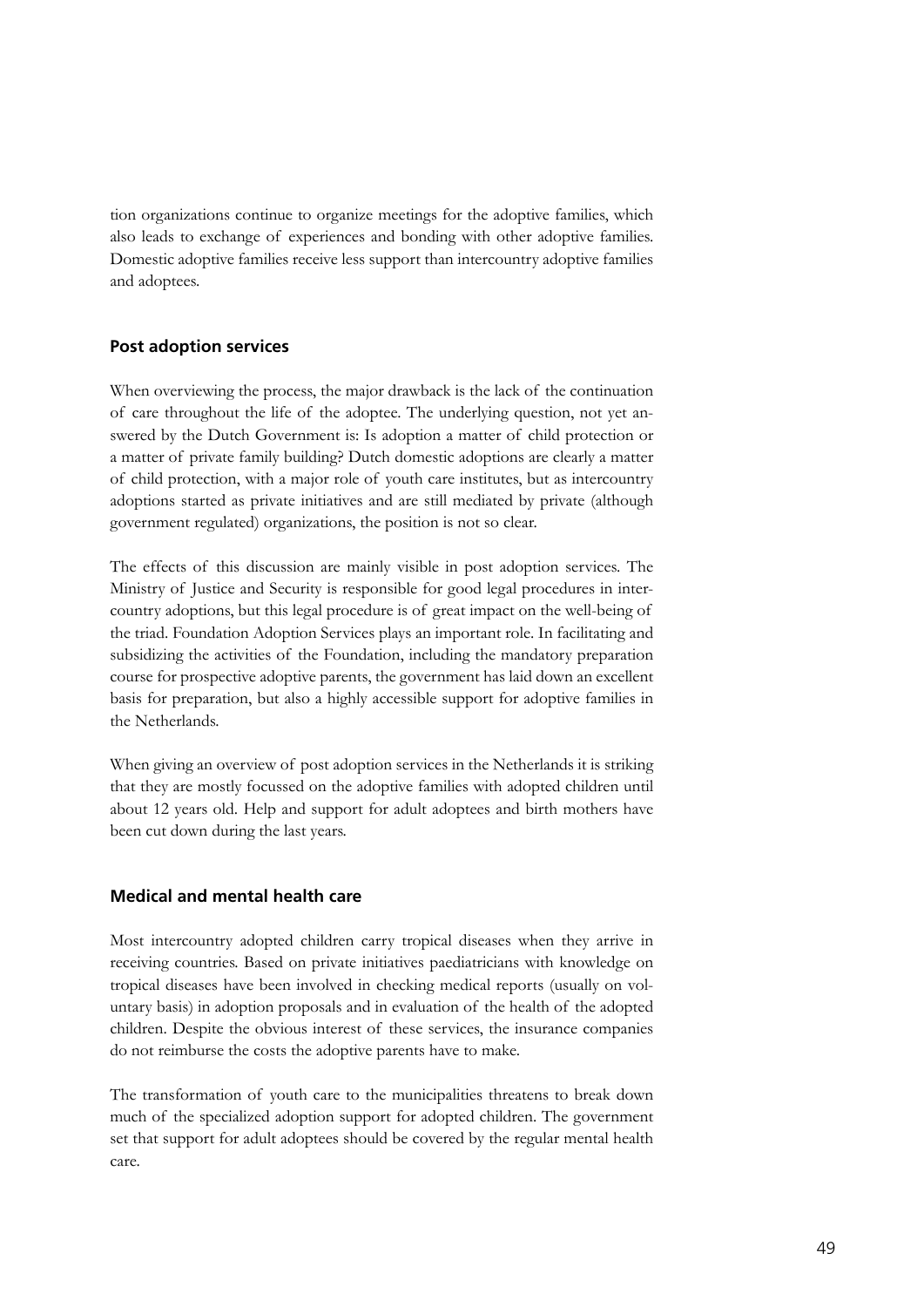#### **Birth mothers**

The support of birth mothers is organized by FIOM/SIRIZ and is financed by the government. From literature we know that women suffer physical and psychological distress years after the relinquishment of a child. From extensive research we know that open adoptions usually work better for all parties involved and that birth mothers recover much faster. However, information for unwanted pregnant mothers suggest that fully open adoptions are not an obvious option and when the birth mother wishes to stay in contact with the child, permanent foster care is advised, or foster parents are proposed as prospective parents.

After birth, the social workers from FIOM/SIRIZ support the birth mother, but this is restricted to a couple of conversations during the relinquishment period or shortly after. Otherwise, she will be referred to health care. Until the economic cuts, there were well-attended groups for birth mothers and for the members of the triad – birth mothers, adoptees and adoptive parents. Birth mothers would also unite in groups FIOM facilitated, meeting about once every two weeks, and birth mothers who relinquished their child in the past could appeal on social help from FIOM. Although relinquishment – as adoption – is a lifelong event, the Netherlands have unfortunately severely decreased the support for the birth parents.

#### **Adult adoptees**

Most services for adult adoptees are organized by adoptee groups themselves and some by adoption organizations. About 60% of the Dutch adoptees are interested in roots searching, 32% searches. FIOM/ISS helps in roots searching both in the Netherlands and abroad. As this is an important life event in the life of adoptees, the government recently showed the intention to form a helpdesk for search questions for adoptees and adoptive families. New developments will be caused by the DNA-banks that are more and more used by the adoptees.

#### **Scientific research**

Scientific research and the accessibility of scientific research has been a major factor in adoption in the Netherlands. Especially in emotional topics such as adoption, scientific data are very important. Both longitudinal and meta-analytical research, surveys for the people involved, quantitative and qualitative data enable insight in what is important and evaluate the impact adoption has on the people concerned – the adoptees, the adoptive parents and the birth parents.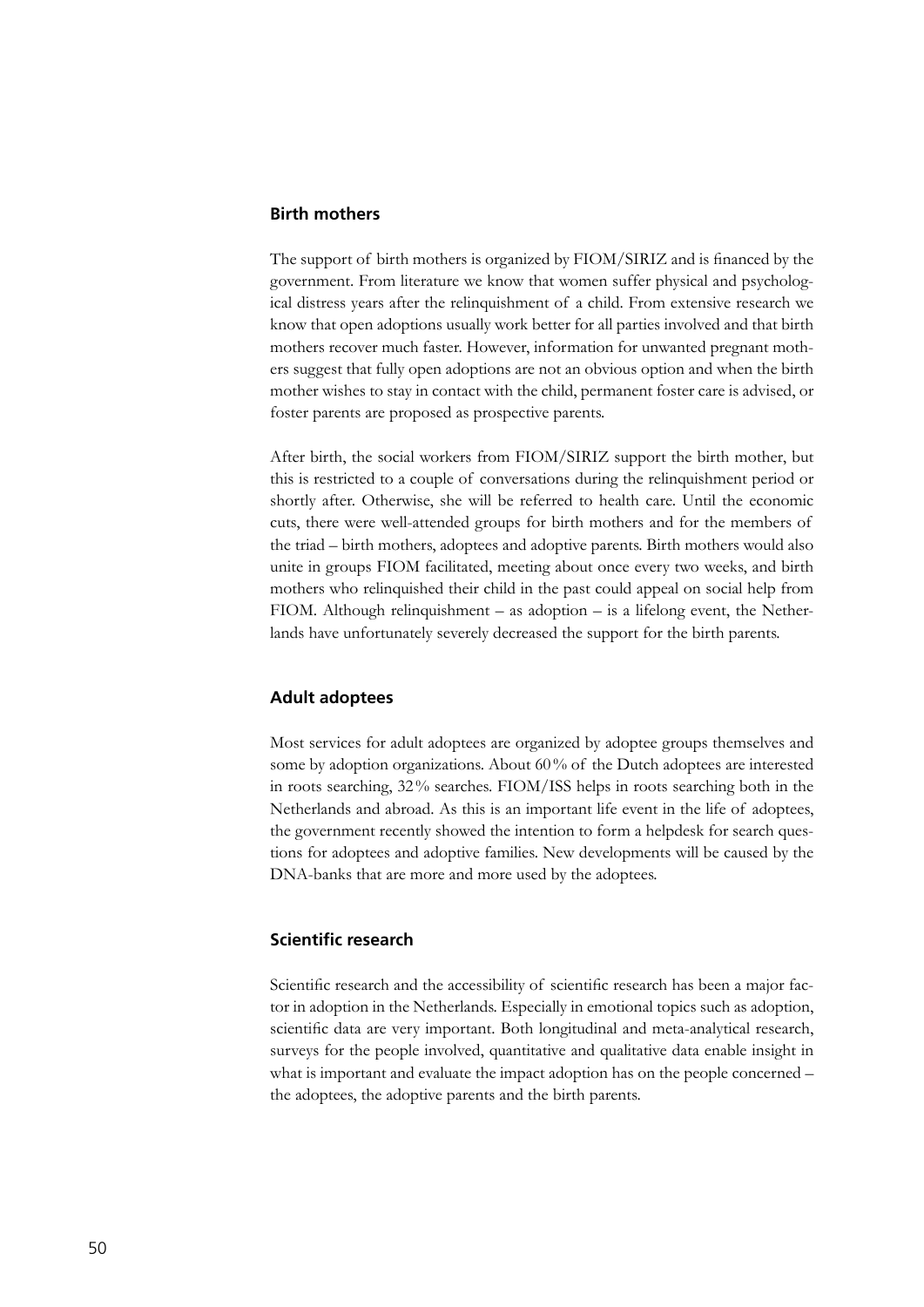### <span id="page-50-0"></span>Literature

- Accredited Bodies and Ministry of Justice and Safety (2008). Quality Framework Accredited Bodies Intercountry adoptions.
- Bakermans-Kranenburg, M. J., Van IJzendoorn, M. H., & Juffer, F. (2008). Earlier is better: a meta-analysis of 70 years of intervention improving cognitive development in institutionalized children. Monographs of the Society for Research in Child Development, 73(3), 279–293.
- Bimmel, N., Juffer, F., van IJzendoorn, M. H., & Bakermans-Kranenburg, M. J. (2003). Problem behavior of internationally adopted adolescents: a review and meta-analysis. Harvard Review of Psychiatry, 11(2), 64–77.
- Bontemps, S.T.H., Coolen, J.C.G., Tjon, W.E., Ten, A., Runne, M.A., Mulder, J.C. & Pelleboer, R.A.A. (2007). Recente gegevens bij medische screening van buitenlandse adoptiekinderen. Tijdschr Kindergeneeskd, 75(4), 121–125.
- Booth, Ph & Jernberg, A. (2010). Helping parents and children build better relationships through attachment-based play. John Wiley and Sons Ltd.
- Bos, P., Reysoo, F. & Werdmuller, A. (2011). 'In één klap moeder, en ook weer niet' Onderzoek naar demografische en sociaal-economische kenmerken en motieven van vrouwen die tussen 1998–2007 in Nederland hun kind ter adoptie hebben afgestaan. ZonMw 12700.0002.

Commissie Kalsbeek (2008). Rapport interlandelijke adoptie, Alles van waarde is weerloos.

- Dekker, M. C., Tieman, W., Vinke, A. G., van der Ende, J., Verhulst, F. C., & Juffer, F. (2017). Mental health problems of Dutch young adult domestic adoptees compared to non-adopted peers and international adoptees. International Social Work, 60(5), 1201–1217.
- Desoubeaux, G., Collin-Dorca, A., Guillon-Grammatico, L., Dimier-Poisson, I., Bez, S., Bailly, E., Bernaard, L., Maakaroun-Vermessa, Z. & Chandenier, J. (2016). [Gastrointestinal parasitic carriage in adopted children]. Arch Pediatr, 23(7), 685–694.
- Douglas, A., & Philpot, T. (2003). Adoption, changing families, changing times. London: Routledge. Duimelaar, P.M. (1993).
- Fonagy, P.; Gergely, G.; Jurist, E.; Target, M. (2002). Affect Regulation, Mentalization, and the Development of the Self. Other Press.

Hoksbergen, R.A.C. (2011). Kinderen die niet konden blijven. Zestig jaar adoptie in beeld. Uitgeverij Aspekt

Hoogenboom, L.A., de Weert, C. F. M. M., Tjon, W.E., Ten, A., Mulder, J.C. & Pelleboer, R.A.A. (2013). Trends bij oriënterend medisch onderzoek van buitenlandse adoptiekinderen. Tijdschr Kindergeneeskd, 81(2), 31.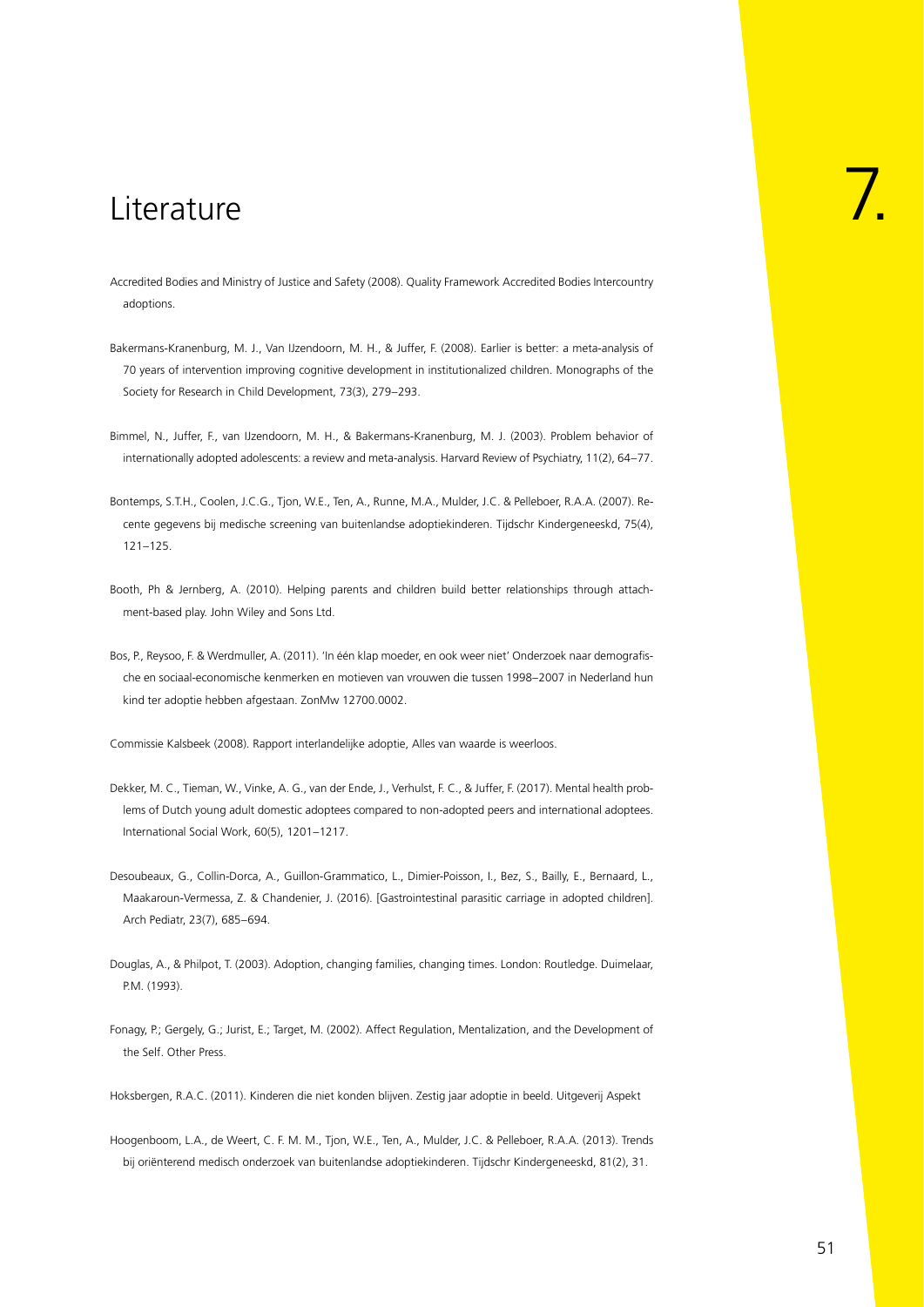Hughes, D. (2007). Attachment Focused Family Therapy. New York: Norton.

Hughes, D. (2009). Attachment Focused Parenting. New York: Norton.

- Juffer, F. (2009). A Review of Promoting Positive Parenting: An Attachment-Based Intervention. Adoption Quarterly, 12(1), 53–54.
- Juffer, F., Bakermans-Kranenburg, M.J., & Van IJzendoorn, M.H. (2016). Video-feedback Intervention to promote Positive Parenting and Sensitive Discipline (VIPP-SD): Development and meta analytical evidence of its effectiveness. In H. Steele & M. Steele (Eds.), Handbook of attachment-based interventions. New York: Guilford.
- Juffer, F., Bakermans-Kranenburg, M.J., & Van IJzendoorn, M.H. (Eds.) (2008). Promoting positive parenting: An attachment-based intervention. New York: Taylor & Francis.
- Juffer, F., Palacios, J., Le Mare, L., Sonuga-Barke, E. J. S., Tieman, W., Bakermans-Kranenburg, M. J., Vorria, P., van IJzendoorn, M.H. & Verhulst, F. C. (2011). II. Development of adopted children with histories of early adversity. Monographs of the Society for Research in Child Development, 76(4), 31–61.

Leuner, H. (1994). Lehrbuch der Katathym imaginative psychotherapy. Bern: Huber.

- Ministry of Safety and Justice (2018). Adoptie, trends en analyse. Statistisch overzicht interlandelijke adoptie over de jaren 2013 tot en met 2017.
- Obringer, E., & Walsh, L. (2017). Infectious Diseases and Immunizations in International Adoption. Pediatr Ann, 46(2), e56-e60.
- Ogden, P. & Fisher, J., (2015). Sensorimotor psychotherapy: Interventions for trauma and attachment. New York, NY, US: W W Norton & Co.
- Porges S.W. (2011). The Polyvagal Theory: Neurophysiological Foundations of Emotions, Attachment, Communication, and Self-regulation. New York: WW Norton.
- Raad van de Kinderbescherming (2016). Protocol Afstand, Screening, Adoptie en Afstandsvragen (ASAA).
- Reilly, T., & Platz, L. (2003). Characteristics and challenges of families who adopt children with special needs: An empirical study. Children and Youth Services Review, 25(10), 781–803.
- Rigal, E., Nourrisson, C., Sciauvaud, J., Pascal, J., Texier, C., Corbin, V., Poirier, V. Beytout, J. Labbe, A. & Lesens, O. (2016). Skin diseases in internationally adopted children. Eur J Dermatol, 26(4), 370–372.

Siegel, D. J. (2010). Mindsight. New York: Random House.

Stichting Ambulante FIOM & Stichting Adoptievoorzieningen (2009). Plan van aanpak adoptie (na)zorg.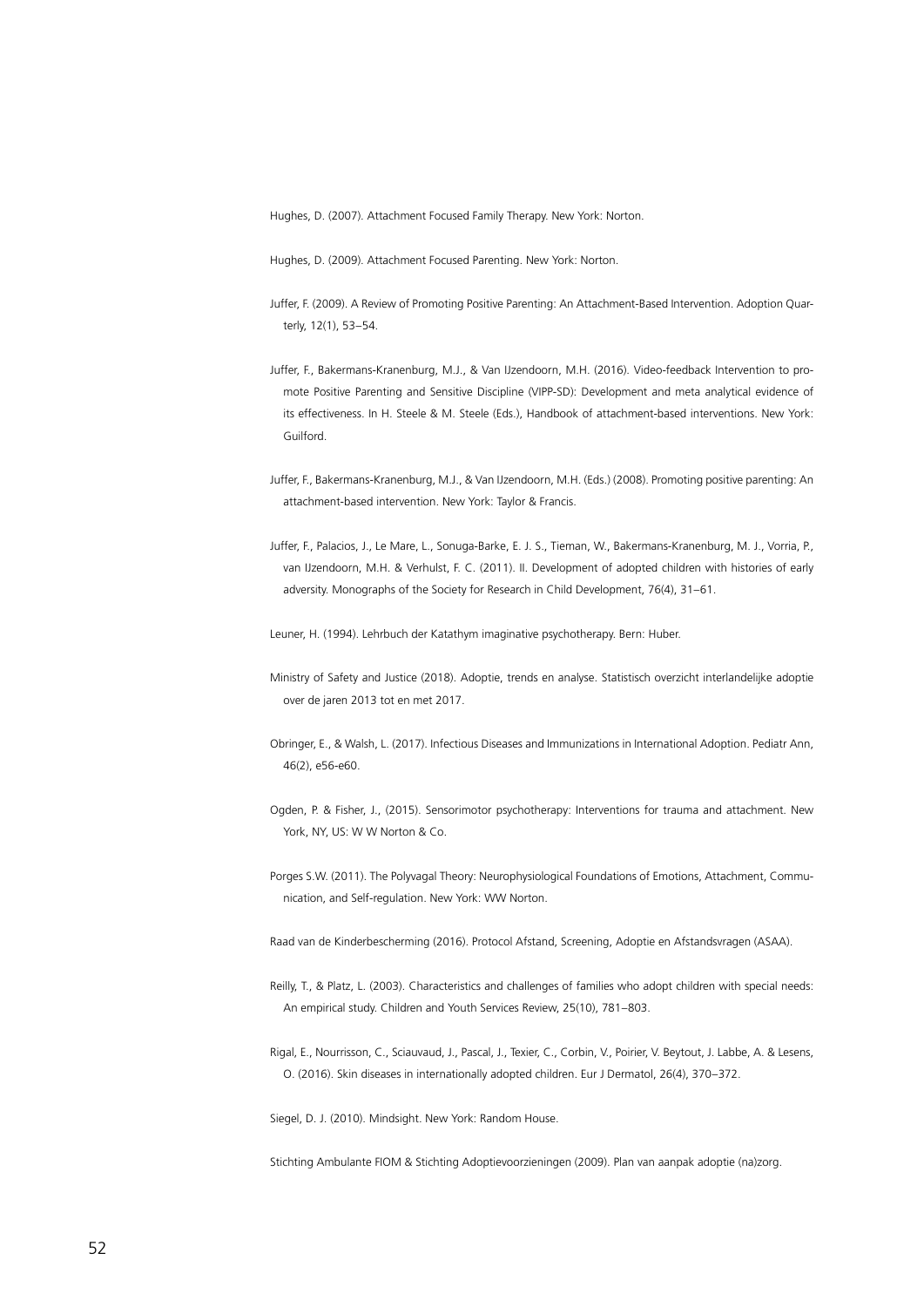- ThoomesVreugdenhil, A. (red.) (2006). Behandeling van hechtingsproblemen. Houten: Bohn Stafleu Van Loghum
- Tieman, W., van der Ende, J., & Verhtulst, F. C. (2008). Young Adult International Adoptees' Search for Birth Parents. Journal of Family Psychology, 22(5), 678–687.
- Tieman, W., van der Ende, J., & Verhulst, F. C. (2006). Social functioning of young adult intercountry adoptees compared to nonadoptees. Social Psychiatry and Psychiatric Epidemiology, 41(1), 68–74.
- Van den Boomen, N., Dane, J., Hilevych, Y., Hoedemaekers, J., Walhout, E. & Kok, J. (2017). Beklemd in de scharnieren van de tijd beleid, praktijk en ervaringen van afstand ter adoptie door niet-gehuwde moeders in Nederland tussen 1956 en 1984. WODC-onderzoek 2707
- Van den Dries, L., & Juffer, F. van IJzendoorn, M. H. & Bakermans-Kranendonk, M. J. (2009). Fostering security? A meta-analysis of attachment in adopted children. Children and Youth Services Review, 31(3), 410–421.
- Van der Kolk, B. A.(2014) The Body Keeps the Score: Brain, Mind, and Body in the Healing of Trauma. New York: Viking, Penguin.
- van IJzendoorn, M. H., & Juffer, F. (2006). The Emanuel Miller Memorial Lecture 2006: Adoption as intervention. Meta-analytic evidence for massive catch-up and plasticity in physical, socio-emotional, and cognitive development. Journal-of-Child-Psychology-and-Psychiatry-and-Allied-Disciplines, 47(12), 1228–1245.
- Van IJzendoorn, M. H., Juffer, F., & Poelhuis, C. W. K. (2005). Adoption and Cognitive Development: A Meta-Analytic Comparison of Adopted and Nonadopted Children's IQ and School Performance. Psychological Bulletin, 131(2), 301–316.
- VerheugtPleiter, J.E., Schmeets, M.G., & Zevalkink, J. (2005). Mentaliseren in kindertherapie. Leidraad voor de praktijk. Assen: Van Gorcum.
- Vinke, A. (2008). Intercountry non-relative adoption in the Netherlands, the Dutch contribution for the report on adoption in Europe, commissioned by 'Child on Europe'.

Werkgroep Nazorg (2007). Blauwdruk adoptienazorg.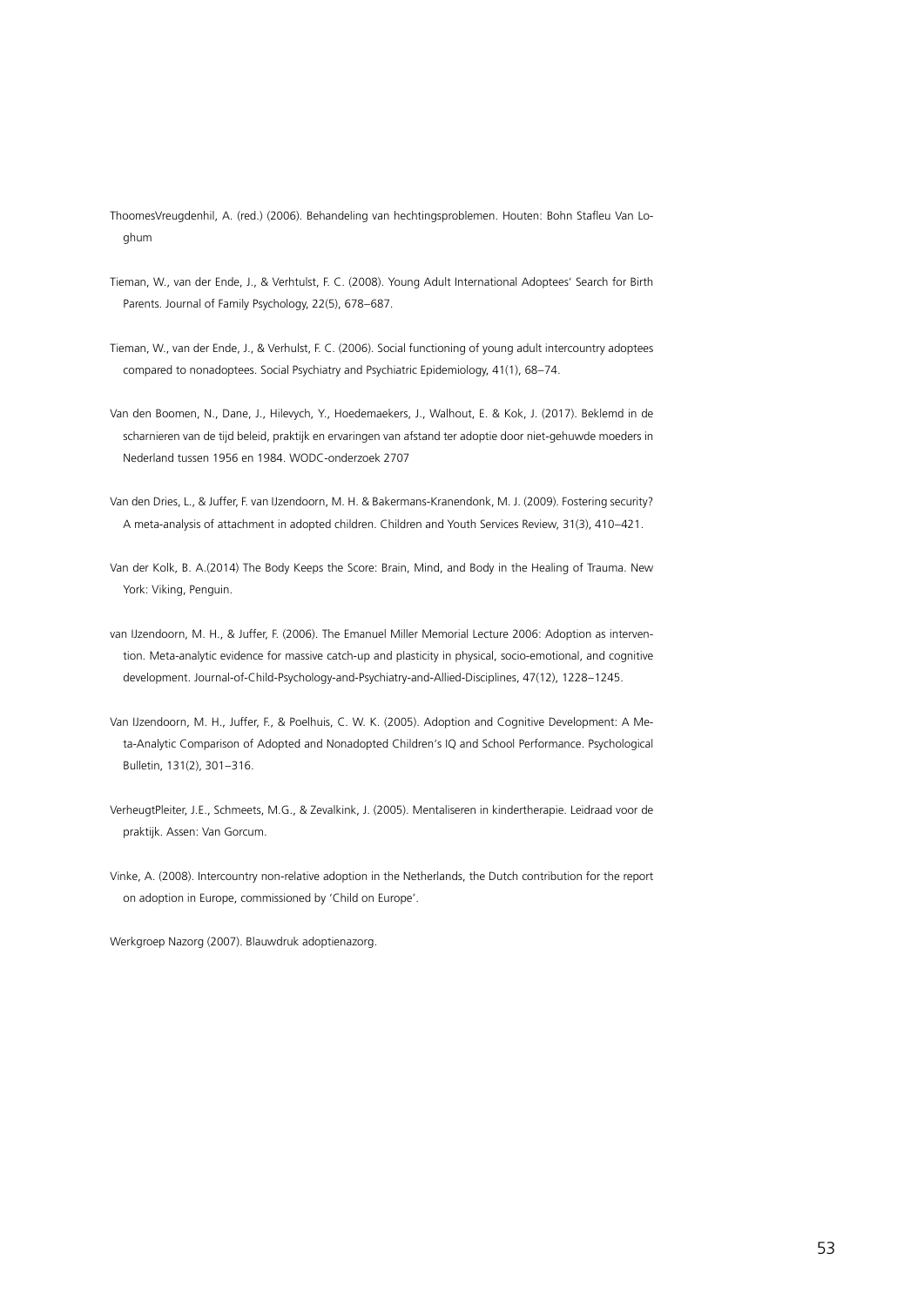#### **Word of thanks**

I would like to thank all professionals who shared their knowledge and expertise:

Anneke Vinke, Adoptiepraktijk Vinke, adoption specialized therapist and researcher Chris Thie, Foundation Adoption Services Trudy Timmer, Foundation Adoption Services Astrid Werdmuller, FIOM Diny Postema, FIOM Heleen Hulscher, Child Care and Protection Board Monique Eijpe, Child Care and Protection Board Jan Vroomans, Central Authority Rolf Pelleboer, Paediatrician